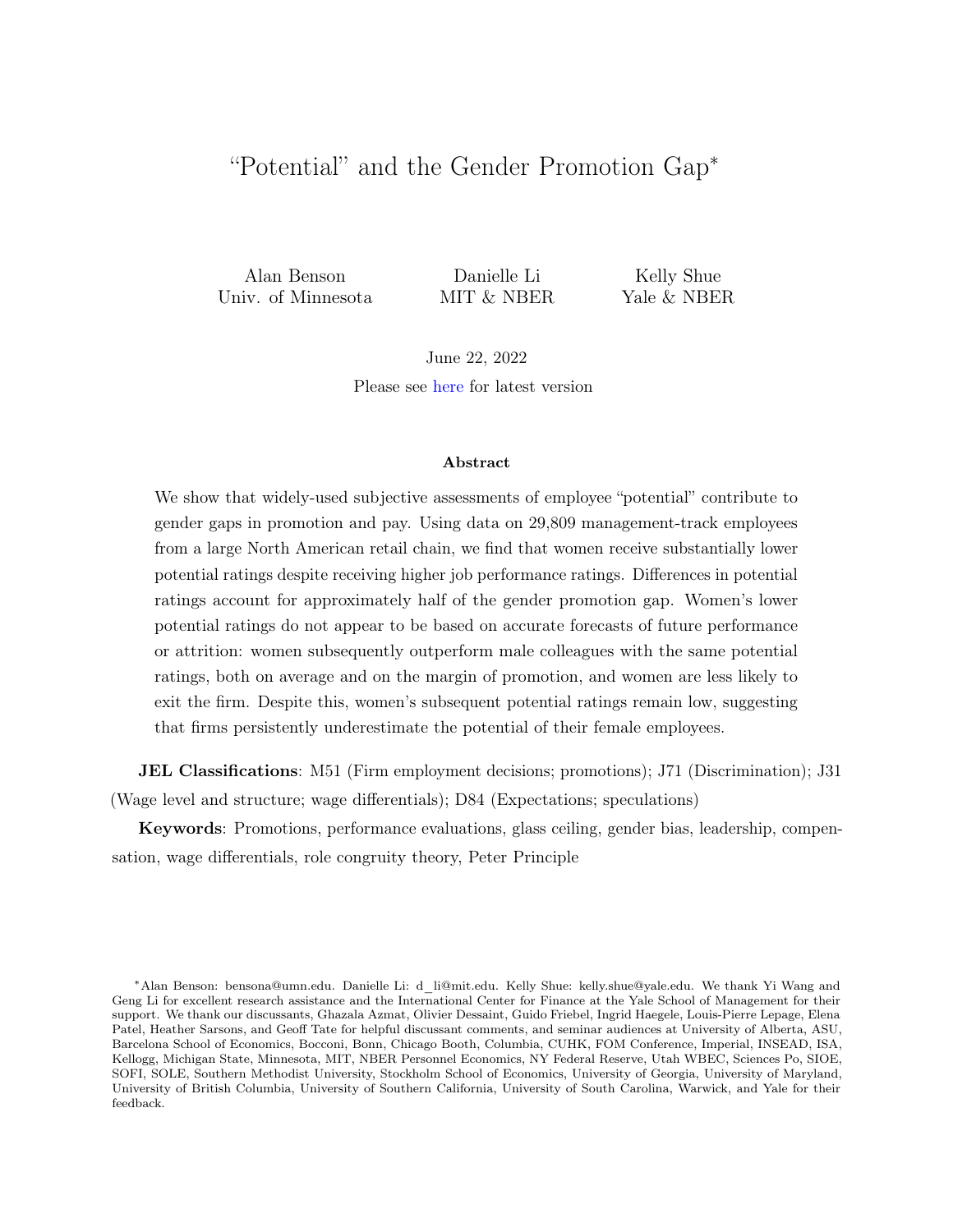### 1 Introduction

When making promotion decisions, firms must form predictions about the future performance of each employee: if given the opportunity, would someone make a good manager? To guide this assessment, firms may use information about a worker's past job performance. Past performance, however, is an imperfect predictor of future performance both because people may change over time and because higher-level roles may require a different skillset [\(Peter and Hull,](#page-35-0) [1969;](#page-35-0) [Waldman,](#page-36-0) [2003;](#page-36-0) [Benson, Li and Shue,](#page-30-0) [2019\)](#page-30-0). As a result, many firms ask managers to make inferences about a worker's "potential." Yet because potential is not directly observed, these assessments can be highly subjective, leaving room for bias.

Prior studies highlight several reasons why subjective assessments may negatively impact the careers of women in particular. First, research on role congruity theory [\(Eagly and Karau,](#page-32-0) [2002\)](#page-32-0) provides broad evidence that people find it difficult to imagine women as leaders because the qualities stereotypically associated with effective leaders—e.g. assertiveness, competitiveness, ambition, and an orientation toward execution—are also stereotypically associated with men.<sup>[1](#page-1-0)</sup> [Player et al.](#page-35-1) [\(2019\)](#page-35-1), for instance, find that experimental subjects forecast greater leadership potential and future performance for male applicants whose resumes are otherwise identical to those of women. These stereotypes may also be reinforced by real-world differences in job and task assignments: women are less frequently observed in managerial roles [\(Blau and Kahn,](#page-31-0) [2017;](#page-31-0) [Haegele,](#page-33-0) [2022\)](#page-33-0) and are more likely to be asked to volunteer for service tasks that are not valued in the promotion process [\(Babcock et al.,](#page-30-1) [2017\)](#page-30-1). Second, subjective assessments may be heavily influenced by politicking and familiarity [\(Milgrom,](#page-35-2) [1988;](#page-35-2) [Prendergast and Topel,](#page-35-3) [1993;](#page-35-3) [Bertrand, Chugh and Mullainathan,](#page-30-2) [2005\)](#page-30-2). This may generate gender-based disparities if women have less access to networking opportunities (e.g. [Cullen and Perez-Truglia,](#page-32-1) [2020\)](#page-32-1), benefit less from connections (e.g. [Fang and Huang,](#page-32-2) [2017\)](#page-32-2), or advocate less for their own advancement (e.g. [Babcock and Laschever,](#page-30-3) [2009;](#page-30-3) [Biasi and Sarsons,](#page-30-4) [2020;](#page-30-4) [Roussille,](#page-35-4) [2020\)](#page-35-4).[2](#page-1-1) Finally, self-interested managers may manipulate potential ratings to keep their best subordinates [\(Friebel and Raith,](#page-33-1) [2013\)](#page-33-1). [Haegele](#page-33-2) [\(2021\)](#page-33-2) finds that such "talent hoarding" leads to disproportionately lower promotion rates for women, possibly because female subordinates have a stronger distaste for confrontation with their managers.

<span id="page-1-0"></span><sup>1</sup>See also [Bursztyn, Fujiwara and Pallais](#page-31-1) [\(2017\)](#page-31-1); [Koenig et al.](#page-34-0) [\(2011\)](#page-34-0); [Proudfoot, Kay and Koval](#page-35-5) [\(2015\)](#page-35-5); [Correll](#page-32-3) [et al.](#page-32-3) [\(2020\)](#page-32-3); and [Kaplan, Klebanov and Sorensen](#page-34-1) [\(2012\)](#page-34-1).

<span id="page-1-1"></span><sup>&</sup>lt;sup>2</sup>Gender differences in these behaviors may be driven by differences in the perceived opportunities or returns to engaging in such activities (see e.g. [Roussille,](#page-35-4) [2020\)](#page-35-4). Gender differences in confidence [\(Sarsons and Xu,](#page-35-6) [2021\)](#page-35-6) and aspirations [\(Azmat, Cuñat and Henry,](#page-30-5) [2020\)](#page-30-5) are also compatible with a view in which promotions are biased against women. [Azmat, Cuñat and Henry](#page-30-5) [\(2020\)](#page-30-5), for example, model aspirations as endogenously determined by workplace gender discrimination (see also [Brands and Fernandez-Mateo,](#page-31-2) [2017\)](#page-31-2). In our setting, women receive higher performance ratings than men, suggesting that any gender differences in aspirations do not translate into lower effort by women.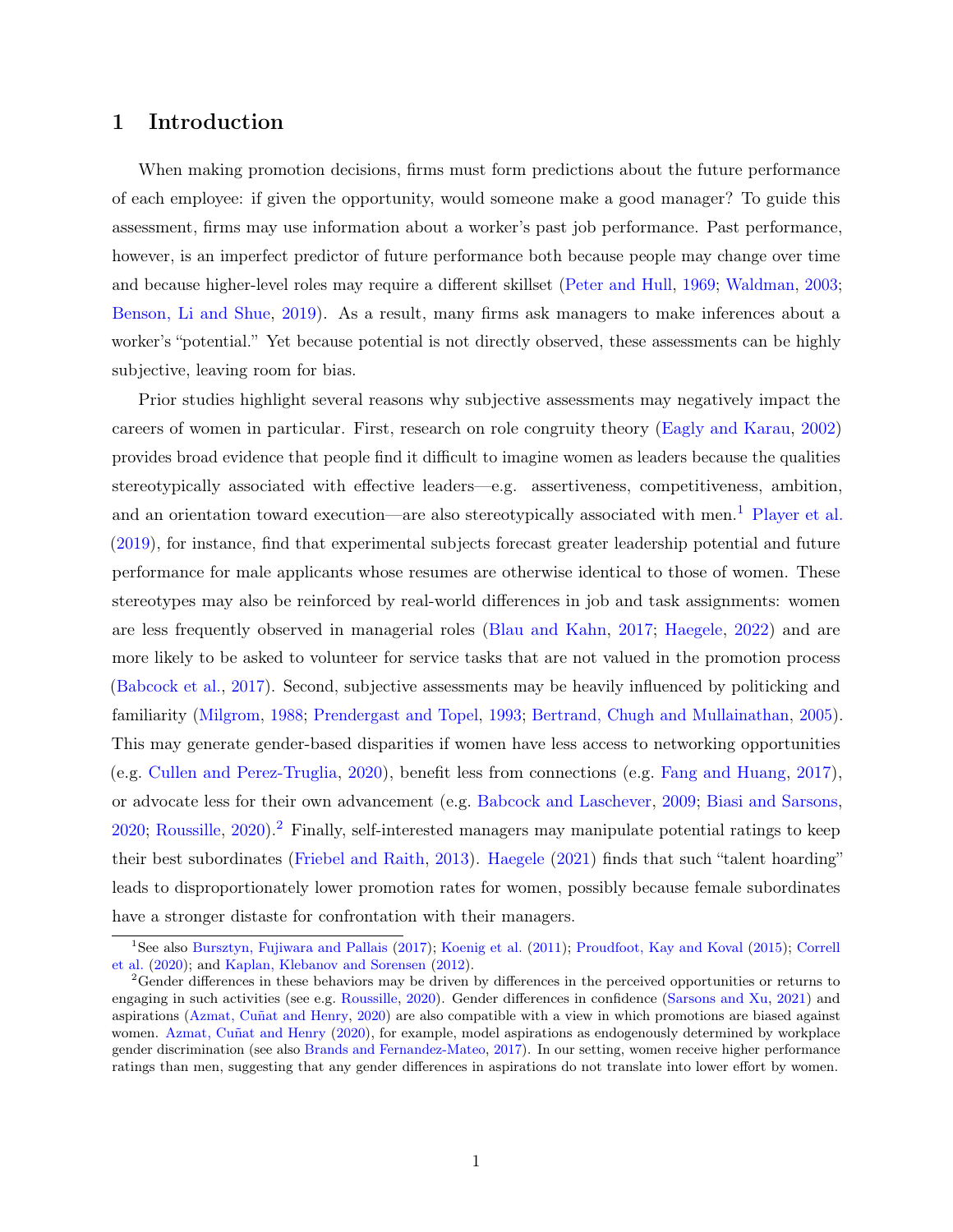We show that subjective assessments of worker potential contribute to gender gaps in promotion and to an inefficient allocation of talent across roles. We study promotions among 29,809 managementtrack workers within a large North American retail chain. Our firm uses a popular talent assessment and succession planning tool known as a "Nine Box" grid, in which direct supervisors rate subordinates on two dimensions: their current performance and their future potential. Each dimension takes three values (1-low, 2-medium, and 3-high), creating a 3-by-3 matrix with nine cells. Whereas performance ratings are intentionally backward-looking and often based on demonstrable achievements, potential ratings are forecasts of a worker's future performance and contributions to the firm, making them fundamentally more subjective.

Beyond their use at our firm, Nine Box and similar assessments of potential are nearly ubiquitous in large organizations, where they play a major role in determining promotions, developmental opportunities, and compensation.[3](#page-2-0) Before proceeding, it is important to clarify that our goal is not to estimate the causal impact of using Nine Box on labor outcomes. Rather, detailed Nine Box data offer a window into how managers think about men's and women's potential more generally. Even if they do not formally use Nine Box, firms and institutions are likely to implicitly consider forecasts of employee potential when making promotion decisions.[4](#page-2-1)

Our paper has three main sets of findings. First, women receive lower potential ratings and higher performance ratings than men. The gender gap in potential ratings accounts for up to half of the overall gender gap in promotions. Second, potential ratings systematically understate the future contributions of women: comparing men and women with the same current period potential ratings, women have higher future performance ratings and are more likely to remain with the firm. Despite this, firms continue to rate women as having lower potential than men in the following year. In fact, we provide suggestive evidence that these gaps are partly driven by retention motives: men are more likely to exit, especially when they have been passed over for a promotion. Rather than viewing attrition risk as a negative signal of a worker's future contributions to the firm, potential ratings appear to reward men for having less attachment to the firm. Taken together, we provide evidence of misallocation in promotions: marginally promoted women perform better than marginally promoted men. Finally, we consider possible remedies: changing the managers who provide ratings or changing the ratings themselves. For the former, we find no clear evidence that women would benefit from

<span id="page-2-0"></span><sup>3</sup>Practitioners we spoke to at Accenture, Bristol Myers Squibb, CitiGroup, eBay, Intel, JP Morgan, Honeywell, 3M, Ecolab, General Mills, the University of Minnesota, DaVita, and Yale University confirmed that Nine Box or its simpler analogue, Four Box, is widely known and used, including at their own organizations. [Cappelli and Keller](#page-31-3) [\(2014\)](#page-31-3), [Church et al.](#page-31-4) [\(2015\)](#page-31-4), and [SHRM](#page-35-7) [\(2018\)](#page-35-7) discuss the history of Nine Box, its widespread adoption, its applications to succession planning, and related assessments of employee potential.

<span id="page-2-1"></span><sup>4</sup>For example, hiring and promotion committees for professors at most universities do not use the Nine Box system. Yet members of these committees make statements such as, "I think she is better than her dissertation," or, "Her job market paper is carefully done, but I wonder if she has the depth to go after the big questions." Such statements imply separate assessments of a candidate's potential and past performance.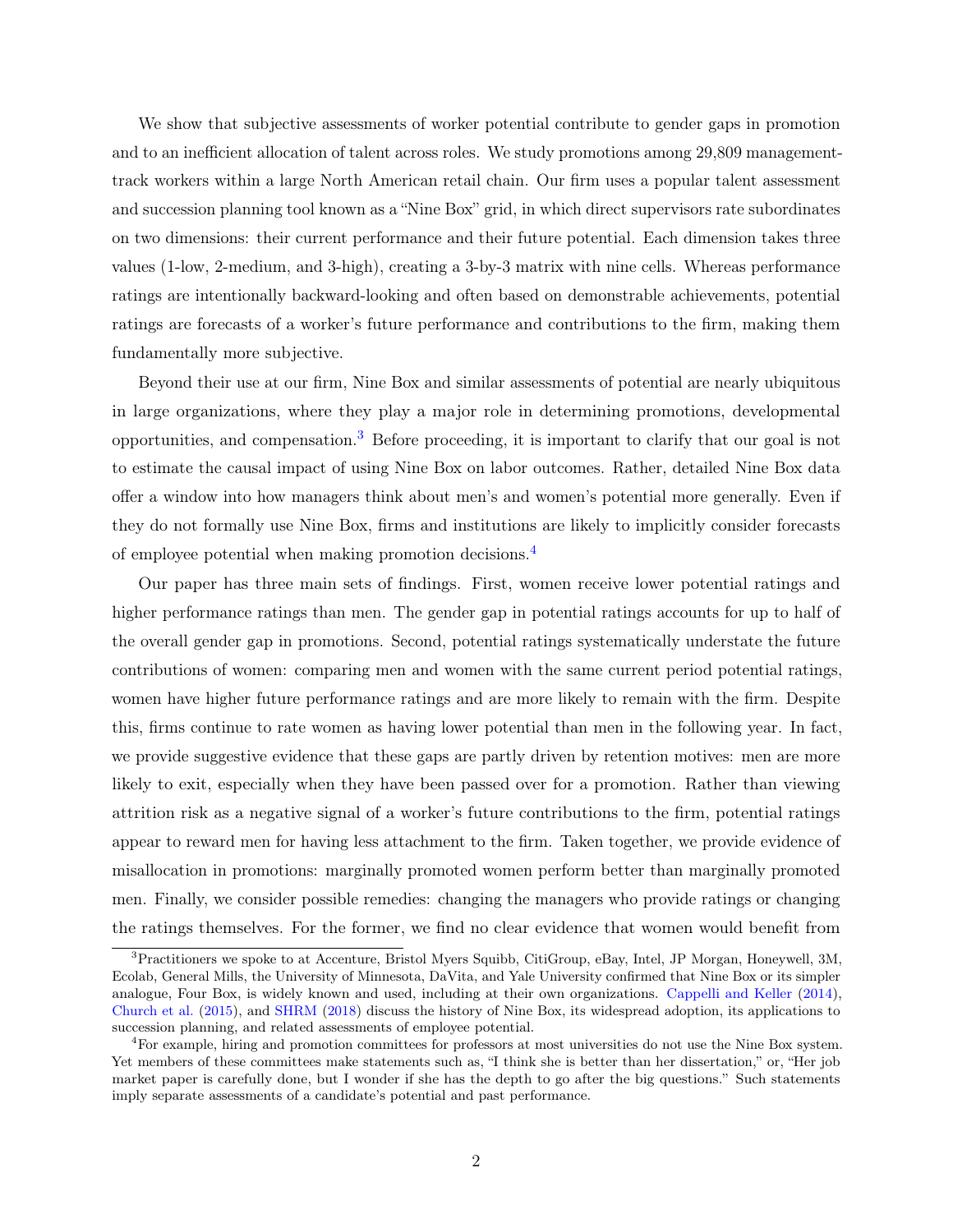being rated by female managers, older or younger managers, or managers who themselves have higher Nine Box ratings of performance or potential. For the latter, we identify a trade-off between information and equity: potential ratings, while biased, are nevertheless informative about future performance. Rather than abandoning potential assessments altogether, firms may want to invest in organizational solutions aimed at reducing managers' biases.

We motivate our analysis by documenting a substantial decline in female representation as workers climb the career ladder. In our firm, women constitute 56% of entry level field workers, but only 48% of department managers, 35% of store managers, and 14% of district managers. These patterns are consistent with the "glass ceiling" effect, whereby gendered barriers to promotion compound and yield diminishing shares of women in senior jobs [\(Blau and Kahn,](#page-31-0) [2017\)](#page-31-0). Because salaries are closely tied to job levels, gender differences in job levels account for approximately 70% of the overall gender wage gap in our data. This result echoes [Petersen and Saporta](#page-35-8) [\(2004\)](#page-35-8), which finds that the gender wage gap in the United States largely arises from the assignment of jobs rather than wage discrimination within jobs.

Consistent with declining female representation along the career ladder, we find a robust gender gap in promotions at the individual level: women are 13% less likely to be promoted compared to men. This baseline gender gap in promotions cannot be explained by differences in past performance: women receive higher performance ratings on average and are 7.4% more likely to earn the top performance rating than men.

We show that the gender gap in promotions is better explained by differences in forecasts of potential. Compared to men, women are 12% more likely to earn the lowest potential rating, and 15% and 28% less likely to earn the middle and highest potential ratings, respectively. We also find that potential ratings strongly predict promotions. A one point increase in potential ratings predicts a greater increase in the probability of promotion than a one point increase in performance ratings. Taken together, gender differences in potential ratings can explain up to half of the overall gender promotion gap.

Practitioners describe potential as an individual's ability to contribute to the firm in the future, either through improved performance and greater responsibilities in her original job role or through leadership in a new managerial role [\(Cappelli and Keller,](#page-31-3) [2014;](#page-31-3) [Groysberg and Nohria,](#page-33-3) [2011;](#page-33-3) [Silzer](#page-36-1) [and Church,](#page-36-1) [2009;](#page-36-1) [Yarnall and Lucy,](#page-36-2) [2015\)](#page-36-2). Women's lower potential ratings may therefore be justified if they have lower future performance. We show that this is not the case: relative to men with the same current-period Nine Box ratings for performance and potential, women earn higher performance ratings in their next evaluation. In other words, women are more likely to outperform prior ratings of their potential. This result holds whether we consider the worker's future performance in the same role or after promotion to a higher-level role. We further show that managers do not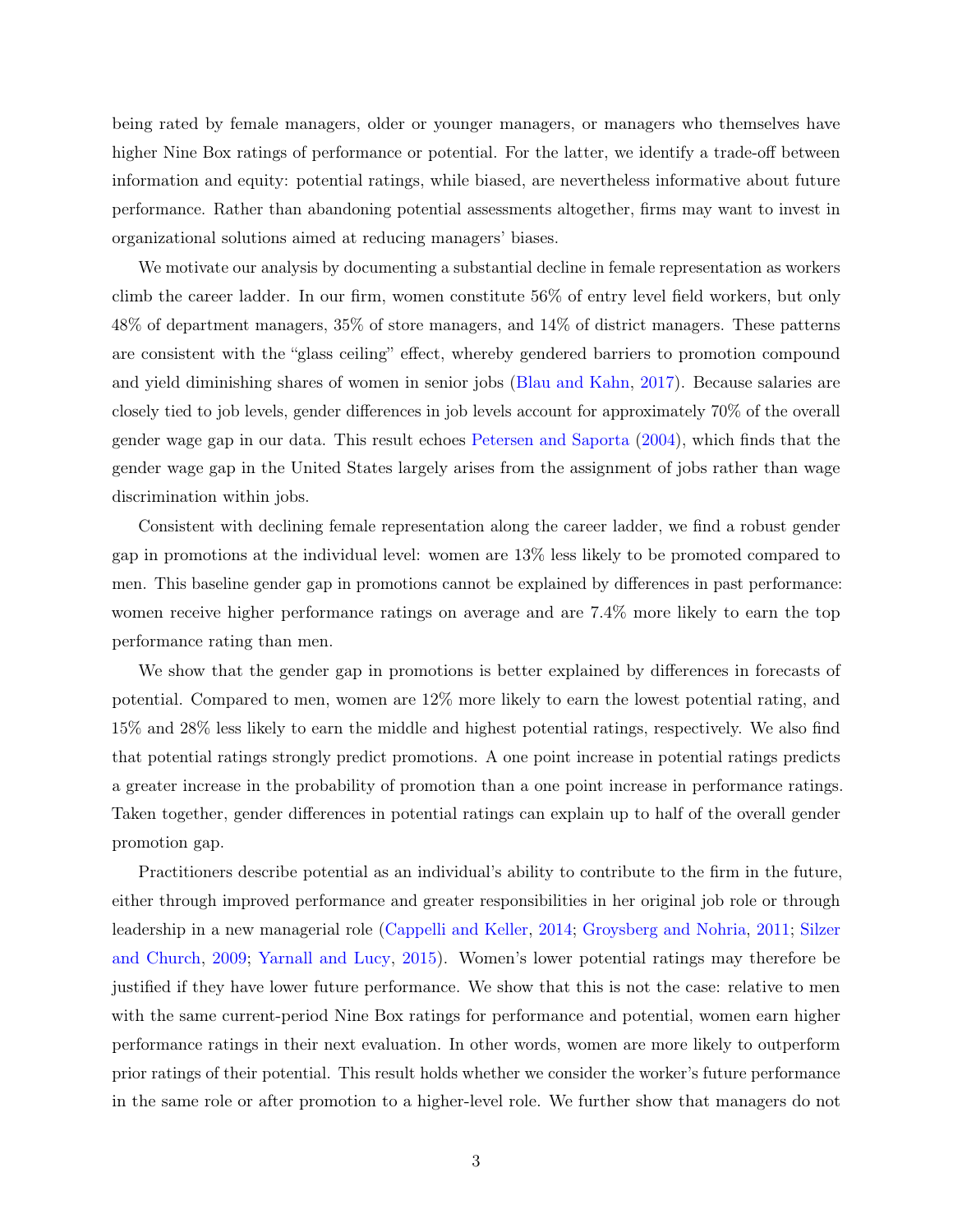update their evaluations of women's potential upon observing that women outperform men with similar prior potential ratings. Rather, women continue receiving lower potential ratings in their next evaluation.

One may be concerned that performance ratings do not fully capture a worker's ability to contribute to the firm in the future. In particular, a worker cannot contribute to the firm if she leaves the firm. If women are more likely to leave the firm, then their contributions may be lower even if they outperform men conditional on remaining employed. We next consider whether women receive lower potential ratings because they have higher rates of attrition or temporary leave, possibly due to care-taking responsibilities [\(Tô,](#page-36-3) [2018;](#page-36-3) [England et al.,](#page-32-4) [2016\)](#page-32-4). On the contrary, we find that women are significantly less likely to leave the firm than men. Also, while women are more likely to take a leave of absence, the absolute levels of leave among women are too low to explain the large gender gap in potential ratings and promotions.

Interestingly, we find suggestive evidence of a different story: men receive higher potential ratings precisely because they are more likely to exit the firm. Specifically, we show that men are more likely to leave the firm when they are passed over for promotions, or when they receive lower potential ratings, consistent with evidence on gender gaps in outside offers from [Blackaby, Booth and Frank](#page-31-5)  $(2005)$ <sup>[5](#page-4-0)</sup> Managers appear to be aware of this, accurately assessing male subordinates to be at greater "risk of loss." Rather than viewing attrition risk as a sign that a worker is less likely to contribute to the firm in the future, managers appear to reward at-risk workers (typically men) with higher potential ratings, translating into higher future pay and greater likelihood of promotion. Taken together, men receive higher potential ratings despite being less likely to contribute to the firm by remaining with the firm, and have lower average future performance conditional on staying.

Next, we examine several remaining potential concerns with the interpretation of our results. First, as primary caregivers of children, women may prefer not to take on job roles that entail long hours, low flexibility, or a family relocation to headquarters (e.g. [Bertrand, Goldin and Katz,](#page-30-6) [2010\)](#page-30-6). Thus, women may turn down some promotion offers. While we do not directly observe offers of promotion, we provide suggestive evidence that our results are not well explained by this possibility. Specifically, we continue to find large gender gaps in subsamples where promotions are less likely to conflict with childcare priorities: among older workers who are less likely to have young children at home, and for promotions that do not involve a change in geographic location.

Second, performance ratings may not be completely objective, and managers may give female subordinates higher performance ratings than they deserve in order to raise their morale or to compensate for their lower potential ratings. We view this channel as improbable for several reasons.

<span id="page-4-0"></span><sup>&</sup>lt;sup>5</sup>These results are also consistent with researching showing that men are more likely to complain in response to perceived unfair treatment: for example, [Li and Zafar](#page-34-2) [\(2022\)](#page-34-2) show that men are more likely to request regrading in a university setting.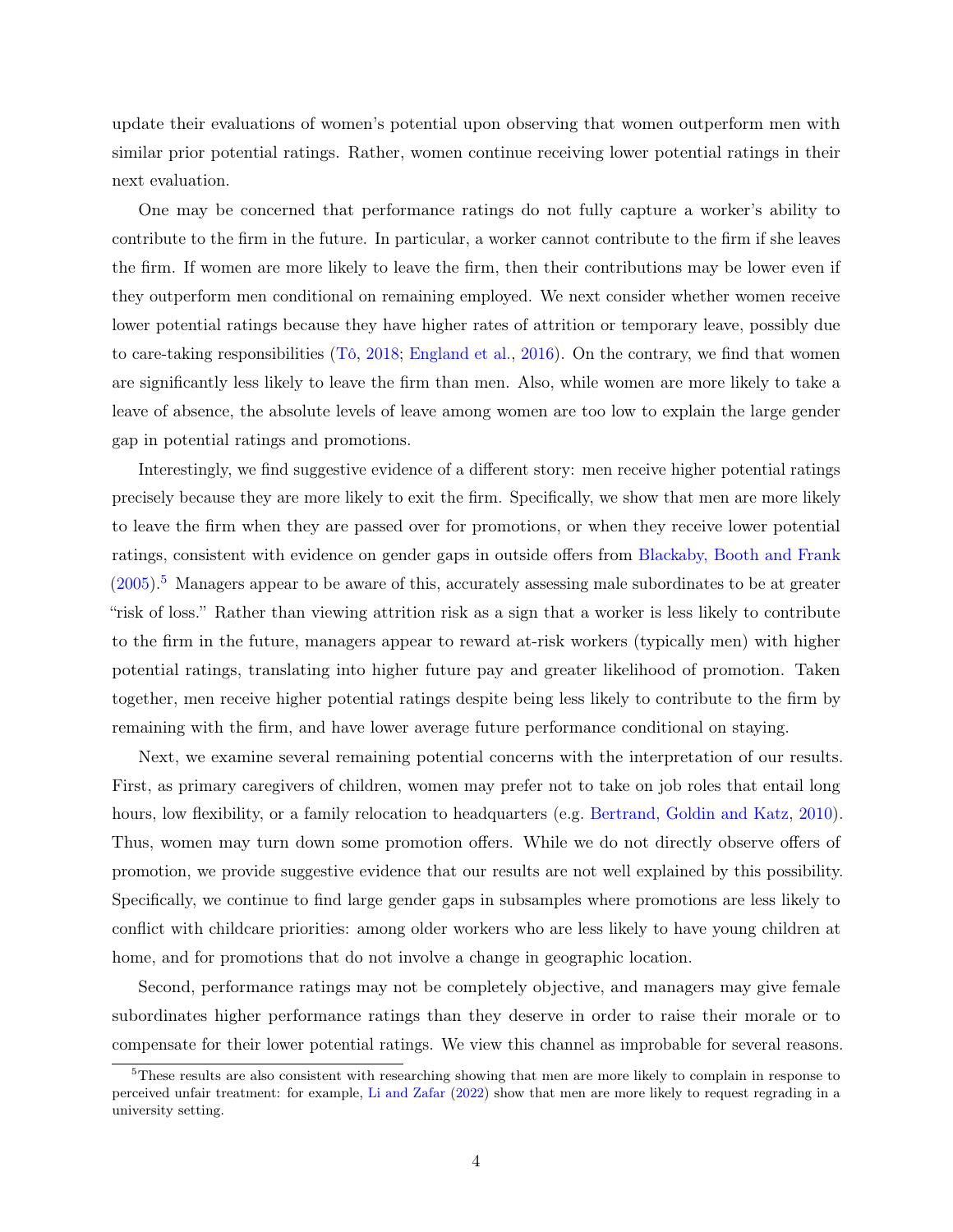Primarily, Nine Box ratings are not disclosed to the employees being rated, so giving women higher performance ratings would not raise their morale unless those higher ratings translated into higher compensation or promotion for women, which does not match the low compensation and promotion rate for women in our data. Next, other research (e.g. [Sarsons,](#page-35-9) [2017](#page-35-9)b; [Sarsons et al.,](#page-35-10) [2021;](#page-35-10) [Cziraki](#page-32-5) [and Robertson,](#page-32-5) [2021\)](#page-32-5) suggests that performance ratings, to the extent that they are subjective, are negatively biased against women. We also show that men and women experience similar returns to earning higher performance ratings in terms of promotion; if women's performance ratings were inflated, then we would expect them to have lower returns to performance. Finally, using data from a subsample of sales workers for whom we observe detailed measures of sales, we provide corroborating evidence that women outperform men on an objective metric.

Third, we can only compare future performance among those that stay at the firm. In our data, the composition of men who remain is positively selected: low-performing men have higher attrition than both high-performing men and low-performing women. This pattern, therefore, biases us away from finding that women subsequently outperform men.

Taken together, our main results show that potential ratings matter for promotions and pay, and that firms incorrectly assess women as having too little potential. This raises the question of whether firms promote too few women. Using an IV approach based on variation in the availability of promotion opportunities over time and across roles, we also find that marginally promoted women have higher future performance ratings, relative to marginally promoted men. This finding is indicative of misallocation: our firm could improve the performance of its managers by favoring women on the margin. Our analysis of promotion thresholds also offers an explanation for why women outperform men on average within our sample: if women are held to a higher standard in order to reach or leave each level of the organizational hierarchy, then the set of women in any given level will be positively selected.

Finally, we consider two possible ways to reduce the adverse consequences that subjective potential ratings have on women's careers: changes in the managers that provide ratings, and changes in the ratings themselves.

We first ask whether firms can help female employees by changing their manager assignment. It is commonly suggested that women's outcomes can be improved by assigning them to either female or "star" managers, under the logic that female managers may be more effective in mentoring female subordinates and high-performing managers may be better able to evaluate their subordinates in an unbiased manner. We find that gender gaps in potential, pay, and promotions are smaller under female managers. Female managers, however, are also associated with lower overall potential ratings for their subordinates of both genders, suggesting that female managers are either assigned to weaker subordinates or are tougher in their assessments. Conversely, we find that gender gaps in potential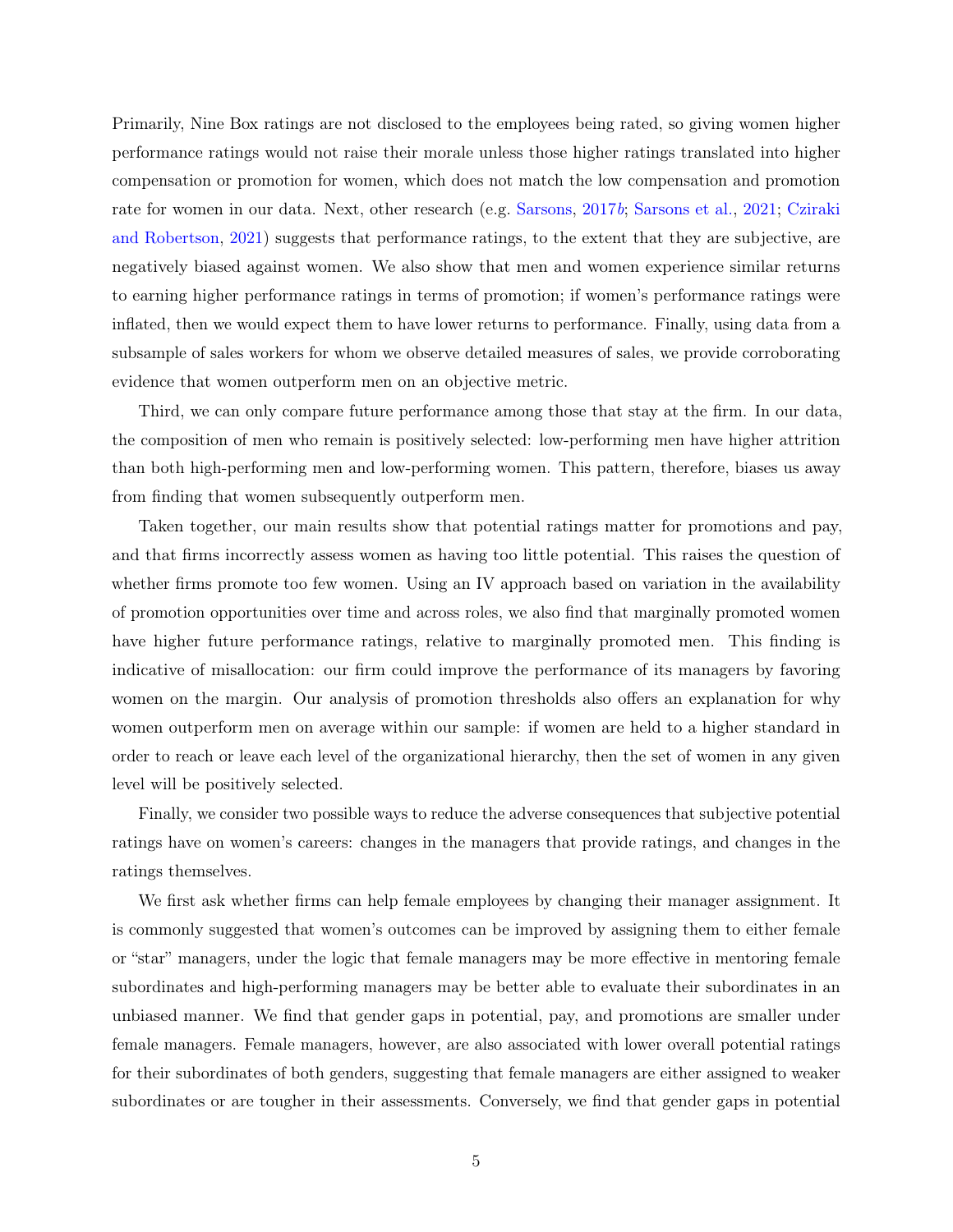ratings are larger under more highly-rated managers, but that the overall levels of these ratings are also higher under more highly-rated managers. Taken together, the opposing level and interaction effects in both cases suggest that women are not clearly better off working under either female managers or highly-rated managers.

We next ask whether firms can improve promotion outcomes by varying how potential ratings are used or assigned. We consider two benchmark counterfactuals: ignoring potential ratings and gender altogether, and "de-biasing" potential ratings by making gender-specific adjustments. We show that ignoring potential and gender would nearly eliminate the gender promotion gap, but would also decrease the average future performance of workers who are selected to be promoted. This result reflects the fact that potential ratings do contain useful information about future performance. Promotions based solely on past performance may be less subjective but are also less efficient.

Our second counterfactual increases the potential ratings of women who receive the highest performance rating. This approach, which retains information on both gender and potential, eliminates the gender promotion gap while also increasing the predicted future performance of promoted workers. While this particular policy may be challenging to implement (managers may respond by shading female potential ratings down in anticipation of this gender-specific bonus), it suggests that firms stand to gain from finding ways to de-bias their otherwise informative assessments of potential.

# 2 Background

### 2.1 Setting

Our data come from the U.S. operations of a large retailer from February 2009 to October 2015 and contain data on over one million workers, primarily in entry-level hourly roles (e.g. cashiers, sales, customer support, and material handling). Our analysis focuses on the firm's core salaried, full-time employees, spread across the firm's core retail operations and corporate headquarters.

Employees in our firm's corporate headquarters perform a variety of professional functions, the largest of which are information technology, supply chain management, finance, human resources, and real estate management. Career ladders follow a traditional system of pay grades nested within bands. Although workers receive regular raises, large raises ultimately require workers to be promoted.

Employees in our firm's direct retail operations perform supervisory roles at one of over 4,000 establishments. District managers oversee the functioning of all stores of a given format within their geographically assigned region. They are tasked with reviewing data, setting performance goals, and making higher-level personnel decisions for the stores they cover. Store managers are tasked with achieving performance goals set out by their district managers but are otherwise given wide latitude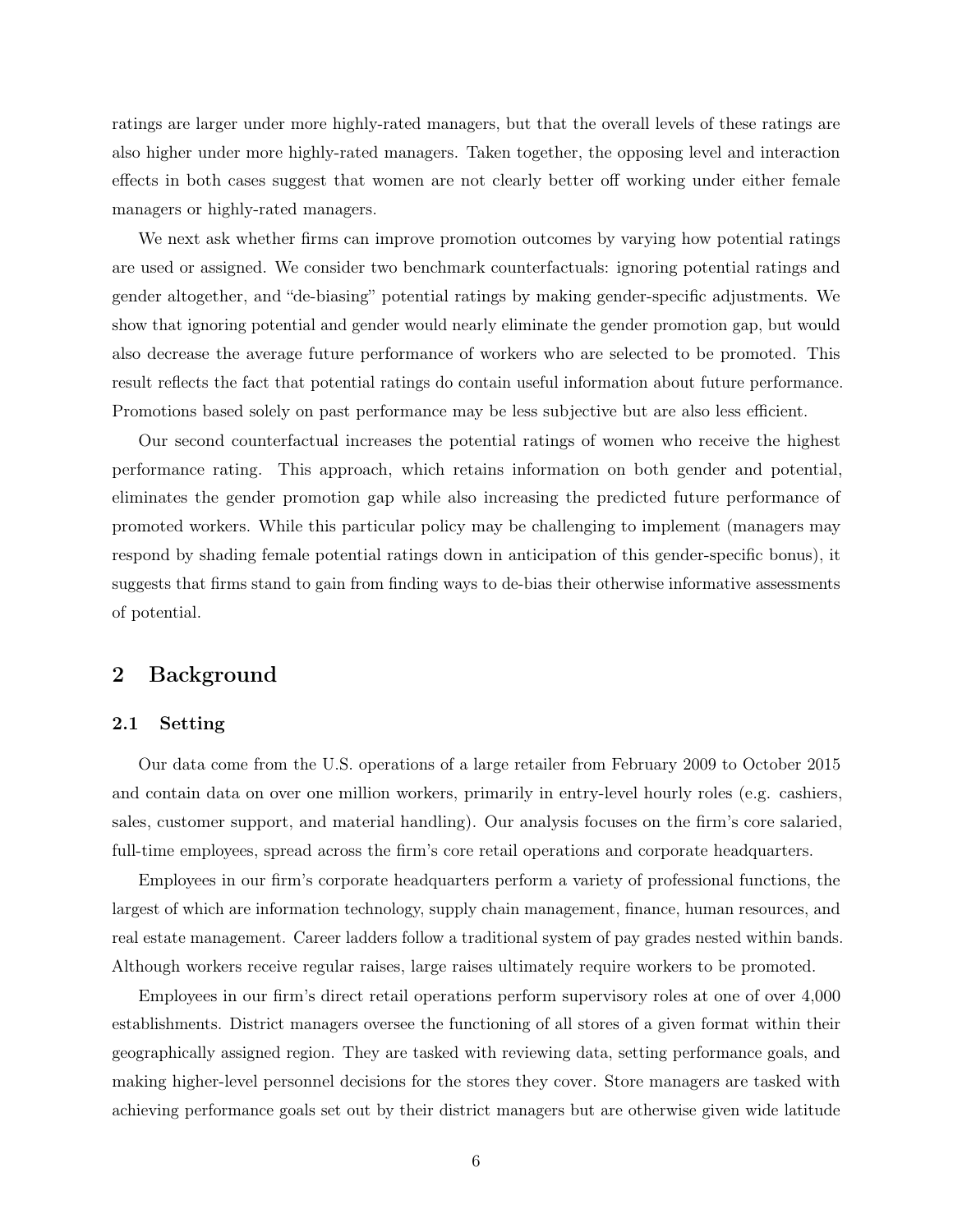in how to achieve them. Their primary activities include analyzing data, formulating store-level strategy, and inspiring their subordinates to successfully execute that strategy. Finally a team of department managers and assistant department managers are responsible for efficiently executing strategies set out by their store manager. This includes customer-facing duties and the hiring and coaching of entry-level staff.

#### 2.2 Nine Box evaluations

Employees in our data are evaluated using a Nine Box grid, a widespread talent assessment and succession planning tool that instructs supervisors to categorize their subordinates into one of nine boxes representing the interaction of high, medium, low ratings on two dimensions: prior job performance and future potential.

The performance dimension of Nine Box ratings is a backward-looking assessment of workers' achievements in their current roles. For instance, store managers may be evaluated on whether their departments met sales targets, replenishment managers may be evaluated on meeting inventory level and delivery targets, and loss prevention managers may be evaluated on inventory lost to theft or damage. In contrast, the potential dimension of Nine Box is a forward-looking assessment. While there is little formal guidance or agreement for what constitutes potential, practitioner guides define potential as a worker's capacity to grow and contribute to the firm in the future within the same role or within the same organization in a different role [\(Silzer and Church,](#page-36-1) [2009\)](#page-36-1).

At our firm, Nine Box ratings are assigned annually in a two-step process. First, managers provide initial ratings for their direct management-track subordinates. Managers are not given explicit quotas or curves. Second, there is a district-level calibration meeting during which ratings may be adjusted to ensure that similar standards are being applied. We only observe ratings after the calibration meetings, although our data provider has stated that ratings are rarely adjusted. Final Nine Box ratings serve as the starting point for our organization's annual succession planning process. For example, a vacant position's manager will often reach out to HR to get a list of candidates with strong Nine Box ratings that should be considered for the vacancy. The firm does not post Nine Box ratings publicly or share them with the employees being rated. Our discussions with practitioners suggest our firm's procedure for aggregating Nine Box ratings and use of ratings for succession planning and training is typical of large firms in retail and other industries. Interviewed practitioners also suggest that firms rarely publicize Nine Box ratings due to morale and equity concerns.

In principle, Nine Box allows organizations to distinguish star individual contributors from the best candidates for promotion: a distinction that may be particularly relevant when the skills necessary to succeed in one role differ from the skills to succeed in another [\(Baker, Jensen and](#page-30-7) [Murphy,](#page-30-7) [1988\)](#page-30-7). Otherwise, promoting on prior performance alone can yield substantial mismatch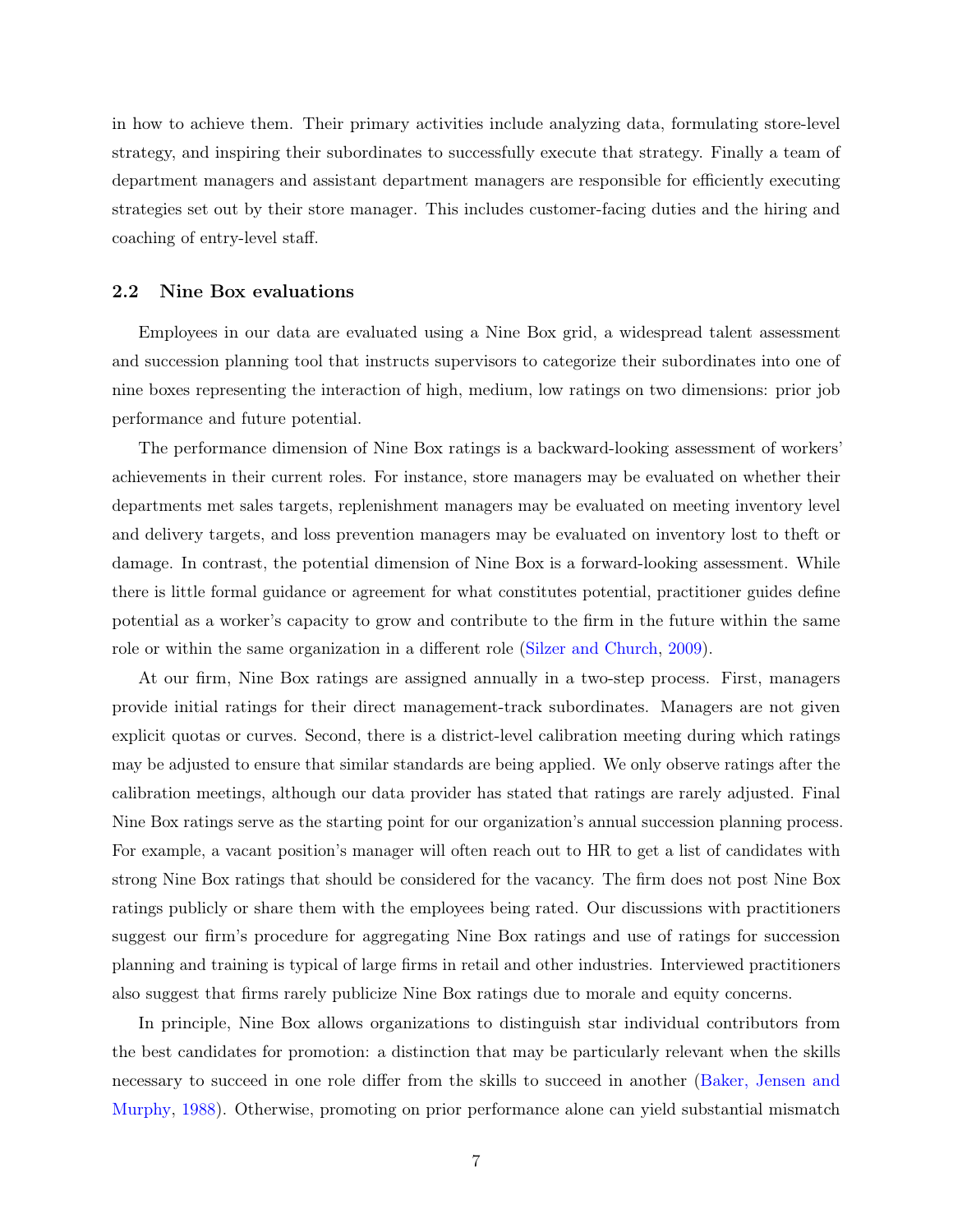between a worker's skills and their role [\(Benson, Li and Shue,](#page-30-0) [2019\)](#page-30-0). Critics, however, argue that Nine Box is less transparent, objective, and consistent than the formal psychometric and skills evaluations that they replaced. In their review of talent management practices, [Cappelli and Keller](#page-31-3)  $(2014, \text{ page } 315)$  $(2014, \text{ page } 315)$  summarize:

"The conceptual idea behind assessing potential has been to identify abilities, given knowledge and skills that presumably can be learned through the development process....however, employers appear to have fallen back on the basic approach of simply asking supervisors to make an assessment of potential, an approach built in to performance appraisals through the Nine Box grid, again made famous by GE. It is a matrix in which performance is assessed on one axis and potential on the other. However, the lack of a definition for what constitutes potential, both within firms and within the academic literature [\(Groysberg and Nohria,](#page-33-3) [2011;](#page-33-3) [Silzer and Church,](#page-36-1) [2009\)](#page-36-1), gives us little reason to believe that this process should produce valid information, despite its widespread use."

Interviews conducted by [Yarnall and Lucy](#page-36-2) [\(2015\)](#page-36-2) found that even raters themselves believe the Nine Box potential ratings they assigned are highly subjective. In particular, because supervisors are often provided with limited guidance, ambiguous criteria, and little or no concrete evidence, Nine Box ratings may be prone to a variety of rater biases [\(Bertrand, Chugh and Mullainathan,](#page-30-2) [2005\)](#page-30-2).

Despite these concerns, Nine Box remains a highly popular method of identifying candidates for developmental opportunities and promotion. As an article in HR Magazine points out: "What's not to like about the Nine Box grid? It's free, easy to use, and ubiquitous." Because Nine Box is not proprietary, and templates (e.g. on Excel) are freely available online, it is difficult to characterize the precise extent of its use. Reviews by [\(Cappelli and Keller,](#page-31-3) [2014;](#page-31-3) [Cascio and Aguinis,](#page-31-6) [2008\)](#page-31-6) explicitly conclude that academic work has been conspicuously inattentive to practitioners' widespread use of Nine Box and other popular talent management and succession planning tools. Consistent with this, Nine Box is integrated into widely-used human capital management software, including Workday, SAP, PeopleSoft, Cezanne, Trakstar, Pipefy, and emPerform, which facilitate confidential Nine Box reporting by managers and allow HR and senior leaders to sort candidates on potential ratings when promotion and development opportunities arise.

#### 2.3 Data and summary statistics

We obtain data on Nine Box ratings, promotions, and various demographic characteristics for 29,809 management-track workers employed between 2011 and 2015. These represent the near universe of full-time, salaried, management-track employees at our sample firm during this period.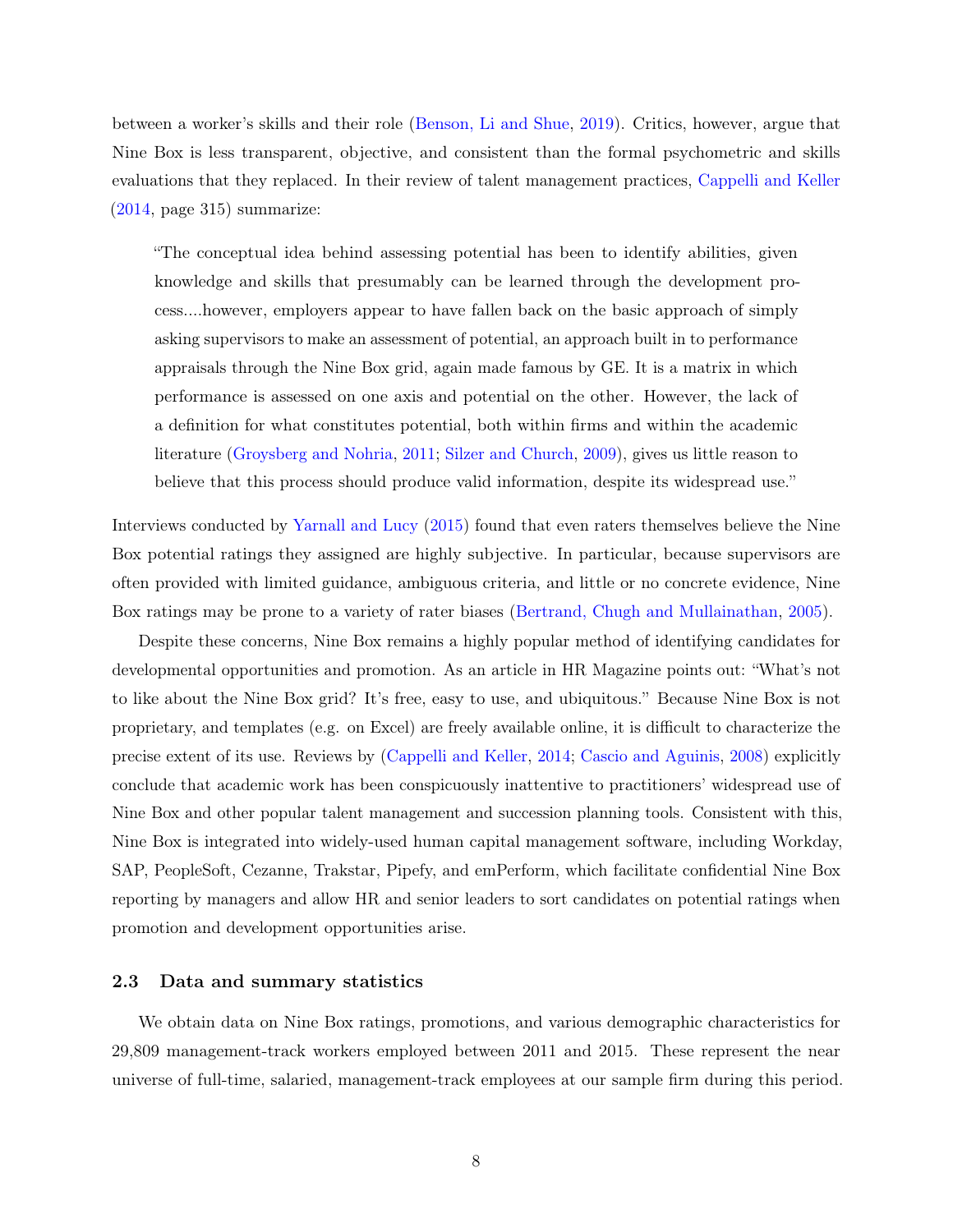Our data includes workers employed in the firm's corporate headquarters, as well as workers employed across over 4,000 retail locations. Our main data are at the worker-month level.

Nine Box assessments are finalized and recorded in the fourth quarter of each fiscal year, which ends in January. The exact month in which each worker is assessed a new Nine Box rating varies across workers and from year to year. We set a worker's Nine Box rating in each year-month equal to the finalized rating she receives at the end of the relevant fiscal year. Figure [1](#page-37-0) shows the labels used by our data provider to describe each box within the Nine Box system. Our data provider reserves the upper left box, representing low performance and high potential, for new hires. Because this rating is mechanically assigned based on tenure, we drop these observations from our analysis sample.

In addition to Nine Box ratings, we observe the following individual-level information: gender, race, tenure in the firm, compensation, job role, subordinates, and manager. For those employed in retail operations, we also observe identifiers for store location.

We determine promotions using data on standardized job titles and annual salary. Most job titles are clearly hierarchical, e.g., a typical career ladder in retail operations can be ordered as assistant department manager, department manager, assistant store manager, store manager, assistant district manager, district manager, vice president, senior vice president, etc. In other cases, the ranking is less clear (e.g., coordinator versus supervisor). We rank job titles by average compensation and classify a worker as having been promoted if, in the next month, we observe a change in job title that is associated with an increase in average compensation associated with that job title or if we observe a change in job title that is associated with a personal raise in salary exceeding 5%. Examples of promotions in our data include moving from department manager to store manager, or moving from web developer to lead web developer.

Table [1](#page-41-0) Panel A provides an overview of our sample coverage in terms of workers, time period, and promotion events. Panel B provides summary statistics associated with our sample and key variables. 41% of employees in our sample are female and the average annualized promotion rate is 11.9% (equal to the monthly promotion rate  $\times$  12). Panel C provides pairwise correlations between some of our key variables. Many of paper's empirical results can be previewed in these raw correlations: being female is positively correlated with performance ratings and negatively correlated with promotion, annual salary, and potential ratings.

In our empirical analysis, we will estimate both the overall gender gap and the conditional gender gap after accounting for a range of control variables. Our goal is not to estimate a "pure" gender effect that is distinct from other correlates of gender such as family and cultural background, risk preferences, education, and other demographic factors. Indeed, it is not clear what a pure gender effect would represent, and conditioning on correlated factors that drive gender differences may be a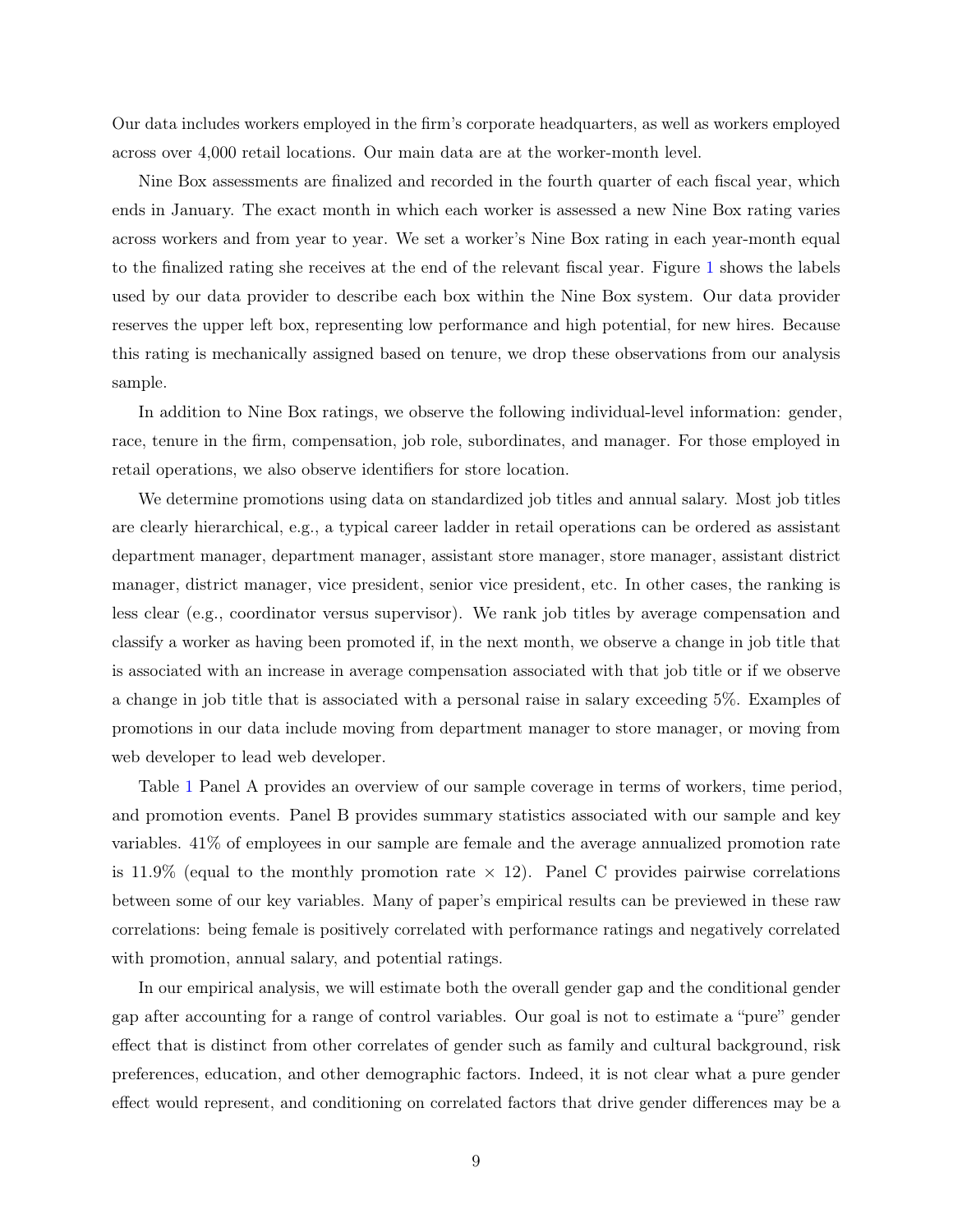form of over-controlling. To offer a comprehensive view of the data, most of our specifications present both an overall gender gap controlling only for time fixed effects, as well as a gender gap controlling for observable demographics (age, tenure, and race) and establishment location fixed effects. The latter specifications show the remaining gender gap after taking out gender differences that arise due to correlated demographics and location assignment. In the Appendix, we also report our main results comparing promotion and potential ratings for men and women within more narrowly defined job roles: among male and female workers sharing the same manager, same job title, or same pay decile. While the Appendix shows that gender gaps continue to exist within these narrowly defined roles, we do not include these specifications in our main analysis because one of the the key conclusions of our paper is that differences in job assignment are endogenous to gender; controlling for these variables thereby ignores key selection channels by which gender differences emerge.

# 3 Main Results

#### 3.1 Gender and promotion

In this section, we begin by describing promotion rates, both in the raw data and controlling for various worker characteristics. In our firm, as in many others, women's representation progressively decreases as one ascends the career ladder, as illustrated in Figure [2.](#page-38-0) In the left panel, we focus on workers in retail operations, for which there exists a clear ordering of job titles. In stores, women make up 5[6](#page-10-0)% of entry level workers<sup>6</sup> (such as cashiers, merchandisers, backroom associates, and salespeople), 48% of department managers, 35% of store managers, and only 14% of district managers. In the right panel, we examine female representation by pay decile (sorted within fiscal year) for all workers with Nine Box ratings within the whole organization. We see a similar pattern of decreasing female representation as one advances in pay deciles. 51% of workers in the bottom pay decile who receive Nine Box ratings are women, compared with 29% at the top.

Declining female representation toward the top of the organizational hierarchy is suggestive of a gender gap in promotions to higher level job roles. We explore whether women are less likely to be promoted using the following regression:

<span id="page-10-1"></span>
$$
Promotion_{it} = a_1 \text{Female}_i + a_2 X_{it} + \delta_y + \varepsilon_{it}. \tag{1}
$$

In Equation  $(1)$ , the level of observation is at the worker-year-month level, where i indexes individuals and t indexes time measured in months. The sample consists of all full-time workers with Nine Box ratings (these workers are considered management track and exclude entry-level workers such as

<span id="page-10-0"></span> $6$ Note that our main data exclude entry level workers because these workers are generally not salaried or evaluated using the Nine Box. We include them here to describe the overall composition of workers in this firm.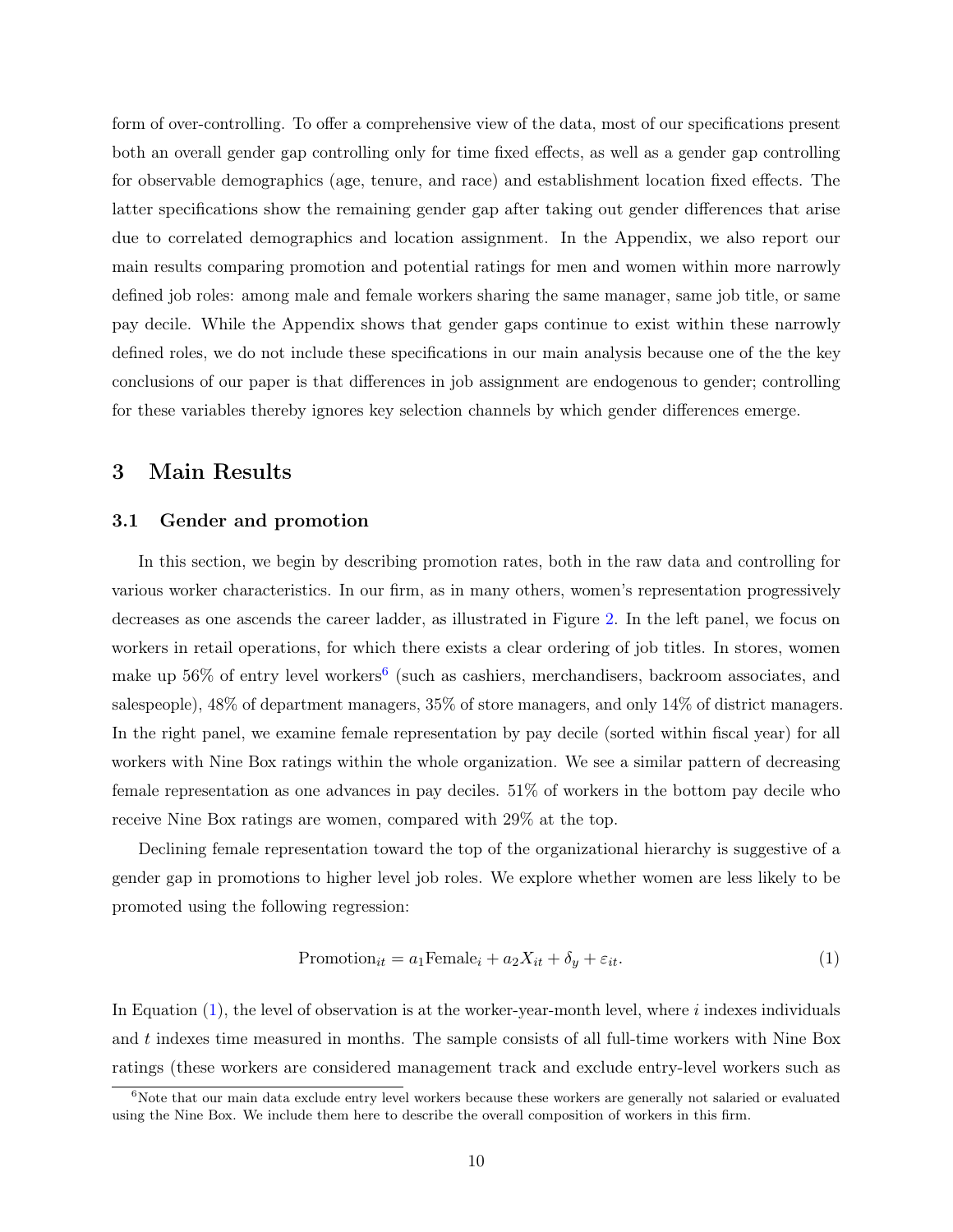cashiers). The main outcome of interest is  $P$ romotion<sub>it</sub>, an indicator for whether a worker is promoted in the next month, but we also consider other outcomes such as compensation. Monthly promotion rates are low, so we convert it to an annualized percent by multiplying it by 1,200 (12 months  $\times$ 100 percent). The key independent variable is an indicator for whether the worker is female. In all specifications, we control for year fixed effects  $\delta_y$  to account for time trends. In some specifications, we also control for a worker's Nine Box performance and/or potential rating, log age, log tenure, race fixed effects, and location fixed effects. Without these control variables, the coefficient on Female<sub>i</sub> measures the overall, unconditional gender gap. With these control variables, the coefficient on Female<sub>i</sub> measures the unexplained gender gap after accounting for gender differences in control variables  $X_{it}$ . Standard errors are clustered by worker to account for account for correlated errors within worker over time.

Table [2](#page-42-0) documents a substantial and robust gender gap in promotion rates. Column 1 presents the overall gender gap in our data. The coefficient, -1.64, on the female indicator implies that the annual promotion rate is 1.64 percentage points lower for women (10.98% versus 12.62%), corresponding to a 13% lower likelihood. Because this difference in promotion could be due to differences in performance, we control for fixed effects in a worker's Nine Box performance ratings in Column 2 (the omitted category is a performance rating of 1). We find that higher performance ratings are strongly predictive of promotion. More importantly, controlling for worker performance actually increases the gender gap in promotions. As we shall see in future analysis, this occurs because female workers receive higher performance ratings.

In Column 3, we show that part of the gender gap in promotions can be explained by differences in correlated demographic variables. As shown in Table [1](#page-41-0) Panel C, women tend to be older and have longer tenure within the firm; these demographic variables are also associated with lower promotion rates. However, even after controlling for these demographic characteristics, women are 1.03 percentage points less likely to be promoted each year  $(12.37\% \text{ versus } 11.35\%).$  $(12.37\% \text{ versus } 11.35\%).$  $(12.37\% \text{ versus } 11.35\%).$ <sup>7</sup> In Column 4, we find a similarly-sized gender gap after controlling for location fixed effects.

Table [3](#page-43-0) documents how differences in promotion rates may lead to differences in compensation. Column 1 shows the overall gender wage gap in our data: the coefficient of -0.118 implies that women's salaries are 12.5% lower than men's. This gap shrinks dramatically to just 3.7% in Column 2, after we control for job level by year fixed effects to account for differences in average pay across job levels that may vary over time. Thus, hierarchical differences in assigned job roles account for 70% of the gender wage gap. In Columns 3 and 4, we introduce additional controls for performance and potential ratings, as well as demographic variables and location fixed effects. We continue to

<span id="page-11-0"></span><sup>7</sup>We do not observe significant interaction effects between gender and other demographic characteristics (the "double jeopardy" hypothesis) within our sample.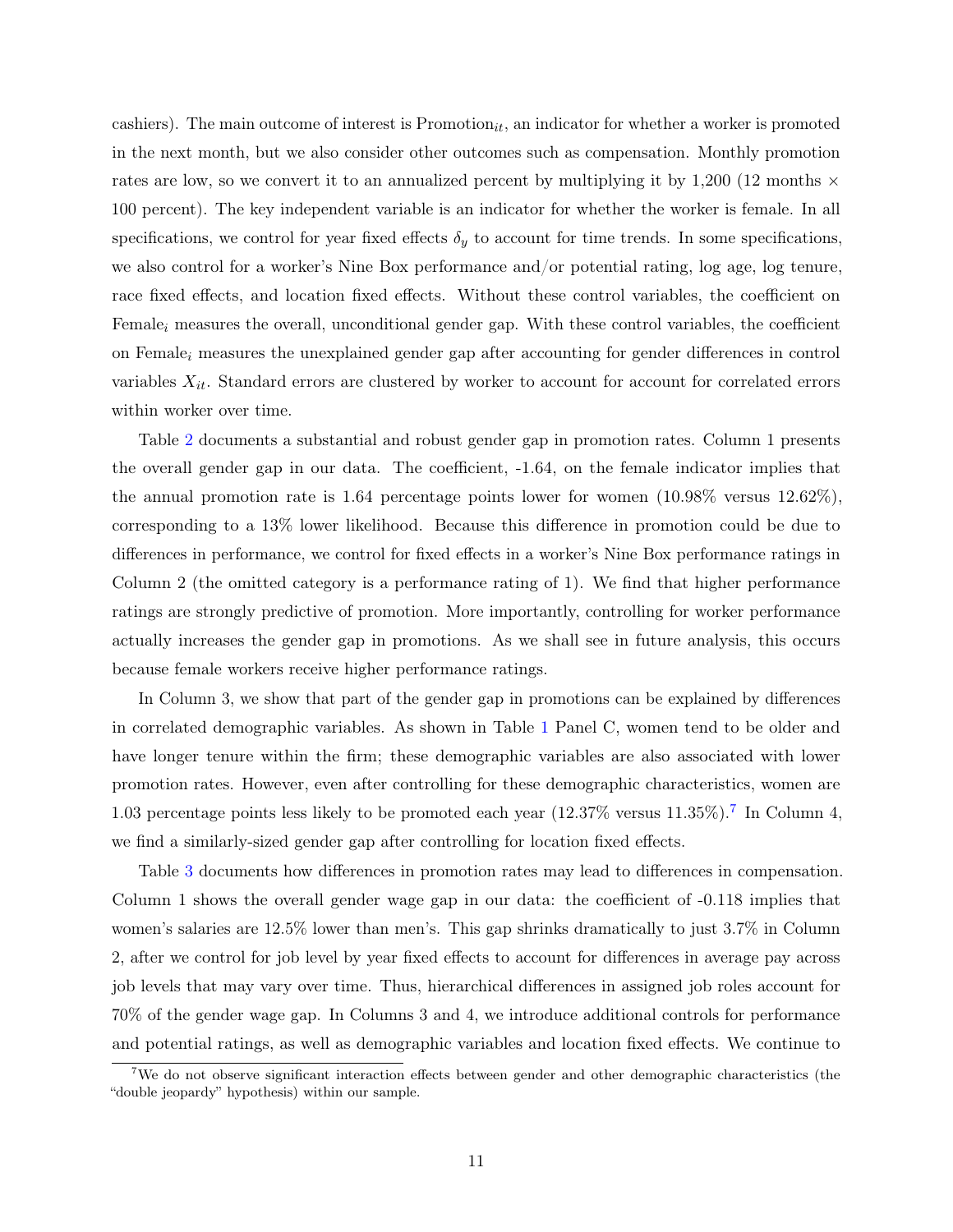find that differences in job levels, which are determined by promotions, appear to be the main determinant of the gender wage gap.

#### 3.2 Gender and potential

We now examine gender gap in evaluations of potential, and show that it can explain a substantial portion of the overall gender promotion gap. Figure [3](#page-39-0) plots the gender difference in performance and potential ratings. The left panel plots the distribution of performance and potential ratings for men in our sample, while the right panel represents the differences in shares for women relative to men. In Panel A, we see that men's performance ratings cluster in the middle, with 70% of men receiving a rating of 2, 23% receiving a top rating of 3 and only 7% receiving the lowest rating of 1. In contrast, potential ratings cluster around the lowest ratings, with almost 60% of men receiving a rating of 1, 35% receiving a rating of 2, and only 5% of men receiving a top potential rating.

Relative to men, Panel B shows that women have higher performance: Women are 7.4% more likely to earn the top performance rating and 21% less likely to receive the lowest performance rating. The opposite pattern, however, occurs for potential ratings. Compared to men, women are 12% more likely to earn the lowest potential rating, and 15% and 28% less likely to earn the medium and high potential ratings, respectively. Taken together, women are far more likely to be viewed as low potential, despite their higher average performance. Indeed, we find that women are 33% more likely than men to have both the highest performance score (3) and the lowest potential score (1); workers who fall into this Nine Box cell are often colloquially referred to as "workhorses."<sup>[8](#page-12-0)</sup>

Table [4](#page-44-0) documents similar gender differences in Nine Box performance and potential ratings using regression analysis. These patterns hold both overall and conditional on demographics and location. The divergence in potential and performance ratings for women is all the more surprising because the two ratings are positively correlated in the overall sample, as shown in Table [1](#page-41-0) Panel B.<sup>[9](#page-12-1)</sup> This divergence suggests that potential ratings may be biased against women, a question we evaluate in more detail in Section [3.3.](#page-14-0)

In Table [5,](#page-45-0) we examine the extent to which the gender gap in potential ratings can explain the gender gap in promotion. We replicate each column of Table [2,](#page-42-0) adding controls for a worker's potential rating. By comparing the coefficient on the female indicator in each column of Table [5](#page-45-0) with the corresponding coefficient in Table [2,](#page-42-0) we can estimate the fraction of the gender gap in promotion rates that is explained by gender differences in potential ratings. We find that the coefficient on the female indicator shrinks substantially once we control for potential ratings. Indeed, 53% of the

<span id="page-12-0"></span><sup>&</sup>lt;sup>8</sup>See, for example, https://www.aihr.com/blog/9-box-grid/. See Appendix Figure [A1](#page-52-0) for the raw frequency of observations by gender and the promotion rate within each of the Nine Boxes.

<span id="page-12-1"></span><sup>9</sup>Note that a positive correlation of 0.088 between potential and performance ratings is substantial given that these are ordinal variables taking on integer values between 1 and 3.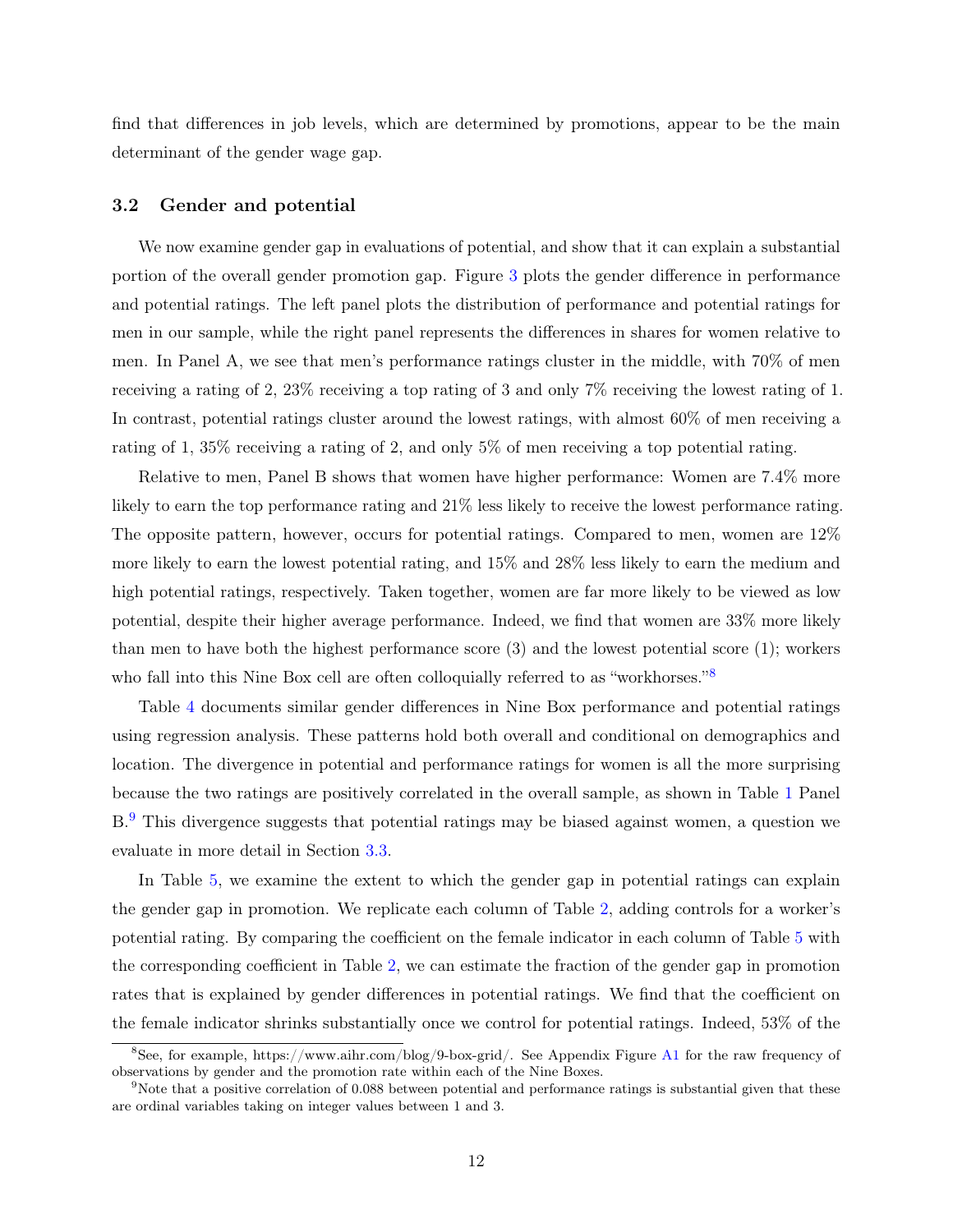overall gender gap in promotions can be explained by potential ratings. Potential ratings can also explain 48% of the promotion gap conditional on performance ratings, 46% of the promotion gap conditional on performance ratings and demographic characteristics, and 33% of the promotion gap conditional on the above variables and location assignment.

The high explanatory power of potential ratings for the gender promotion gap can be attributed to two forces. First, as seen previously, women are assigned lower potential ratings both unconditionally, and conditional on performance ratings, demographics, and location assignment. Second, Table [5](#page-45-0) shows that potential ratings are strong predictors of promotion. In all specifications, we find that a one point increase in potential ratings corresponds to a greater jump in the probability of promotion than a comparable one point increase in performance ratings. For example, Column 2 shows that a change in potential ratings from 2 to 3 corresponds to a 8.98 percentage point increase in the annual promotion rate, a 75% increase from the baseline in our sample, while a similar change in performance ratings from 2 to 3 corresponds to only a 3.24 percentage point increase in the promotion rate, or a 27% increase from the baseline.

The remaining unexplained gender promotion gap, as measured by the coefficient on the female indicator, in Table [5,](#page-45-0) may capture several omitted factors. First, women may be less likely to seek or accept advancement opportunities [\(Fernandez and Mors,](#page-33-4) [2008;](#page-33-4) [Fernandez-Mateo and Fernandez,](#page-33-5) [2016\)](#page-33-5). However, we caution that these gender differences in career aspirations may arise endogenously in response to gender bias, and should not necessarily be considered a distinct force. Recent studies have found that stated aspirations are endogenous to perceived opportunities (see, e.g. [Correll,](#page-32-6) [2004\)](#page-32-6). Similarly, [Azmat, Cuñat and Henry](#page-30-5) [\(2020\)](#page-30-5) find that female lawyers who faced harassment and discrimination report lowered aspirations. Differences in training, particularly related to career development, could also be an omitted factor, though this too may be endogenous. Nine Box potential ratings at our firm (and by convention) are often used to allocate scarce internal developmental opportunities; women may be less likely to seek out these opportunities if they anticipate biases in how their potential may be assessed [\(Milgrom and Oster,](#page-34-3) [1987\)](#page-34-3).

In addition to our main analysis of the relation between potential ratings and promotions in Table [5,](#page-45-0) we also provide a supplementary Kitagawa-Oaxaca-Blinder three-fold decomposition in Appendix Table [A1.](#page-54-0) In Panel A, we report the results of an interacted model in which promotion is regressed on the female indicator, ratings indicators, and the interaction between female and ratings. In Panel B, we report the decomposition, i.e., the portion of the overall gender gap in promotion rates that can be attributed to differences in the endowments of potential and performance ratings, differences in coefficients (differences in the return to potential and performance ratings), and interactions between endowments and coefficients. The decomposition reveals an overall gender gap in promotion rates of 1.64 percentage points, of which 0.9 (or 55%) can be explained by gender differences in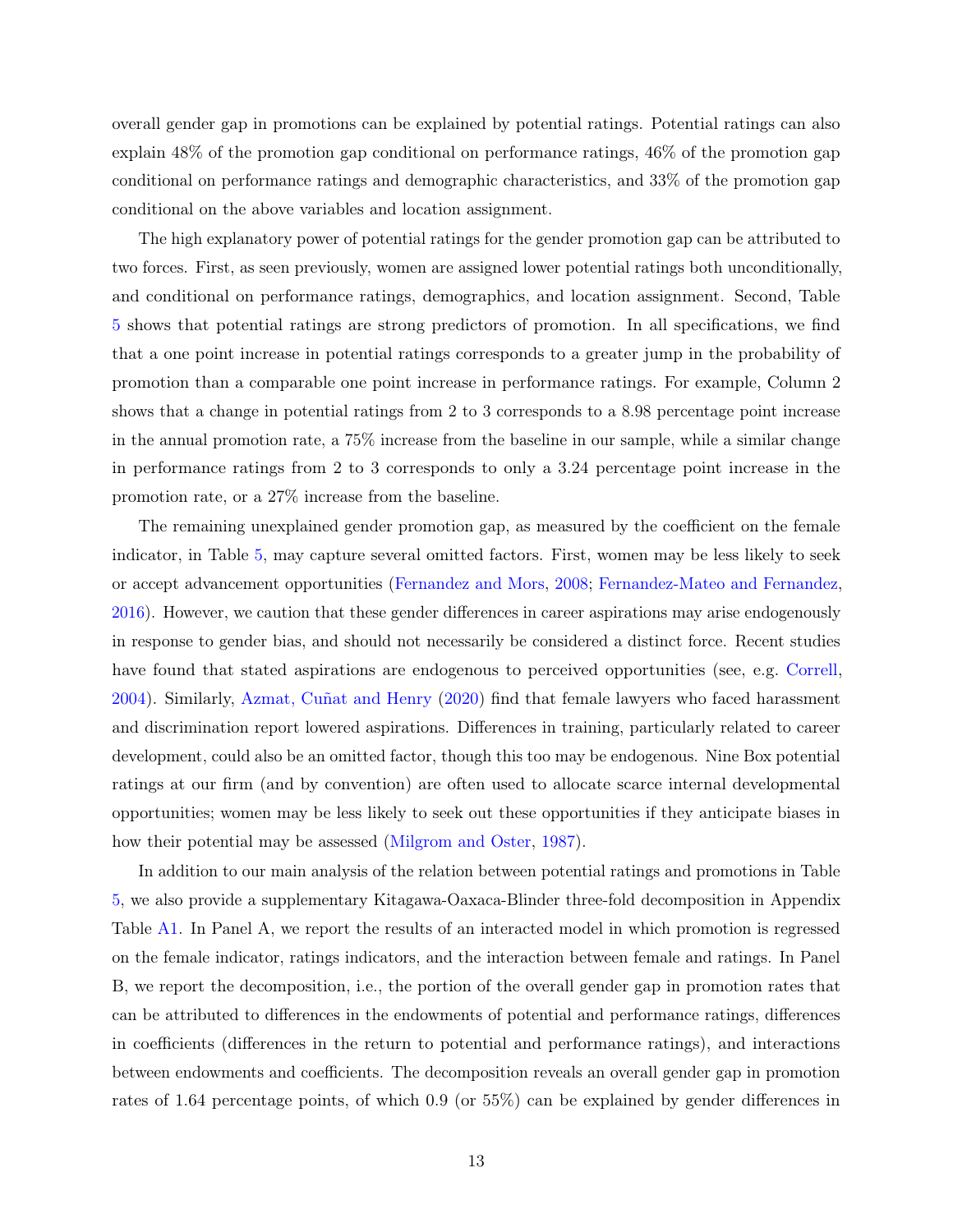the endowments of potential ratings and -0.16 (or -9.7%) can be explained by differences in the endowments of performance ratings (this figure is negative because women earn higher performance ratings on average). We do not estimate significant or consistently-signed differences in the returns to earning higher performance or potential for men and women.

#### <span id="page-14-0"></span>3.3 Information and bias in potential ratings

So far, we have shown that potential ratings help explain why women are less likely to be promoted. In this section, we examine the information content of potential assessments and whether they accurately forecast gender differences in future contributions to the firm. Specifically, we ask: do women receive lower potential ratings because they, in fact, have lower potential?

While the exact definition of "potential" is often debated even within organizations, most practitioners agree that potential ratings should forecast an individual's ability to contribute to the firm in the future, either through improved performance and greater responsibilities in her original job role or through leadership in a new managerial role [\(Cappelli and Keller,](#page-31-3) [2014;](#page-31-3) [Groysberg](#page-33-3) [and Nohria,](#page-33-3) [2011;](#page-33-3) [Silzer and Church,](#page-36-1) [2009;](#page-36-1) [Yarnall and Lucy,](#page-36-2) [2015\)](#page-36-2). Thus, effective potential ratings should predict actual future performance, both in the full sample and among the subsample of workers who are promoted into management positions. We therefore think of workers' future performance ratings as a measure of their "realized potential."

Our analysis focuses on realized potential as defined by performance in the next year. This time horizon is broadly consistent with the practitioner literature and with the views of our data provider, both of which suggest that "future" is typically understood to represent the next few years. We acknowledge, however, that managers within our firm may deviate from this convention (they would face no direct consequences for doing so) and define potential differently, e.g., as a worker's probability of making contributions in the far right tail of the performance distribution, or as a worker's potential of becoming CEO twenty years in the future. Because of limited sample size and time period, we are not able to assess the informativeness of potential ratings relative to such extremal definitions of future performance, although we note that such definitions are also less likely to be useful for the types of routine job assignments (e.g., promotion from assistant department manager to department manager) that rely on Nine Box ratings.

Table [6](#page-46-0) Panel A shows that high current potential ratings predict higher performance ratings 12 months in the future. Our estimates in Column 1 indicate that, relative to those with a low potential rating (the median for the sample), workers with a high potential rating have a 0.17 point higher performance rating in the following fiscal year (equivalent to a 1/4 of a standard deviation change in performance). Importantly, this positive and significant correlation holds even after conditioning on the worker's current Nine Box performance rating. That is, potential ratings appear to contain real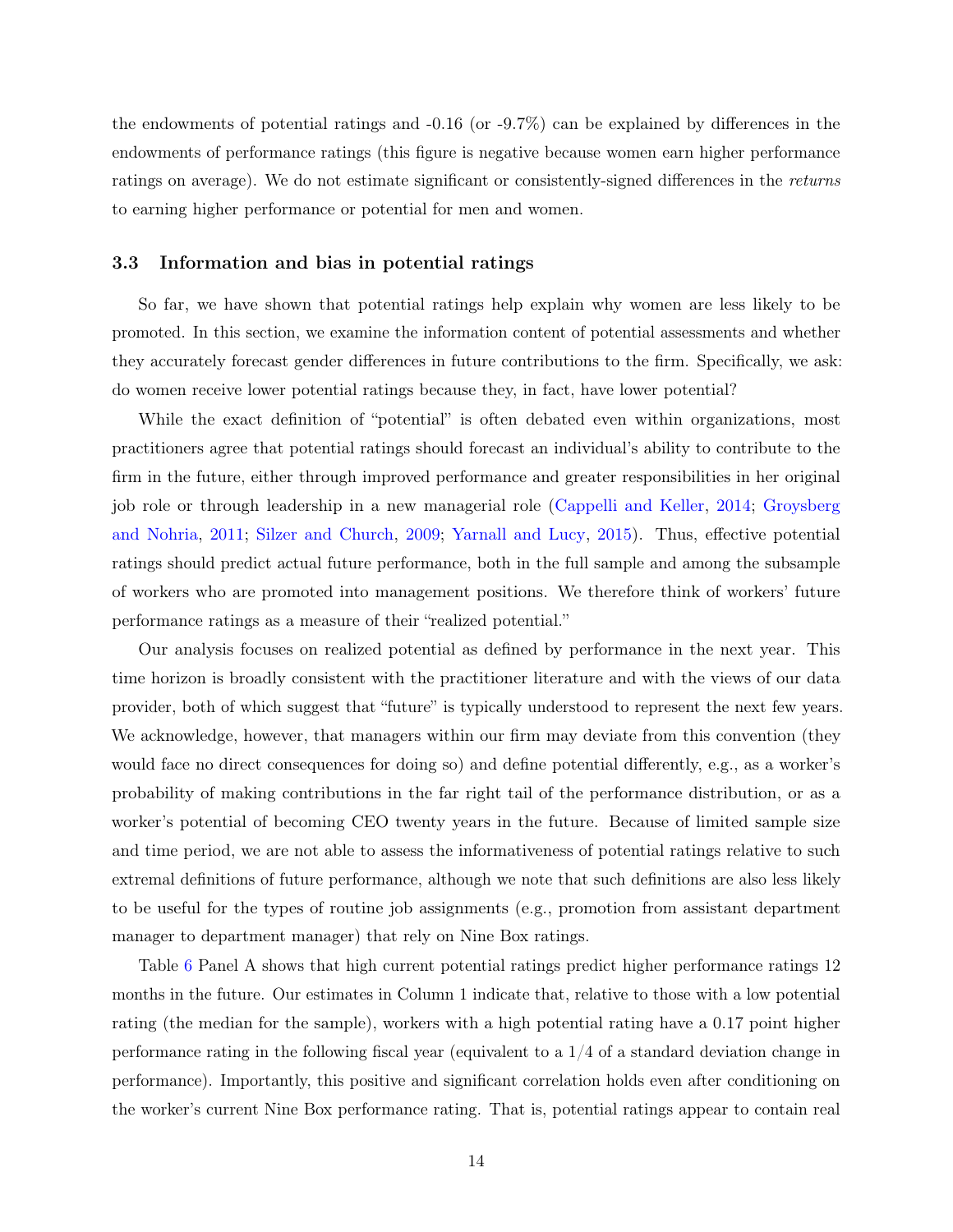information about a worker's future performance beyond what can be forecast using information on prior performance alone.[10](#page-15-0) This correlation holds in both the full sample of workers, as well as within the subsample of employees who experience a promotion event (so that their future performance ratings reflect performance in a new role).

Since potential ratings predict future performance, one natural explanation for why women receive lower potential ratings is that they are likely to have worse future performance.<sup>[11](#page-15-1)</sup> If women's lower potential ratings are indeed justified, then we would expect that, controlling for current period potential ratings, men and women should have similar future performance ratings. Assessments of potential may be biased against women if, for the same potential rating, women have systematically higher measures of realized potential.

Table [6](#page-46-0) Panel A relates a worker's current period potential ratings with their next period performance rating (measured 12 months in the future). Columns 1 and 2 focus on the full sample of workers, where "next period" performance can refer to either performance in the same role or in a different role. Column 1 controls for year fixed effects while Column 2 also controls for location fixed effects and demographics. In both cases, we find that, controlling for a worker's current potential and performance ratings, women receive higher future performance ratings than their male colleagues. That is, women systematically outperform forecasts of their potential. In Columns 3 and 4, we limit the sample to workers promoted in the current year-month and again regress future performance ratings on a female indicator and pre-promotion ratings. Since the sample of promoted workers is much smaller, and some locations only have one promotion event within our sample period, we exclude location fixed effects in this and all other analysis restricted to the promoted subsample. We again find a similarly-sized significant positive coefficient on the female indicator, implying that promoted women outperform promoted men, conditional on current potential and performance ratings and other observable control variables.

### 3.4 Updating beliefs about potential

We next consider how firms update evaluations of women's potential in response to observing their future performance. To do this, we replicate the previous analysis, using 12-month ahead potential ratings as the outcome of interest. Panel B of Table [6](#page-46-0) shows that women continue to receive significantly lower future potential ratings compared to men with the same current performance and potential ratings, both in the full sample and in the sample of newly promoted workers.

<span id="page-15-0"></span><sup>&</sup>lt;sup>10</sup>This is consistent with [Li](#page-34-4)  $(2017)$ , which shows that ignoring advice from biased advisers would reduce the overall quality of investment decisions, because biased advice still contains useful signals of a project's quality.

<span id="page-15-1"></span> $11$ [Azmat and Ferrer](#page-30-8) [\(2017\)](#page-30-8) find that differences in billable hours and new business origination explain about half of the gender gap in lawyers' pay. Relatedly, [Cook et al.](#page-32-7) [\(2018\)](#page-32-7) find female Uber drivers earn less per hour than men despite identical pay contracts due to differences in experience and driving preferences. However, [Sarsons](#page-35-11)  $(2017a)$  $(2017a)$ finds female surgeons have better performance than male surgeons.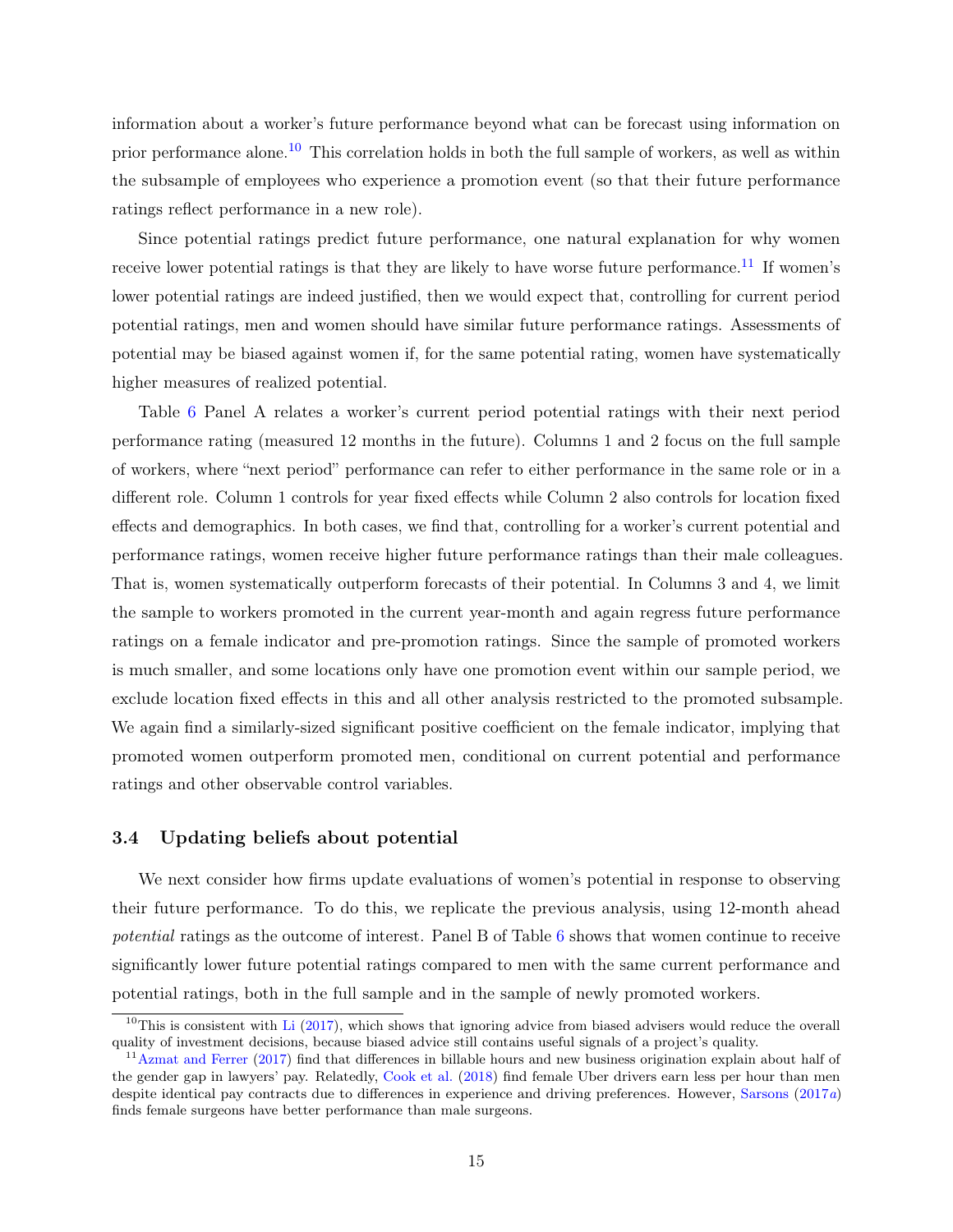Existing work by [Bohren, Imas and Rosenberg](#page-31-7) [\(2019\)](#page-31-7) has established that a strong record of performance can mitigate or even reverse discriminatory beliefs about women's ability. Our findings suggest that managers' positive beliefs about women's demonstrated performance need not translate into positive forecasts of their potential. This pattern is all the more noteworthy because performance and potential ratings are determined simultaneously by the same managers. This means that, at the same time that women are given performance ratings indicating that they outperformed their previous year's potential ratings (relative to men with the same potential ratings), women are still assessed as having lower potential going forward.

### 4 Interpretation and robustness

In this section, we present a variety of results that further explore our main findings.

We begin by showing that variation in the gender potential gap relates to geographic variation in gender-related attitudes. In particular, our firm maintains establishments across the United States, which we are able to link to county-level measures of gender inequality. We focus on the labor market components of the United Nations Gender Inequality Index: female representation in management-level positions, gender wage gaps, and female educational attainment (full details for the construction of the county-level measures are provided in the Appendix). Role congruity theory predicts that managers in areas with lower gender equity may find it more difficult to imagine women succeeding in management positions because they do not frequently observe women in leadership roles. Appendix Table [A2](#page-55-0) shows that managers rate women as having lower potential (relative to men with the same performance ratings) in counties with lower female representation in management-level positions, larger gender wage gaps, and lower female educational attainment. These results are consistent with a broader literature showing that increased exposure can lead to more egalitarian assessments (e.g. [Dahl, Kotsadam and Rooth,](#page-32-8) [2020\)](#page-32-8). These patterns also support the view that perceptions and stereotypes may play a role in limiting women's assessed potential. We acknowledge, however, that we lack exogenous variation in county-level gender inequality measures, so these results should be viewed as suggestive.

Next, we address several possible alternative explanations for our results. While we have thus far considered demand side drivers of women's lower promotion rates, another possibility is that women are simply less likely to accept promotions, if offered. Indeed, past research has shown that women are more likely to be primary caregivers of children. Faced with childcare responsibilities, women may prefer not to accept job roles that entail long hours, lower flexibility, or a family relocation to headquarters (e.g. [Bertrand, Goldin and Katz,](#page-30-6) [2010;](#page-30-6) [Goldin,](#page-33-6) [2014;](#page-33-6) [Goldin and Katz,](#page-33-7) [2016\)](#page-33-7).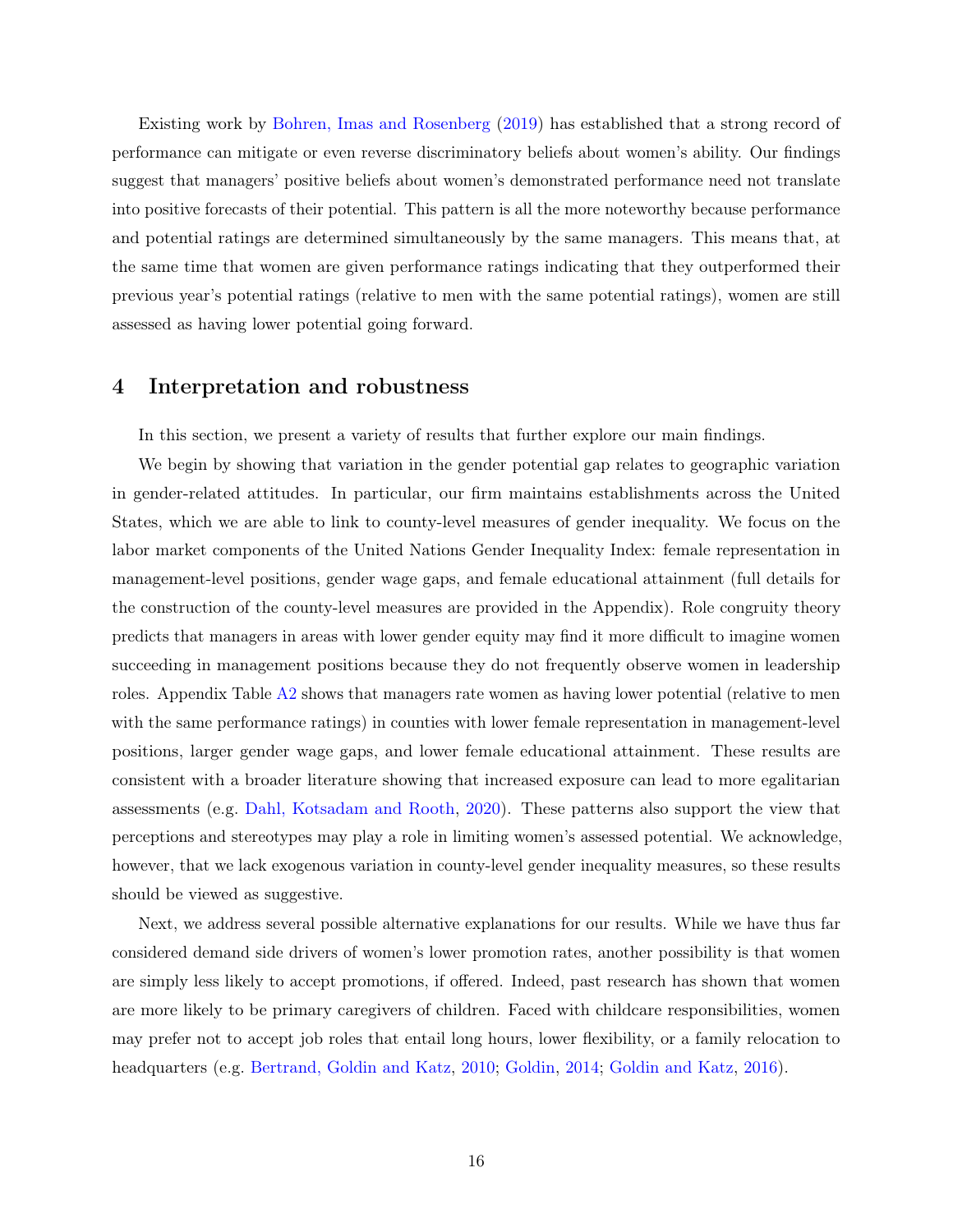Although we do not directly observe offers of promotion, we can reproduce our main tests in subsamples where accepting a promotion offer would be less likely to conflict with childcare priorities. In Appendix Table [A3,](#page-56-0) we continue to find large gender gaps among workers over the age of 50, who are less likely to have young children at home. In Appendix Table [A4,](#page-57-0) we explore gender gaps in promotion depending on whether the promotion requires an out-of-state relocation. Here, we uncover interesting and nuanced results. We find a large gender gap in out-of-state promotions, of which only a small fraction can be explained by gender differences in potential ratings: relocation costs, rather than potential ratings, appear to play a dominant role in constraining women's access to out-of-state promotions. Yet, when we examine in-state promotions, which constitute 90% of promotions in our data, we find a different story. In this sample, the overall gender promotion gap is smaller (10%, relative to 15% in our full sample), but a much greater proportion of it can be explained by gender differences in potential ratings—nearly  $80\%$ .<sup>[12](#page-17-0)</sup> Taken together, these results suggest that women face multiple barriers to advancement. When a promotion requires relocation, women may be held back by household considerations; when a promotion does not require relocation, women may instead be held back by perceptions of their potential.

A second alternative interpretation is that, rather than potential ratings being downward biased for women, performance ratings are upward biased for women. Although performance can be directly observed and are thus inherently less subjective than potential ratings, performance ratings are nonetheless unlikely to be completely objective. One possible concern for our analysis is that managers may give women higher performance ratings than they deserve in order to raise their morale or to compensate women for their lower potential ratings. We believe this channel is improbable because Nine Box ratings are not disclosed to the individuals being rated: women would not know if they had higher performance ratings unless these ratings translated into higher compensation or promotion (women in our data have lower pay and promotion rates). In addition, related research (e.g. [Sarsons,](#page-35-9) [2017](#page-35-9)b; [Sarsons et al.,](#page-35-10) [2021;](#page-35-10) [Cziraki and Robertson,](#page-32-5) [2021\)](#page-32-5) shows that, to the extent that performance assessments are subjective, they tend to be negatively biased against women.

We also provide empirical evidence that women's performance ratings are unlikely to be inflated in our data. First, we consider the subsample of our data for which we observe an objective measure of job performance: sales workers with sales credits data. In Appendix Table [A5,](#page-58-0) we find that female sales worker sell approximately six percent more than male sales workers. Female sales workers

<span id="page-17-0"></span><sup>&</sup>lt;sup>12</sup>We estimate gender gaps for out-of-state and same-state promotions by dividing the coefficient for the female indicator by the dependent variable mean within each sample to estimate the extent to which women are less likely to be promoted relative to the sample mean. Women are 62% less likely to experience an out-of-state promotion and 10% less likely to experience a same-state promotion. We estimate the fraction of the gender gap explained by potential ratings using the change in the coefficient on the female indicator after controlling for potential ratings. We find that 12% of the out-of-state promotion gap can be explained by potential ratings and 77% of the same-state promotion gap can be explained by potential ratings.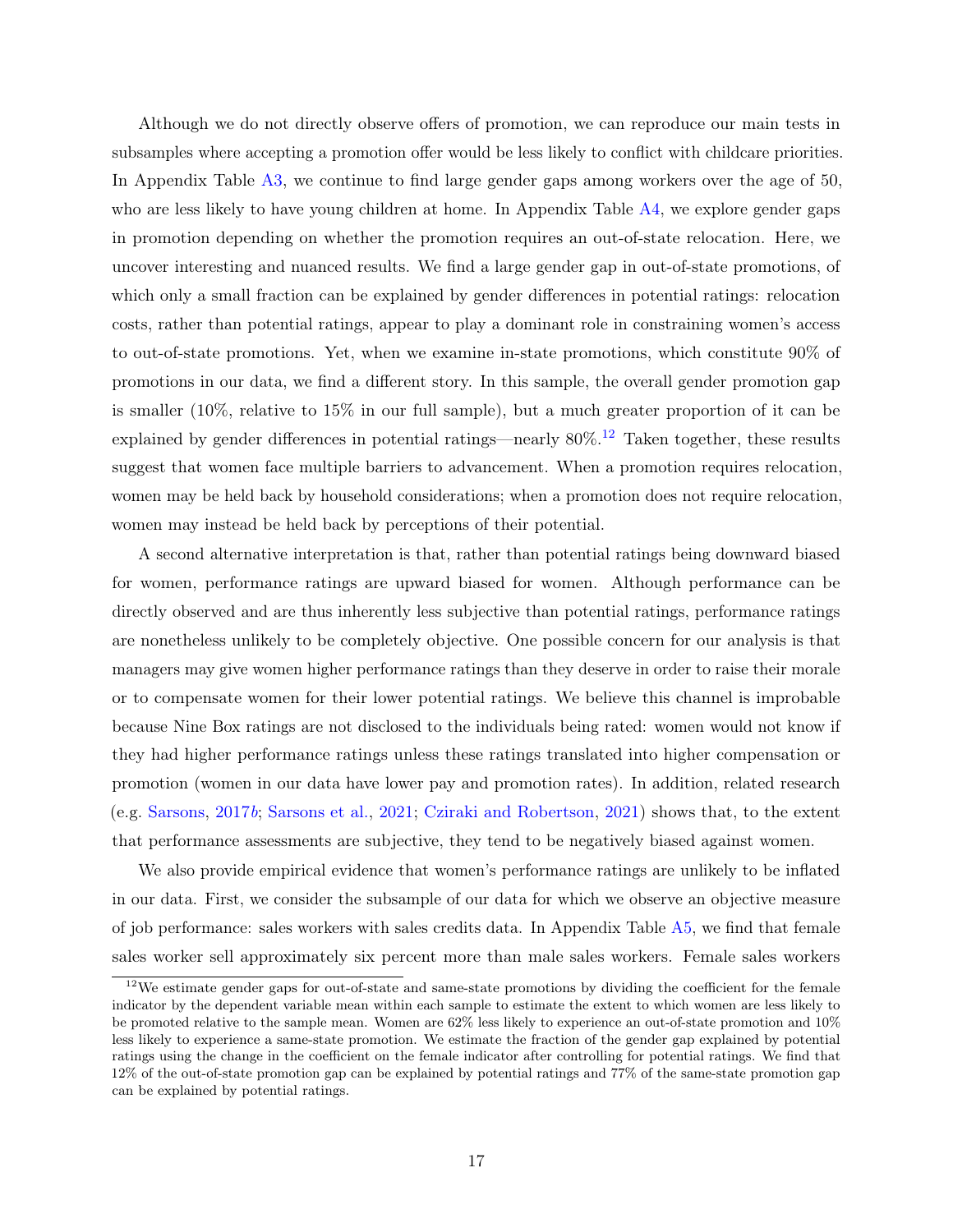outperform both overall, and after conditioning on demographics and detailed location-month fixed effects to account for seasonality in retail sales. While the sales worker sample does not overlap with our main sample of employees with Nine Box ratings (sales workers are not considered managementtrack), these results show that women outperform men among another large group of workers at our firm. Returning to our main sample of management-track workers, we also test a prediction of the hypothesis that women get higher performance ratings than they deserve: if managers inflate women's performance ratings to increase their morale, their inflated performance ratings should translate relatively less into higher promotion rates for women. In our Kitagawa-Oaxaca-Blinder decomposition, presented in Appendix Table [A1,](#page-54-0) we show that this is not the case: men and women experience similar returns to performance ratings, in terms of their promotion probabilities.

A third possibility is that our results are driven by selection into the sample of workers who remain with the firm (for whom we observe measures of future performance). If high-performing men are relatively more likely to exit, then our results showing that women have higher future performance may only be valid among the set of workers who stay.<sup>[13](#page-18-0)</sup> We explore this possibility by examining turnover by gender, ratings, and their interaction in Appendix Figure [A2](#page-53-0) and Appendix Table [A6.](#page-59-0) Among both men and women, workers who remain at the firm tend to be more positively selected on performance, and this relationship is, if anything, stronger for men. As a result, attrition does not remove the strongest men from our sample: rather, remaining women outperform remaining men despite the latter being slightly more positively selected.

Our final set of analysis in this section show that our main results remain similar under several alternative specifications. So far, our analysis has shown that women receive: (a) higher performance ratings, (b) lower potential ratings, (c) lower promotion rates, (d) higher future performance ratings, and (e) lower future potential ratings. We consider a series of robustness checks for these five results.

For our main analysis, we purposely do not control for job roles because differences in job assignment are endogenous to gender. Nevertheless, in Tables [A7,](#page-60-0) [A8,](#page-61-0) and [A9,](#page-62-0) we find that gender gaps persist even after controlling for proxies of job roles such as manager fixed effects, job level fixed effects, and pay decile fixed effects, respectively.

Our next set of results consider robustness to various technical specifications. In our main analysis, we use a monthly panel because promotions, salary changes, and Nine Box ratings are updated in a staggered fashion throughout the year. In [A10,](#page-63-0) we find similar gender gaps using data collapsed to an annual panel. In [A11,](#page-64-0) we cluster standard errors by manager instead of by worker and continue to estimate highly statistically significant gender gaps. Finally, for ease of exposition,

<span id="page-18-0"></span><sup>&</sup>lt;sup>13</sup>We note that firms define potential as a worker's future contributions. Under this definition, a worker who leaves should be counted as having zero contributions to the firm. In the next section, we show that men have higher rates of attrition. As such, women contribute more to their employers by having higher performance when they stay, and by being less likely to contribute zero by leaving.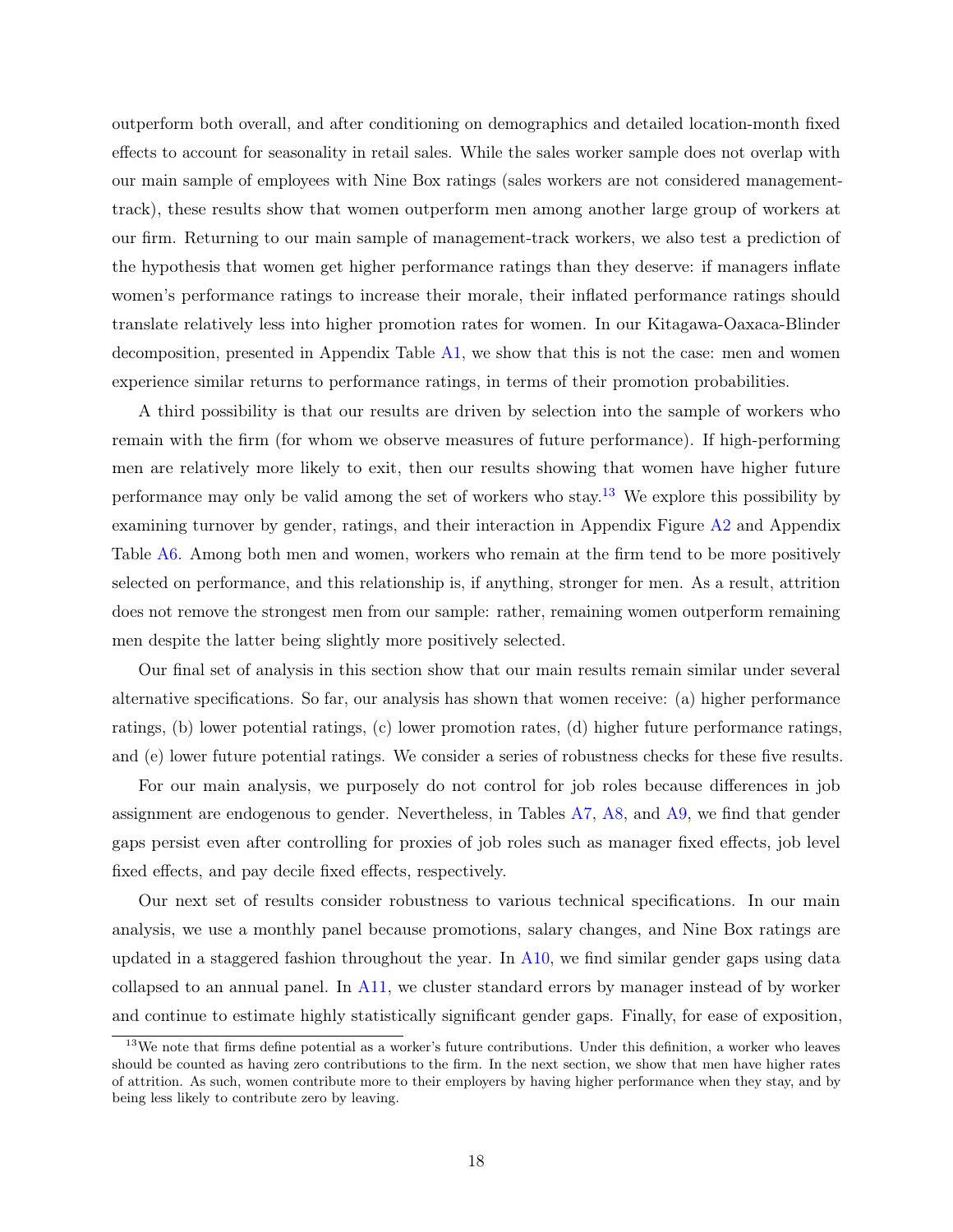our main analysis controlled for potential ratings and performance ratings separately. Appendix Table [A12](#page-65-0) presents a fully interacted model with indicators for every possible Nine Box combination of potential and performance ratings, and finds similar results.

### 5 Retention, risk of loss, and leaves of absence

Our results in Section [3.3](#page-14-0) show that women's lower potential ratings cannot be justified by weaker future performance, conditional on remaining with the firm. Potential ratings, however, may also reflect managers' expectations about a worker's commitment to the firm. For example, a large literature has shown that women are more likely to leave the workforce after having children (e.g. [Bertrand, Goldin and Katz,](#page-30-6) [2010;](#page-30-6) [Kleven, Landais and Sogaard,](#page-34-5) [2019;](#page-34-5) [Cubas, Juhn and Silos,](#page-32-9)  $2021$ ).<sup>[14](#page-19-0)</sup> If managers believe that women are more likely to exit the firm, possibly due to family care responsibilities, managers may lower their assessments of women's potential. In this section, we explore this question empirically, leaving aside the legality or ethics of such behavior.

In Table [7](#page-47-0) we examine attrition from the firm. Column 1 shows that, on average, women have lower attrition than men: women's lower potential ratings can not be justified by concerns that they are more likely to exit the firm. In Column 2, we consider whether workers are more likely to exit when they are "passed over" for a promotion, which we code as having occurred if another worker reporting to the same manager is promoted (moves to a higher position in the next month) while the focal worker is not promoted. We find that men who are passed over are 32% more likely to exit the firm, relative to the baseline rate of exit; among women who are passed over (with the same Nine Box ratings), this figure is only 12%. This difference in willingness to exit the firm is even more pronounced among high performers. In Columns 3-4, we repeat this exercise for workers who receive the highest Nine Box performance rating. Among this group, men who are passed over are 40% more likely to leave relative to the base exit rate, whereas women in the same position are at most only 1.5% more likely to leave.

The fact that men are at higher risk of attrition may impact how they are treated by the firm. In Table [8,](#page-48-0) we consider the relation between gender, perceptions of attrition risk, and potential ratings. For three years of our data, we observe firm ratings for each employee's "risk of loss," a three point rating capturing a worker's risk of leaving the firm. In Column 1, we show that risk of loss ratings are indeed predictive of future attrition: workers rated as being at high risk of loss are 61% more likely to exit the firm, relative to those at low risk. In Column 2, we see that women receive substantially lower risk of loss ratings, relative to men with the same Nine Box performance and potential ratings. Finally, Columns 3 through 6 show how perceptions of attrition risk may

<span id="page-19-0"></span> $14$ Indeed, recent work shows that women may themselves underestimate the labor market impact of having children [\(Kuziemko et al.,](#page-34-6) [2018\)](#page-34-6).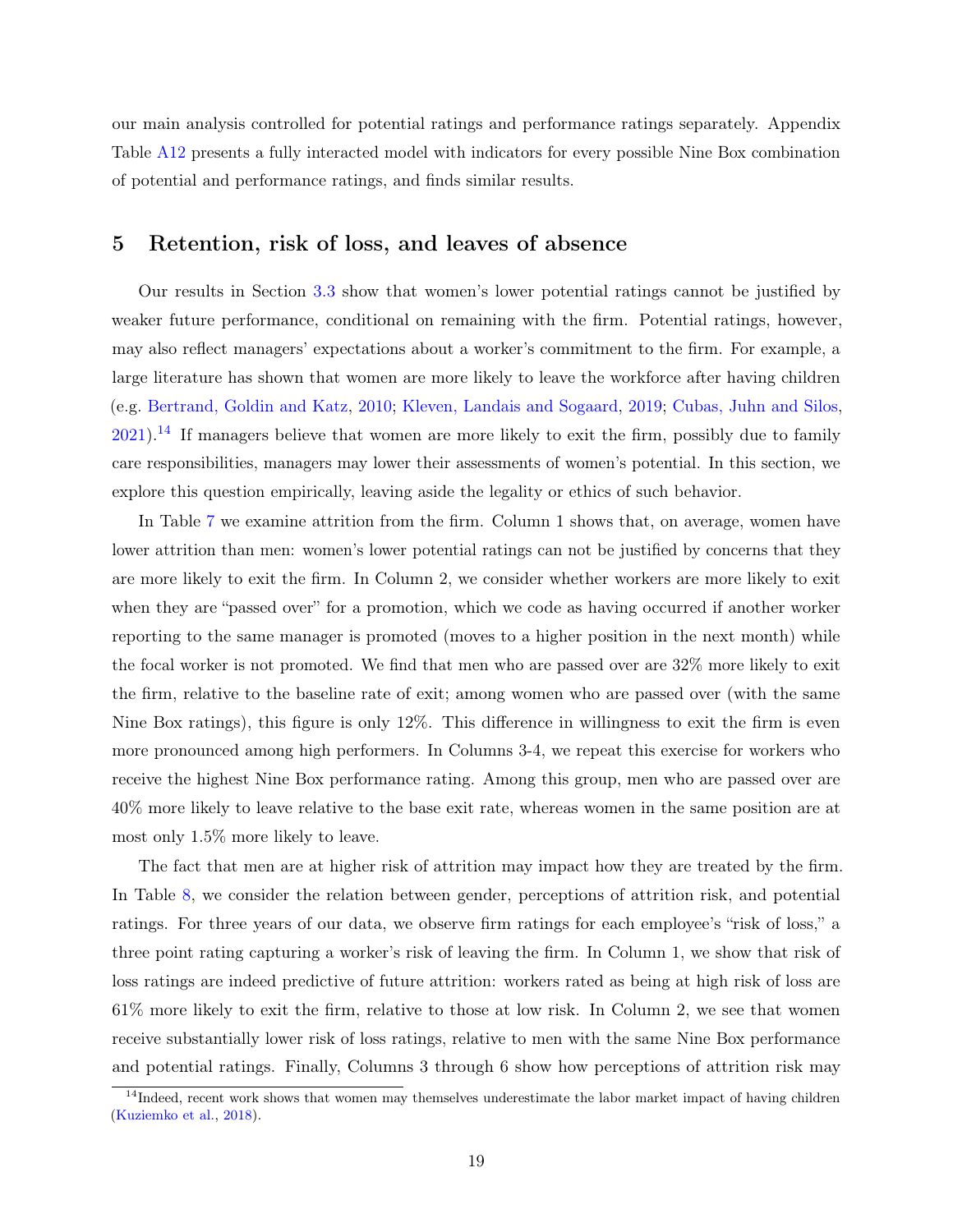help explain why men achieve better outcomes along a range of dimensions. In Column 3, we see that risk of loss ratings are positively and significantly related to a worker's next potential rating (measured 12 months in the future), controlling for current performance and potential ratings. In Columns 4 and 5, we find that higher risk of loss ratings are also associated with significantly higher promotion probability and compensation. Finally, we note that the coefficient on female remains large and negative throughout these regressions, implying that the gender gaps cannot be completely explained by women's lower risk of loss.

Taken together, our results suggest that firms anticipate men's higher rates of attrition in their risk of loss assessments, and react by granting men higher next period potential ratings, promotions, and pay. This reaction could operate through two complementary channels. First, managers may infer that workers who talk about outside offers and hint about leaving truly have higher potential. Interestingly, our data suggests that such inferences may be incorrect: Column 6 of Table [8](#page-48-0) shows that the relation between risk of loss and future performance is close to zero and statistically insignificant. Second, managers may directly seek to retain high risk-of-loss subordinates by giving them higher potential ratings (which would translate into higher promotion probability). This latter channel may be related to the agency problem of "talent hoarding" [\(Friebel and Raith,](#page-33-1) [2013;](#page-33-1) [Haegele,](#page-33-2) [2021\)](#page-33-2), in which self-interested managers seek to keep their best subordinates instead of promoting them. If men are relatively more likely to leave when passed over for promotion, managers may prefer to hoard their female subordinates.

Regardless of the exact channel, the positive relation between risk of loss and potential ratings and promotions implies that firms essentially reward the threat of exit, rather than perceiving it as a negative signal of a worker's commitment or ability to contribute to the firm in the future. Yet, as can be seen in Tables [6](#page-46-0) and [7,](#page-47-0) this leads the firm to be more likely to promote men who, relative to their female peers with the same Nine Box ratings, tend to have lower future performance and higher rates of future attrition.

These results also suggest that, if firms are concerned about retention, they could improve outcomes by employing more women. Because women have greater attachment to the firm, this would reduce the extent to which the firm needs to sacrifice managerial match quality in promotion decisions to retain workers. Further, because women also have higher performance and lower wages, such a policy is unlikely to lead to lower worker productivity or an increased wage bill.

Finally, in Table [9,](#page-49-0) we consider differences in the probability men or women take a leave of absence, defined as temporary time off of work that could be paid or unpaid. The most common reasons for taking a leave of absence are related to family and child care, or personal or family medical issues. Columns 1 shows that women, indeed, are substantially more likely to take a leave of absence from the firm. The coefficient on the female indicator implies that women are 0.45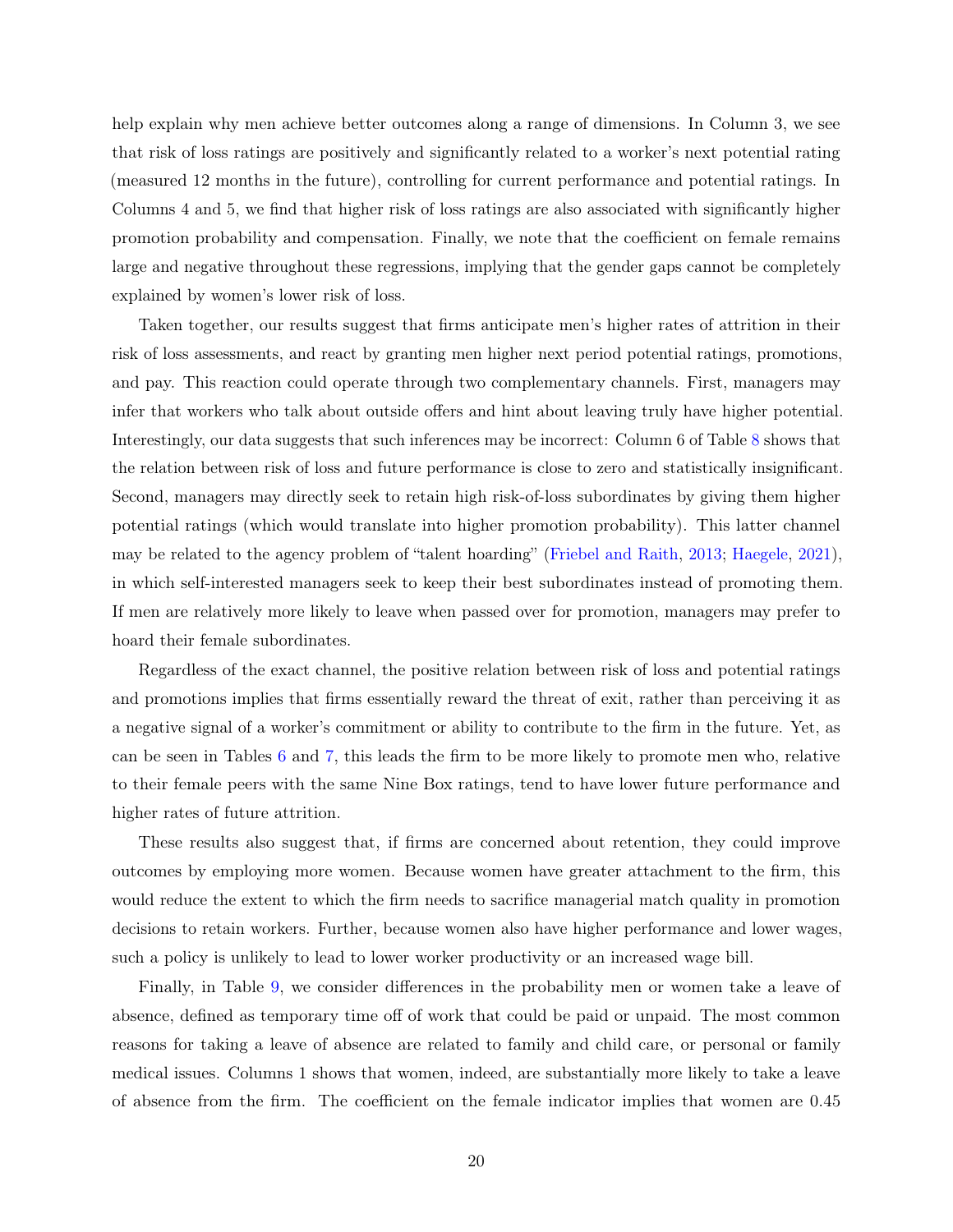percentage points more likely to be on leave in the following month, 65% higher than the baseline of 0.70 percentage points. In Columns 2-4, we explore how this difference relates to women's potential ratings. Columns 2 reports the raw gender potential gap restricted to the slightly reduced sample for which we observe leaves of absence data. Columns 3 shows that the gender gap in potential ratings remains similar in magnitude after controlling for the worker's past leaves measured in number of months. Column 3 shows that the gender gap in potential ratings remains similar even after controlling for realizations of leaves in the future. In both cases, past and future leaves are negatively related to potential ratings, but the gender gap in potential ratings appears to exist separately from inferences about leave.

Of course, managers may assign female subordinates lower potential ratings because of expectations about future leaves, and we would not be able to control for these expectations using only data on actual future leaves, as in Column 4. We can instead conduct the following thought experiment: how much extra future leave must managers believe women will take to explain the gender gap in potential ratings? Column 3 implies that, based on the relationship between past leaves and potential ratings, managers would have to believe that women take on average four extra months of leave to justify a gender gap of 0.086 points in potential. These beliefs do not match the data: compared to men, women take an extra 0.05 months of leave per year relative to men. Even if the manager considers potential leaves over the next 10 years, women on average only take an additional half of month of leave relative to men. In other words, while women take relatively more leave than men, their absolute levels of leave are too low to explain the large gender gap in potential ratings that we observe.

### 6 Misallocation in promotions

So far, our results have demonstrated that potential ratings inaccurately reflect the future contributions of women in our firm: comparing men and women with the same current period Nine Box ratings, women contribute more both through stronger performance in the future and through lower attrition. We have also shown that potential ratings play a large role in the firm's promotion decisions. This raises the following question: if firms are underestimating the potential of their female employees, does this mean that they are also under-promoting them?

In this section, we conduct a Becker outcomes test for discrimination in firm promotion decisions. If the firm holds women to a higher promotion standard, then it could also increase the quality of its managers by promoting more women on the margin.

Following [Benson, Li and Shue](#page-30-0) [\(2019\)](#page-30-0), we identify "marginally promoted" applicants using an instrument for promotions (described shortly). In our application, which also builds on prior work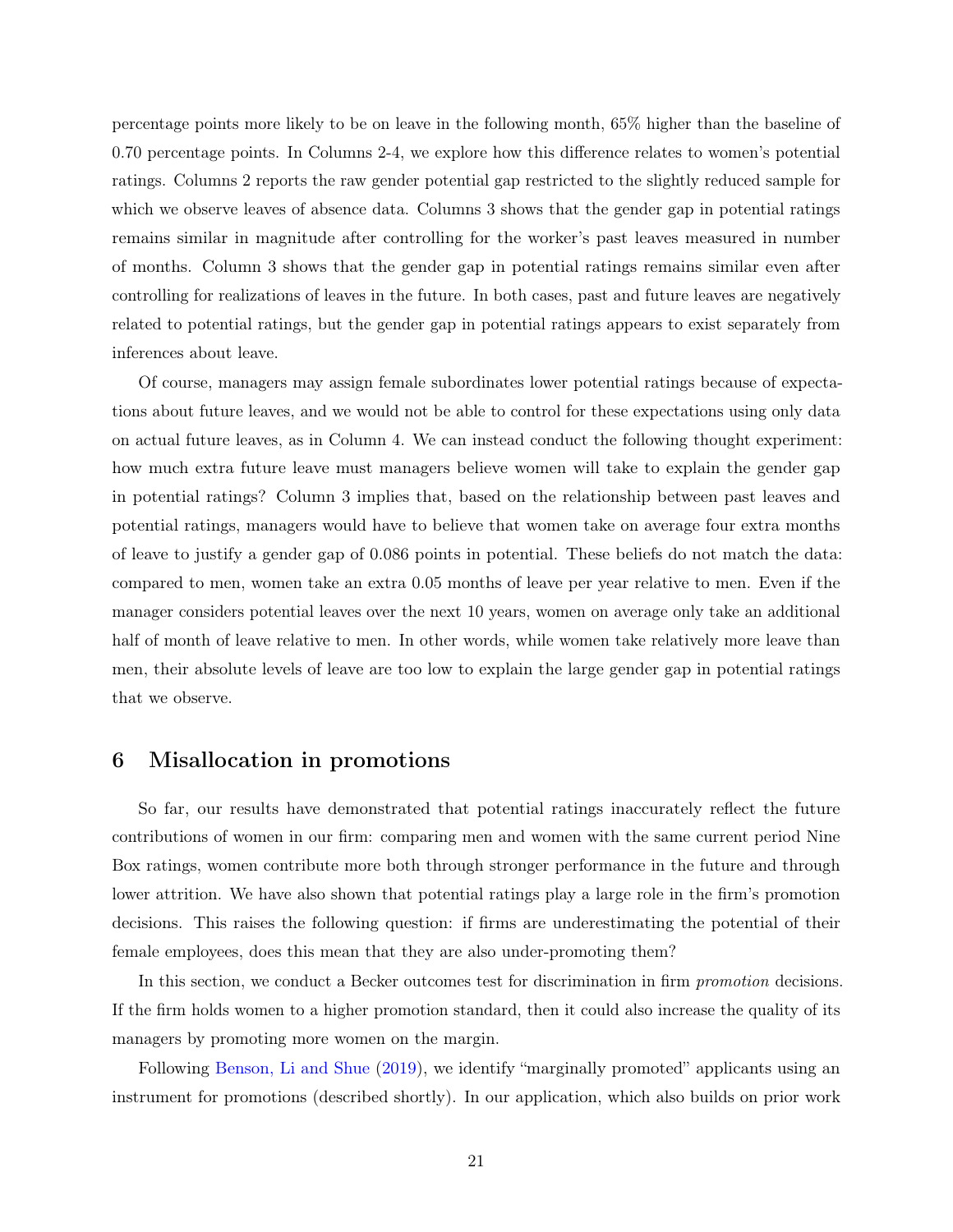by [Abadie](#page-30-9) [\(2003\)](#page-30-9) and [Arnold, Dobbie and Yang](#page-30-10) [\(2018\)](#page-30-10), the instrument is not used to identify a causal effect, but rather to identify a set of instrument compliers. Intuitively, compliers to a promotion instrument can be thought of as marginal: they are promoted if they receive a good draw of the instrument, but not otherwise. We therefore compare the realized potential (e.g. future performance ratings) of male and female instrument compliers. If marginally promoted women outperform marginally promoted men, then the firm requires women to meet a higher standard for promotion.

We instrument worker i's promotion outcome at time t using  $Z_{it}$ , the average promotion rate for workers with the same job title in the same year  $t$ , leaving out all workers in worker i's same office or store location. Similar to [Benson, Li and Shue](#page-30-0) [\(2019\)](#page-30-0), this promotion instrument captures the idea that workers employed during employment expansions are more likely to be promoted irrespective of their performance or potential.

A natural concern with this instrument is that employment expansion may be correlated with future Nine Box ratings: for example, instrument compliers promoted in expansions may face more favorable circumstances and may be credited with higher performance as a result. We address this concern in several ways. First, in our analysis, we measure a worker's future performance rating residualized for job title interacted with year fixed effects. That is, we consider a worker's future performance relative to other workers with the same job in the same year: by construction, this measure of realized future performance is not related to job-time level changes, such as changing consumer demand, that may play a role in shaping our promotion rate instrument. Another potential concern is reverse causality: if a given worker is particularly strong, the firm may choose to promote her, generating a higher promotion rate for that worker's job title at that time. Using a jackknife approach and leaving out a worker's own promotion status (and that of her colleagues in the same office or store) severs the correlation between our instrument and an individual worker's quality. Finally, note that we are ultimately interested in the difference in future performance ratings for marginally promoted men and women. As such, we are only concerned about biases in our instrument that differ for men and women; our analysis is unbiased as long as male and female IV compliers are promoted into similar economic conditions.

To compute the future ratings of compliers, we estimate the following regressions:

<span id="page-22-0"></span>
$$
Y_{it} \times P_{it} = \alpha_0 + \alpha_1 P_{it} + X'_{it} \alpha + \varepsilon_{it} \text{ if female } (2)
$$

$$
Y_{it} \times P_{it} = \beta_0 + \beta_1 P_{it} + X'_{it}\beta + \nu_{it} \text{ if male } (3)
$$

In Equations [\(2\)](#page-22-0) and [\(3\)](#page-22-0),  $Y_{it} \times P_{it}$  is worker i's future rating outcome  $Y_{it}$  (either future performance rating or future potential rating) if she is promoted  $(P_{it} = 1)$  and to zero otherwise. We include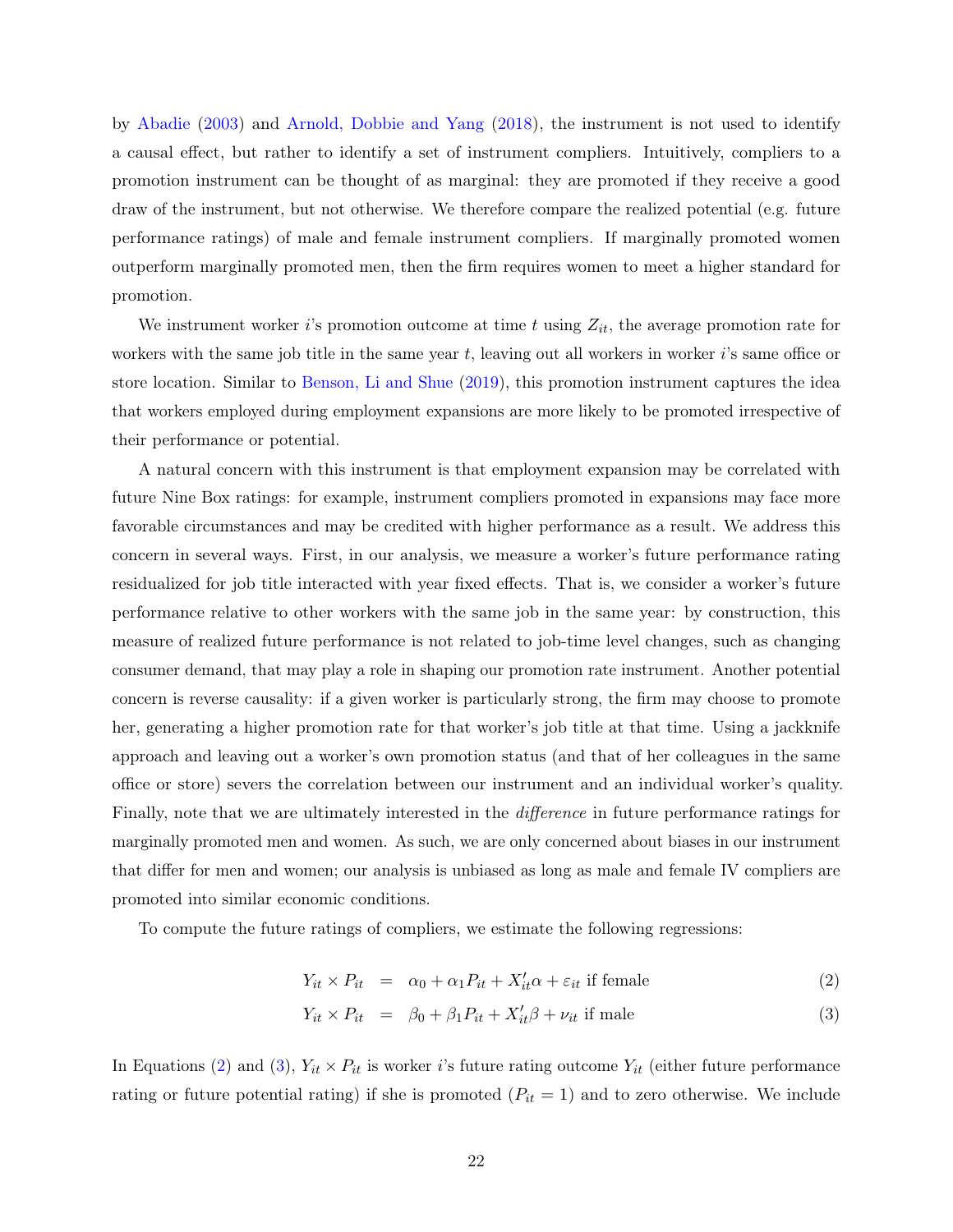controls for performance ratings, year and, in some specifications, demographics and location. The OLS coefficients  $\hat{\alpha}_1^{OLS}$  and  $\hat{\beta}_1^{OLS}$  estimates average future performance ratings among all promoted women and men, respectively, after controlling for other covariates. The IV estimates  $\hat{\alpha}_1^{IV}$  and  $\hat{\beta}_1^{IV}$ , in contrast, represent future ratings among female and male compliers, respectively. This logic is analogous to the idea that IV estimates identify a local average treatment effect among compliers.<sup>[15](#page-23-0)</sup> Our analysis focuses on the difference between female and male workers who are promoted on the margin:  $\hat{\alpha}_1^{IV} - \hat{\beta}_1^{IV}$ .

Figure [4](#page-40-0) presents the results of our analysis, with the accompanying regressions reported in Appendix Table [A13.](#page-66-0) In Panel A, we see that marginally promoted women have higher future performance ratings, relative to marginally promoted men.

This finding suggests that gender bias in potential ratings leads to misallocation in managerial opportunities. To see this explicitly, consider the following modification to the firm's existing promotion policy P:

$$
\widetilde{P}(X) = \begin{cases} P(X)^{Z=1} & \text{if female,} \\ P(X)^{Z=0} & \text{if male.} \end{cases}
$$

This new promotion policy modifies the firm's existing practices by favoring women on the margin. Specifically, consider two workers, male and female, with the same covariates  $X$ . The new policy  $\overline{P}$  asks that women be evaluated for promotion as if the firm had many promotion opportunities available  $(Z = 1)$ , and men be evaluated as if the firm had few such opportunities  $(Z = 0)$ .<sup>[16](#page-23-1)</sup> By construction, the promotion decisions of this new policy differ only in its treatment of instrument compliers. In particular, women who would have been promoted only when overall promotion rates were high would always be promoted under this new policy, but men in the same situation would not be. The difference in future managerial performance between  $\tilde{P}$  and P is therefore given by the difference in the future performance of female and male compliers. As demonstrated in Panel A of Figure [4,](#page-40-0) this difference is positive: the firm can improve the quality of its managers by favoring women on the margin.

Panel B of Figure [4](#page-40-0) repeats our IV analysis with future potential ratings as the outcome of interest, rather than future performance ratings. We find that the same women who have higher future performance than their male peers continue to receive lower potential ratings going forward. These results echo our earlier findings from Table [6](#page-46-0) showing that the firm does not update its evaluations of women's potential upon observing their future performance.

<span id="page-23-1"></span><span id="page-23-0"></span><sup>15</sup>For a detailed proof, see [Benson, Li and Shue](#page-30-0) [\(2019\)](#page-30-0).

<sup>&</sup>lt;sup>16</sup>For simplicity in exposition, we let  $Z$  be a binary instrument in this example (whether job level promotion rates are above or below median) though in practice we use a continuous variable.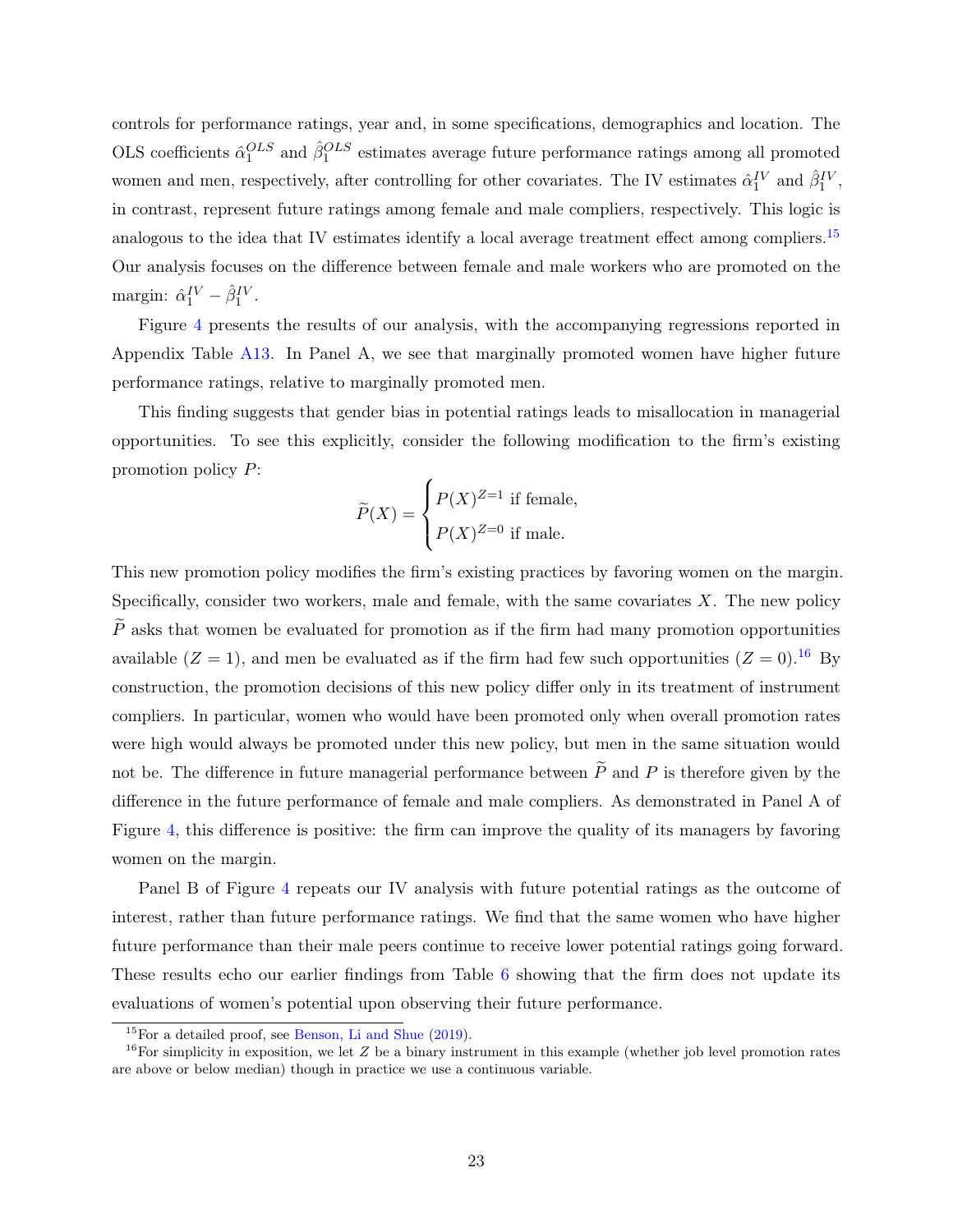Appendix Table [A13](#page-66-0) reports that these IV results hold when controlling for demographics and location. To provide additional context, this table also compares the future performance ratings of the average and marginal promoted worker. For both men and women, the average promoted worker performs better in the future than the marginal promoted worker. Taken together, our findings suggest that firms are more likely to promote higher quality workers relative to lower quality workers within gender, but that women appear to be held to a higher threshold.

This IV analysis provides a possible explanation for our earlier finding that women outperform men. If high performing women are less likely to be promoted into new roles, then the set of women occupying any given role will be positively selected because women have to meet a higher threshold both to enter and leave that position.

Finally, we caution that firms must weigh the managerial benefits of promoting more women against the retention costs of promoting fewer men. As we show in Table [7,](#page-47-0) men are more likely to leave the firm when passed over for a promotion. Firms may therefore be willing to lower the promotion bar for men in order to retain them. Because we do not observe search and retraining costs, our analysis does not attempt to quantify this trade off. Alternatively, our analysis suggests that firms could instead reduce turnover by hiring more women at the outset. In our data, women receive higher performance ratings and are less likely to quit, all while being paid less.

### 7 Potential policy responses

In this section, we consider two possible HR policy responses. The first involves changes to the assignment of workers to managers, and is motivated by research showing that manager beliefs and leniency can impact the performance and evaluations of their subordinates (e.g. [Glover, Pallais](#page-33-8) [and Pariente,](#page-33-8) [2017;](#page-33-8) [Frederiksen, Kahn and Lange,](#page-33-9) [2020\)](#page-33-9). The second involves changes to Nine Box ratings practices themselves. We note that we do not have random assignment of managers to subordinates, nor do we observe random variation in Nine Box rating policies, so the results in this section are meant to be suggestive.

### 7.1 Heterogeneity by manager assignment

We begin by documenting how gender gaps in potential ratings vary with manager's gender, age, and ratings. Our analysis of manager gender is motivated by the proposition that managers may advocate for or be less biased against subordinates in their same demographic group [\(McGinn](#page-34-7) [and Milkman,](#page-34-7) [2013;](#page-34-7) [Kunze and Miller,](#page-34-8) [2017;](#page-34-8) [Athey, Avery and Zemsky,](#page-30-11) [2000;](#page-30-11) [Blau et al.,](#page-31-8) [2010;](#page-31-8) [Benson, Board and Meyer-ter Vehn,](#page-30-12) [2019;](#page-30-12) [Egan, Matvos and Seru,](#page-32-10) [2022;](#page-32-10) [Giuliano, Levine and](#page-33-10)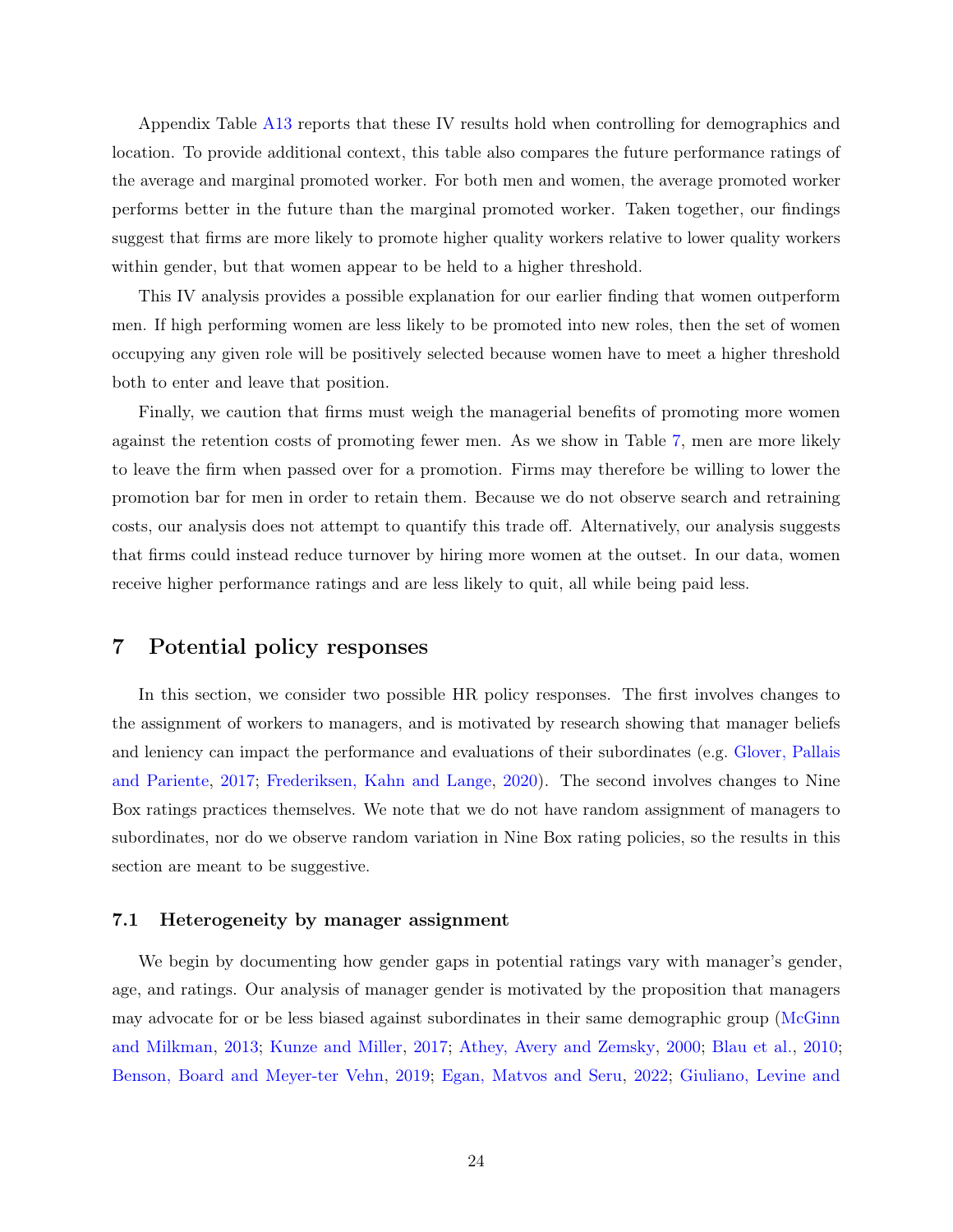[Leonard,](#page-33-10) [2011\)](#page-33-10).[17](#page-25-0) Women may also benefit from assignment to younger managers, who may hold more egalitarian gender attitudes [\(Cotter, Hermsen and Vanneman,](#page-32-11) [2011\)](#page-32-11). For example, [Carlana](#page-31-9) [\(2019\)](#page-31-9) shows that teachers with less egalitarian gender stereotypes induce their female students to underperform. Finally, higher quality managers may be better at assessing and developing their subordinates' true potential [\(Hoffman and Tadelis,](#page-33-11) [2021;](#page-33-11) [Lazear, Shaw and Stanton,](#page-34-9) [2015;](#page-34-9) [Friebel,](#page-33-12) [Heinz and Zubanov,](#page-33-12) [2022\)](#page-33-12).

Throughout this analysis, we regress a worker's potential rating on worker gender, the manager characteristic of interest (gender, age, or Nine Box rating), and the interaction between worker gender and manager characteristics. Because matching between subordinates and managers may be non-random, we control for other worker demographics and location fixed effects. We caution, however, that such controls are unlikely to sufficiently control for non-random matching, so these results are meant to be suggestive. Subordinate outcomes may differ across managers both because managers are assigned to different types of subordinates and because managers differ in how they assess or advocate for their subordinates.

In Table [10](#page-50-0) Column 1, we examine whether subordinates' potential ratings depend on their own gender and the gender of the manager who is rating them. We find that gender gaps in potential ratings are smaller (but not eliminated) under female managers. However, female managers are also associated with lower overall levels of potential ratings for their subordinates, regardless of subordinate gender.<sup>[18](#page-25-1)</sup> A female employee can therefore expect a smaller gender gap, but not necessarily an increase in the absolute levels of potential ratings. These opposing level and interaction effects echo related results in [Cardoso and Winter-Ebmer](#page-31-10) [\(2010\)](#page-31-10), which shows that female-led firms are associated with lower gender wage gaps as well as lower levels of wages.

In Column 2, we find that older managers are associated with higher potential ratings for all their subordinates, but manager age has an economically small and insignificant relation with the gender gap in potential ratings.

In Columns 3 and 4, we explore how worker potential ratings vary with their manager's Nine Box performance and potential evaluations. Similar to our analysis of manager gender, we find offsetting level and interaction effects: subordinates assigned to managers with higher performance

<span id="page-25-0"></span> $17$ However, it is not obvious that female subordinates would be better off working under a female manager. Research on the "queen bee" syndrome shows that female managers can be tougher on their female subordinates viewed as competition (see e.g., [Lee et al.,](#page-34-10) [2015\)](#page-34-10).

<span id="page-25-1"></span><sup>&</sup>lt;sup>18</sup>Our conversations with practitioners reveal a possible explanation for why female managers give lower ratings on average to their subordinates. While most firms do not set quotas for Nine Box ratings, firms do provide guidance that managers should hold workers to a high or tough standard. If female managers are more conscientious about following such guidelines, such behavior would translate into lower ratings under female managers.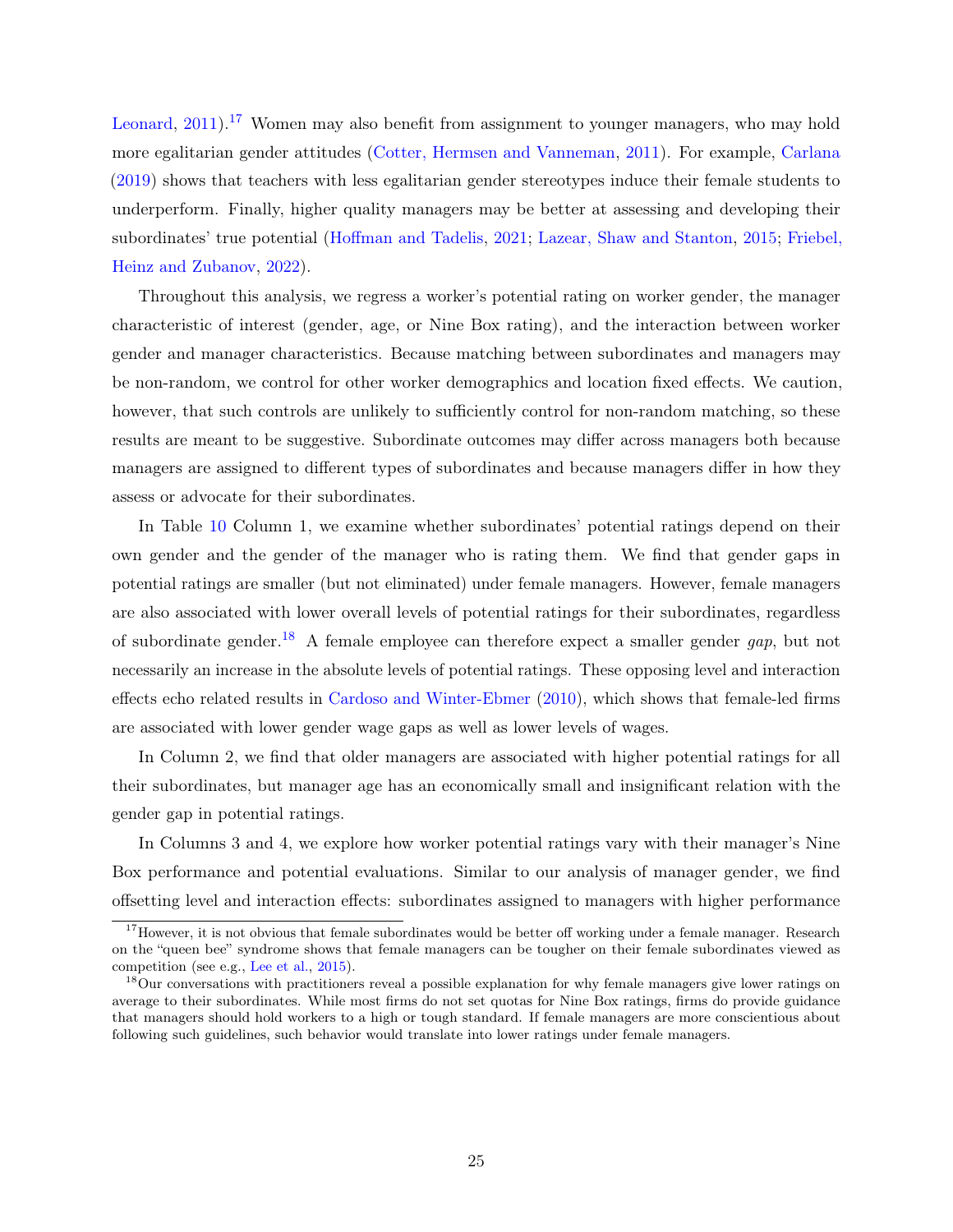and potential ratings have higher levels of potential ratings, but gender gaps in potential ratings are also larger. On net, it is unclear whether women benefit from these manager assignments.[19](#page-26-0)

### <span id="page-26-1"></span>7.2 Counterfactual promotion policies

In this section, we consider the impact of counterfactual promotion policies on both equity, as measured by differences in promotion rates for men and women, and on efficiency, as measured by the expected future performance of promoted candidates.

We consider two counterfactual policies. The first counterfactual we consider is simply to stop using gender and potential in promotion decisions. The second policy we consider is to continue using potential ratings, but to first adjust them to account for gender bias. We accomplish this in a simple way: we increase the potential ratings of women with the highest performance ratings (e.g. among women with top performance scores, those with "low" potential ratings are now rated "medium," those rated "medium" are now rated "high," and those who were already rated high keep the same potential rating). This approach, in particular, eliminates the classification of high performing women as "workhorses" (top performance, bottom potential).

To assess the impact of these counterfactual policies, we begin by estimating a regression of promotion on gender, demographics, and fixed effects for potential ratings, performance ratings, and year. The fitted values from this regression represent the firm's baseline promotion policy. To evaluate the impact of the first counterfactual—blinding promotion to potential and gender information—we form estimates of promotion likelihood by setting the coefficients on gender and potential to zero. To evaluate the impact of the second counterfactual policy—increasing potential scores for high performing women—we simply use our adjusted potential ratings as inputs into predicting promotion and form new fitted values. For both counterfactuals, we rescale the fitted promotion probabilities so that the total promotion rate within the firm remains the same as in the baseline policy.

To form estimates of the counterfactual gender gap in promotions under each policy, we report average fitted promotion likelihoods for men and for women. To form estimates of the quality of each counterfactual promotion policy, we report averages of workers' next period performance ratings, weighted by workers' fitted likelihood of promotion under each counterfactual policy. That is, if a worker is more likely to be promoted under a given policy, we place more weight on this worker's expected future performance. Our analysis computes average future performance ratings in two ways: over the full sample of workers and the sample of workers who are actually promoted. Averaging future performance in the full sample offers more complete coverage, but risks conflating a worker's

<span id="page-26-0"></span> $19A$  possible explanation for these patterns is that managers who themselves receive higher ratings are stronger advocates for their subordinates. These managers give higher ratings for subordinates on average, and the higher average allows for greater variation in ratings across subordinates, magnifying the gender gap.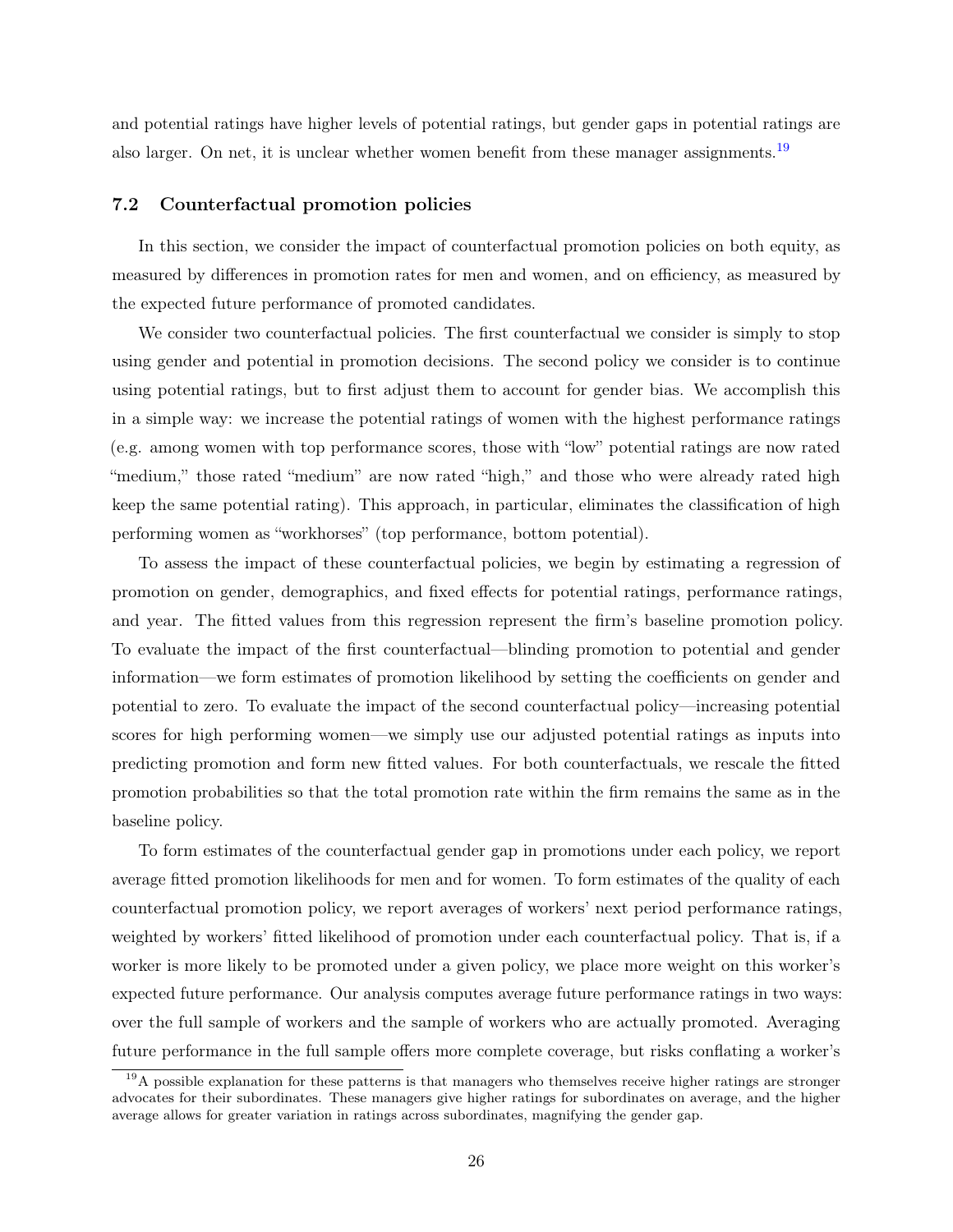observed performance in their actual role rather than in the role our counterfactual policy would assign them to. To address this concern, we also limit our analysis to the subsample of workers who are actually promoted in order to ensure that our next-period performance ratings reflect true performance in the promoted roles.[20](#page-27-0)

We report the results of this exercise in Table [11.](#page-51-0) Columns 1 and 2 compare promotion rates for men and women under each policy, while Columns 3-5 present estimates of the quality of promoted workers under each policy. Focusing on Columns 1 and 2 in the first two rows, we show that blinding promotion decisions to gender and potential ratings substantially reduces the gender gap in promotions by 65%, from a 1.7 percentage point gap to a 0.6 percentage point gap (the gender gap is not eliminated because we allow the firm to continue using other demographic information aside from gender). In Columns 3 and 4 we show that this increase in equity comes at an efficiency cost: estimated next period performance of promoted workers decline relative to the baseline promotion policy. This is true when applying promotion likelihood weights to full sample of workers, as well as the subsample of promoted workers. These results are consistent with Table [6,](#page-46-0) which shows that, despite being biased, potential ratings do contain useful information about future performance. A promotion policy that ignores potential ratings would therefore discard important information about future productivity.

In the third row of Table [11,](#page-51-0) we consider what happens when we retain information on potential ratings, but apply adjustments aimed at "undoing" gender bias. We find that a targeted shift in potential ratings, applying only to women who are rated highest in terms of performance, leads to an improvement in both equity and efficiency. This approach eliminates the gender promotion gap, while also increasing the estimated next period performance of promoted workers.

In practice, the de-biasing policy we consider is easy to circumvent: managers can simply shade women's ratings downward in anticipation of them receiving a gender-specific bonus. Given this, we regard our counterfactual not as a specific policy proposal, but as a demonstration that firms may be able to increase both the quality and equity of their promotion decisions by identifying ways to retain the information content of potential ratings, while addressing the level effects of bias.

# 8 Conclusion

We show that the widely-used practice of forecasting workers' "potential" as a basis for allocating training and job assignments contributes to gender gaps in promotion and pay. Despite receiving

<span id="page-27-0"></span> $20$ We note that this latter approach can introduce selection bias: if women are positively selected into promotion relative to men, then our analysis may overstate the true performance of counterfactually promoted women by excluding the performance of women who are not actually promoted in practice.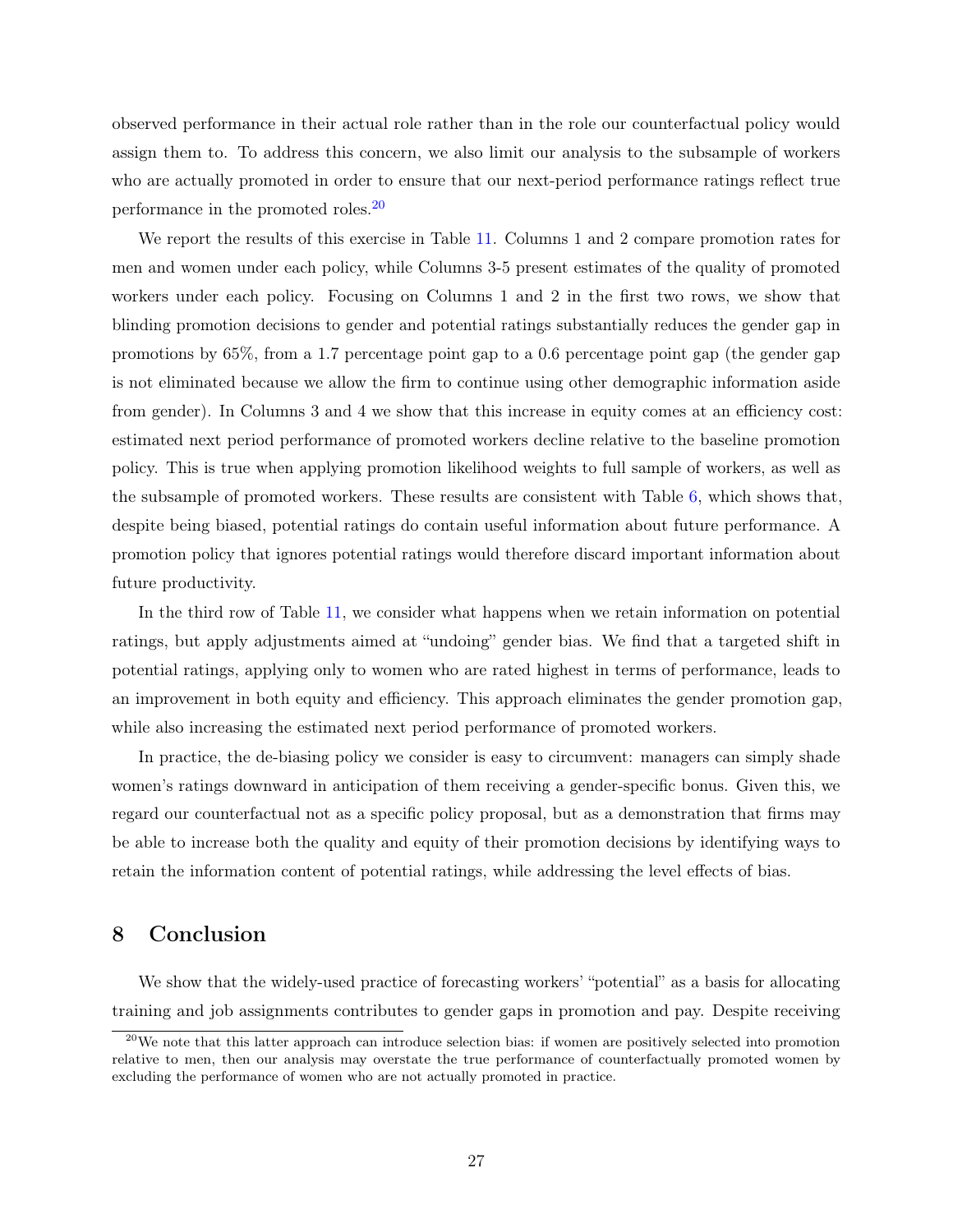higher performance ratings, women are assessed as having lower potential. These lower potential ratings can explain up half of the observed gender gap in promotions.

Women's lower potential ratings may be justified if women indeed contribute less to the firm in the future. Our findings, however, indicate that this is not the case. Among employees with the same current performance and potential ratings, women outperform men on evaluations of their future performance and are less likely to exit the firm. These mistakes in potential ratings do not appear to self-correct: even though women outperform their potential ratings, they continue to receive lower potential evaluations in the future. These persistently low potential ratings apply regardless of whether woman continue in their current roles, or are promoted and perform well in their new roles.

We find that addressing bias in potential ratings using commonly-discussed approaches may be challenging. First, one cannot simply decrease the gender promotion gap by having more female managers. The presence of female managers attenuates the potential and promotions gap to some extent but, on net, female managers still give lower potential ratings to women. This suggests that policies that seek to decrease the gap between assessed potential and future performance need to address broader organizational questions rather than simply changing the gender of the evaluator. Similarly, we find that assigning women to higher quality managers would not reduce gender bias. While managers who themselves receive higher ratings appear to be stronger advocates for their subordinates, these benefits accrue almost entirely to the male subordinates of highly-rated managers.

Second, our findings suggest that doing away with potential ratings altogether would reduce gender inequities but at the cost of reducing the quality of promoted managers. A growing empirical literature now supports the long-held anecdotal belief that the best workers do not always make the best managers. When current performance is an imperfect indicator for future performance, it is reasonable for firms to look for other ways of assessing potential. In our data, potential ratings predict future performance even after accounting for current performance; ignoring this information would therefore reduce the quality of the firm's decisions.

Our results instead show that there may be large gains from finding ways to de-bias assessments of potential. One approach is to boost potential ratings and promotion rates for women who are rated as low-potential and high-performing. Such women are rarely promoted despite their tendency to succeed when they are. An alternative approach would substitute indicators of potential with one that is less prone to stereotypes of who may be an effective leader. In recent years, firms have made various attempts to improve and debias hiring and promotion policies, from the use of algorithmic and other new screening tools (e.g., [Mocanu,](#page-35-12) [2022;](#page-35-12) [Li, Raymond and Bergman,](#page-34-11) [2020\)](#page-34-11) to training programs focused on conscious and unconscious bias. This paper suggests that these would be fruitful areas for further research.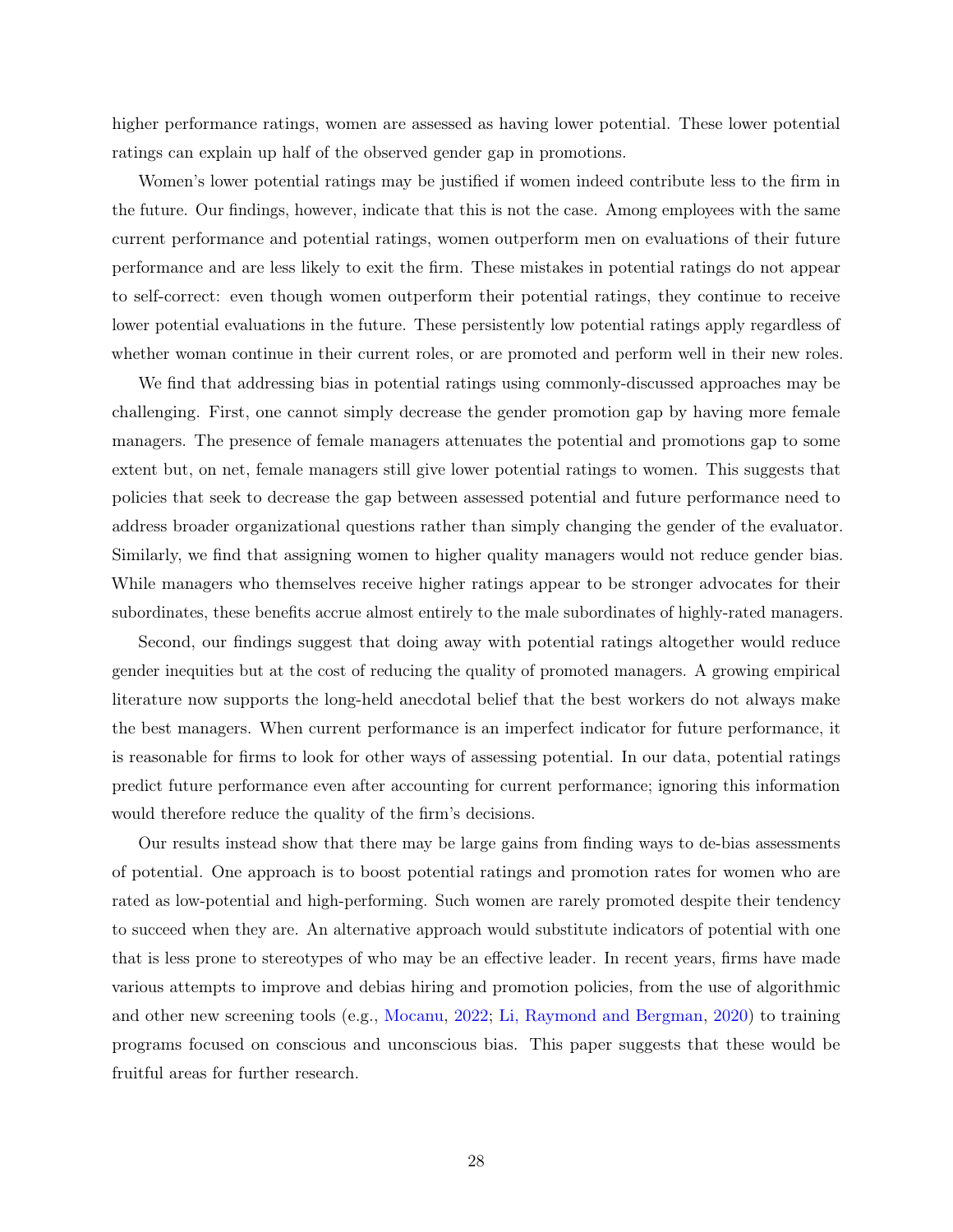Finally, we emphasize that our results should not be viewed as estimating the causal impact of Nine Box adoption or other similar ratings systems on women's career advancement. Rather, we view Nine Box ratings as providing a quantifiable window into how managers evaluate worker's potential separately from their observed performance. Such assessments, regardless of whether they are formalized into Nine Box ratings, are a critical part of hiring and promotion decisions in many organizations, and may contribute to gender gaps in career advancement more broadly.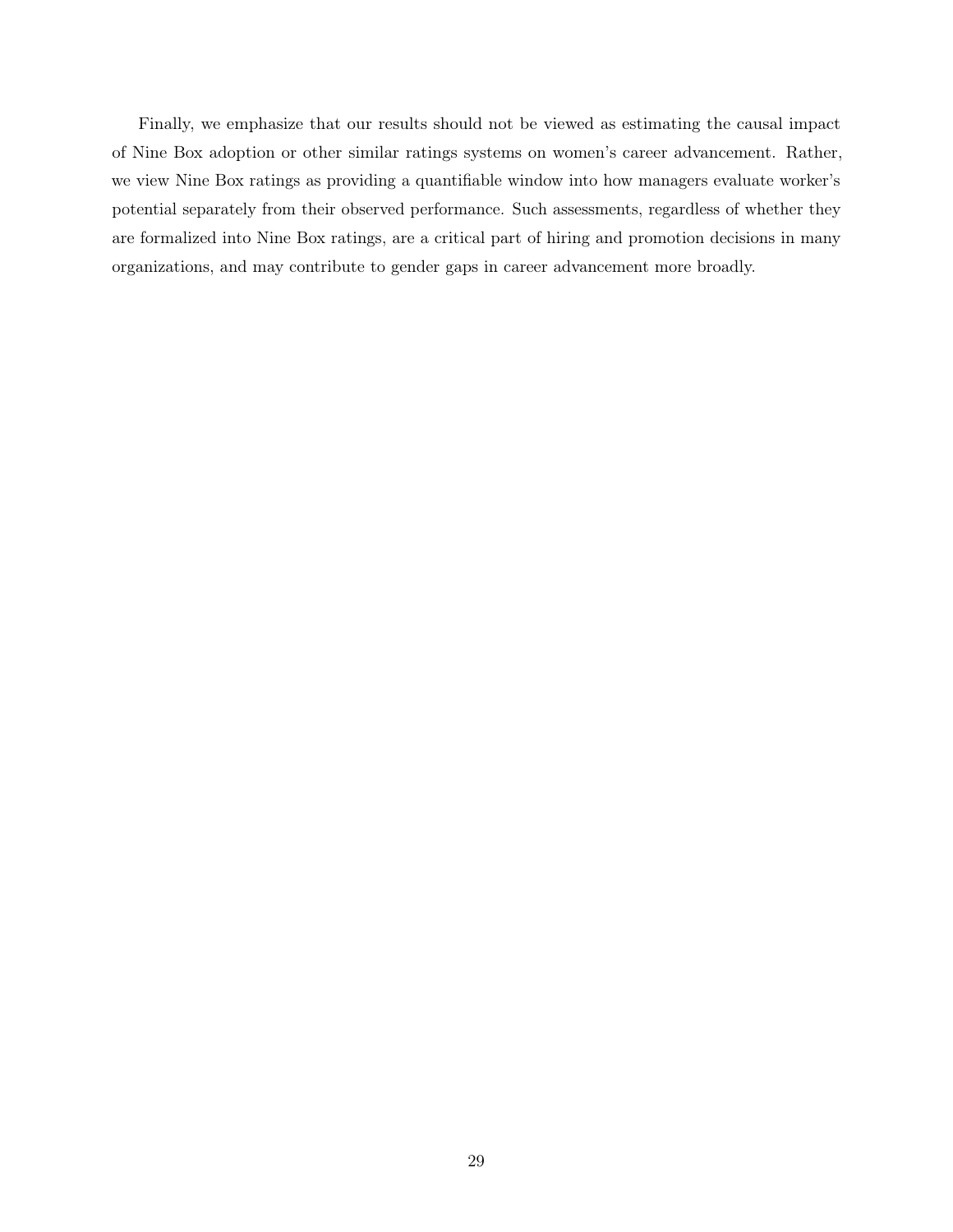# References

- <span id="page-30-9"></span>Abadie, Alberto. 2003. "Semiparametric instrumental variable estimation of treatment response models." Journal of Econometrics, 113(2): 231–263.
- <span id="page-30-10"></span>Arnold, David, Will Dobbie, and Crystal S Yang. 2018. "Racial bias in bail decisions." The Quarterly Journal of Economics, 133(4): 1885–1932.
- <span id="page-30-11"></span>Athey, Susan, Christopher Avery, and Peter Zemsky. 2000. "Mentoring and diversity." American Economic Review, 90(4): 765–786.
- <span id="page-30-8"></span>Azmat, Ghazala, and Rosa Ferrer. 2017. "Gender gaps in performance: Evidence from young lawyers." Journal of Political Economy, 125(5): 1306–1355.
- <span id="page-30-5"></span>Azmat, Ghazala, Vicente Cuñat, and Emeric Henry. 2020. "Gender promotion gaps: Career aspirations and workplace discrimination." CEPR Discussion Paper No. DP14311.
- <span id="page-30-3"></span>Babcock, Linda, and Sara Laschever. 2009. Women Don't Ask. Princeton University Press.
- <span id="page-30-1"></span>Babcock, Linda, Maria P Recalde, Lise Vesterlund, and Laurie Weingart. 2017. "Gender differences in accepting and receiving requests for tasks with low promotability." American Economic Review, 107(3): 714–47.
- <span id="page-30-7"></span>Baker, George P., Michael C. Jensen, and Kevin J. Murphy. 1988. "Compensation and Incentives: Practice vs. Theory." The Journal of Finance, 43(3): 593–616.
- <span id="page-30-0"></span>Benson, Alan, Danielle Li, and Kelly Shue. 2019. "Promotions and the Peter Principle\*." The Quarterly Journal of Economics, 134(4): 2085–2134.
- <span id="page-30-12"></span>Benson, Alan, Simon Board, and Moritz Meyer-ter Vehn. 2019. "Discrimination in hiring: Evidence from retail sales." Preprint: UCLA.
- <span id="page-30-6"></span>Bertrand, Marianne, Claudia Goldin, and Lawrence F Katz. 2010. "Dynamics of the gender gap for young professionals in the financial and corporate sectors." American Economic Journal: Applied Economics, 2(3): 228–55.
- <span id="page-30-2"></span>Bertrand, Marianne, Dolly Chugh, and Sendhil Mullainathan. 2005. "Implicit discrimination." American Economic Review, 95(2): 94–98.
- <span id="page-30-4"></span>Biasi, Barbara, and Heather Sarsons. 2020. "Flexible wages, bargaining, and the gender gap." National Bureau of Economic Research.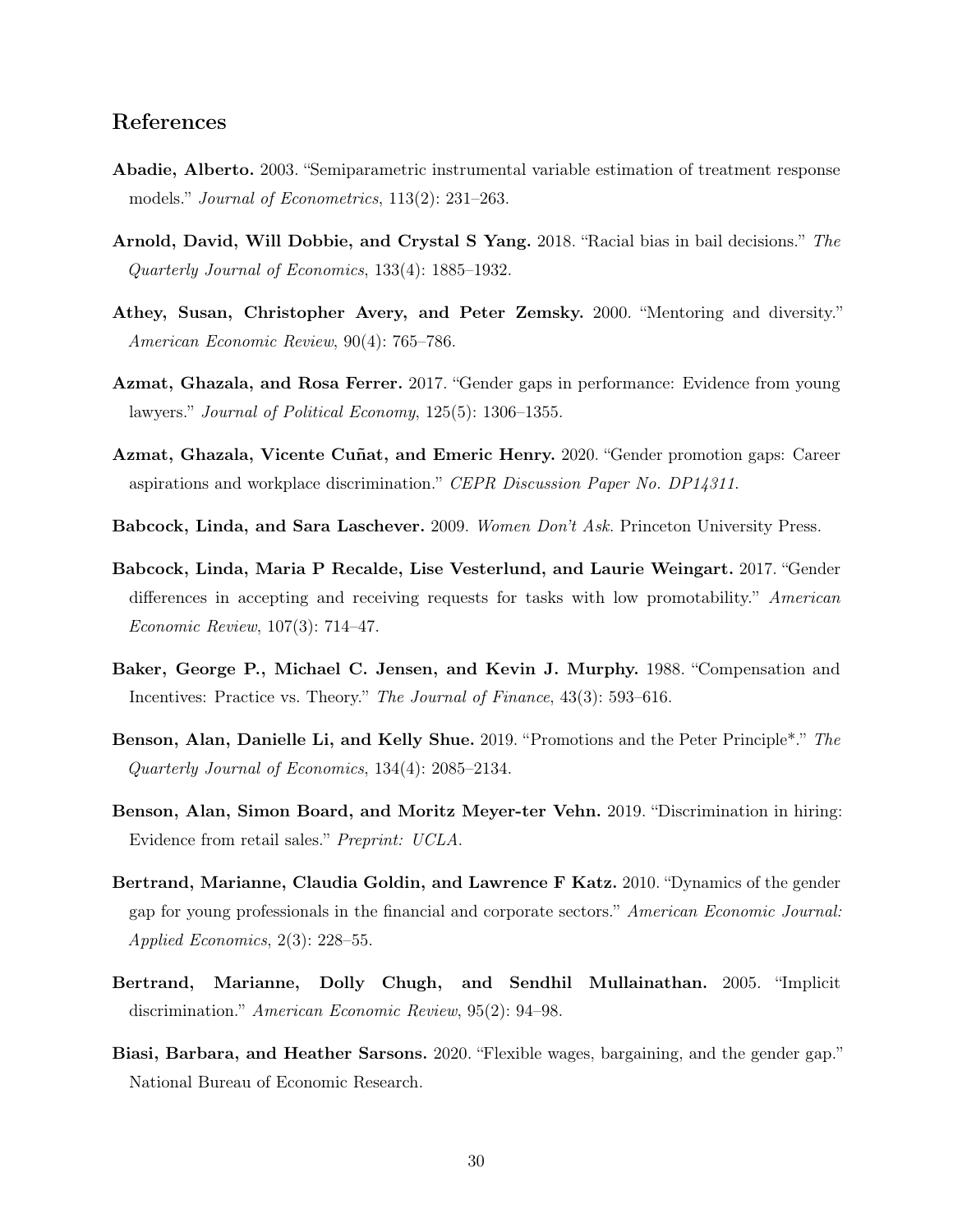- <span id="page-31-5"></span>Blackaby, David, Alison L Booth, and Jeff Frank. 2005. "Outside offers and the gender pay gap: Empirical evidence from the UK academic labour market." The Economic Journal, 115(501): F81–F107.
- <span id="page-31-0"></span>Blau, Francine D, and Lawrence M Kahn. 2017. "The gender wage gap: Extent, trends, and explanations." Journal of Economic Literature, 55(3): 789–865.
- <span id="page-31-8"></span>Blau, Francine D, Janet M Currie, Rachel TA Croson, and Donna K Ginther. 2010. "Can mentoring help female assistant professors? Interim results from a randomized trial." American Economic Review, 100(2): 348–52.
- <span id="page-31-7"></span>Bohren, J. Aislinn, Alex Imas, and Michael Rosenberg. 2019. "The Dynamics of Discrimination: Theory and Evidence." American Economic Review, 109(10): 3395–3436.
- <span id="page-31-2"></span>Brands, Raina A., and Isabel Fernandez-Mateo. 2017. "Leaning Out: How Negative Recruitment Experiences Shape Womens Decisions to Compete for Executive Roles." Administrative Science Quarterly, 62(3): 405–442.
- <span id="page-31-11"></span>Bureau, U.S. Census. 2019. <https://www.census.gov> , Accessed: 2021-05-26.
- <span id="page-31-1"></span>Bursztyn, Leonardo, Thomas Fujiwara, and Amanda Pallais. 2017. "'Acting Wife': Marriage Market Incentives and Labor Market Investments." American Economic Review, 107(11): 3288– 3319.
- <span id="page-31-3"></span>Cappelli, Peter, and JR Keller. 2014. "Talent management: Conceptual approaches and practical challenges." Annu. Rev. Organ. Psychol. Organ. Behav., 1(1): 305–331.
- <span id="page-31-10"></span>Cardoso, Ana Rute, and Rudolf Winter-Ebmer. 2010. "Female-led firms and gender wage policies." Industrial and Labor Relations Review, 64(1): 143–163.
- <span id="page-31-9"></span>Carlana, Michela. 2019. "Implicit Stereotypes: Evidence from Teachers' Gender Bias." The Quarterly Journal of Economics, 134(3): 1163–1224.
- <span id="page-31-6"></span>Cascio, Wayne F, and Herman Aguinis. 2008. "Research in industrial and organizational psychology from 1963 to 2007: Changes, choices, and trends." Journal of Applied Psychology, 93(5): 1062.
- <span id="page-31-4"></span>Church, Allan H, Christopher T Rotolo, Nicole M Ginther, and Rebecca Levine. 2015. "How are top companies designing and managing their high-potential programs? A follow-up talent management benchmark study." Consulting Psychology Journal: Practice and Research, 67(1): 17.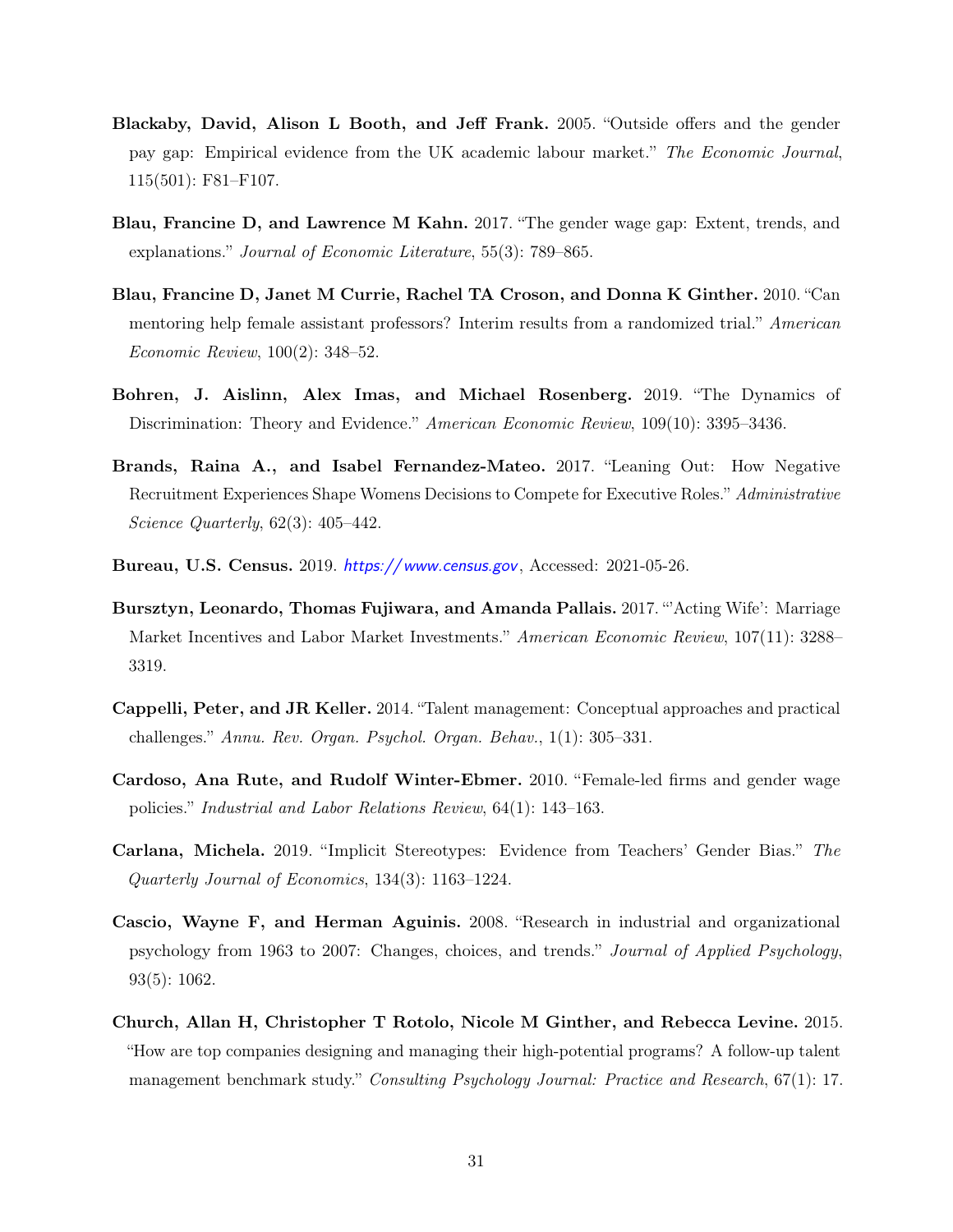- <span id="page-32-7"></span>Cook, Cody, Rebecca Diamond, Jonathan Hall, John A List, and Paul Oyer. 2018. "The gender earnings gap in the gig economy: Evidence from over a million rideshare drivers." National Bureau of Economic Research.
- <span id="page-32-6"></span>Correll, Shelley J. 2004. "Constraints into preferences: Gender, status, and emerging career aspirations." American Sociological Review, 69(1): 93–113.
- <span id="page-32-3"></span>Correll, Shelley J, Katherine R Weisshaar, Alison T Wynn, and JoAnne Delfino Wehner. 2020. "Inside the black box of organizational life: The gendered language of performance assessment." American Sociological Review, 85(6): 1022–1050.
- <span id="page-32-11"></span>Cotter, David, Joan M Hermsen, and Reeve Vanneman. 2011. "The end of the gender revolution? Gender role attitudes from 1977 to 2008." American Journal of Sociology, 117(1): 259– 89.
- <span id="page-32-9"></span>Cubas, German, Chinhui Juhn, and Pedro Silos. 2021. "Work-Care Balance over the Day and the Gender Wage Gap." AEA Papers and Proceedings, 111: 149–53.
- <span id="page-32-1"></span>Cullen, Zoë B, and Ricardo Perez-Truglia. 2020. "The Old Boys' Club: Schmoozing and the Gender Gap." National Bureau of Economic Research.
- <span id="page-32-5"></span>Cziraki, Peter, and Adriana Robertson. 2021. "Credentials Matter, but Only for Men: Evidence from the S&P 500." Available at SSRN 3894730.
- <span id="page-32-8"></span>Dahl, Gordon B, Andreas Kotsadam, and Dan-Olof Rooth. 2020. "Does Integration Change Gender Attitudes? The Effect of Randomly Assigning Women to Traditionally Male Teams\*." The Quarterly Journal of Economics, 136(2): 987–1030.
- <span id="page-32-0"></span>Eagly, Alice H, and Steven J Karau. 2002. "Role congruity theory of prejudice toward female leaders." Psychological Review, 109(3): 573.
- <span id="page-32-10"></span>Egan, Mark, Gregor Matvos, and Amit Seru. 2022. "When Harry fired Sally: The double standard in punishing misconduct." Journal of Political Economy, 130(5): 000–000.
- <span id="page-32-4"></span>England, Paula, Jonathan Bearak, Michelle J. Budig, and Melissa J. Hodges. 2016. "Do Highly Paid, Highly Skilled Women Experience the Largest Motherhood Penalty?" American Sociological Review, 81(6): 1161–1189.
- <span id="page-32-2"></span>Fang, Lily Hua, and Sterling Huang. 2017. "Gender and connections among Wall Street analysts." The Review of Financial Studies, 30(9): 3305–3335.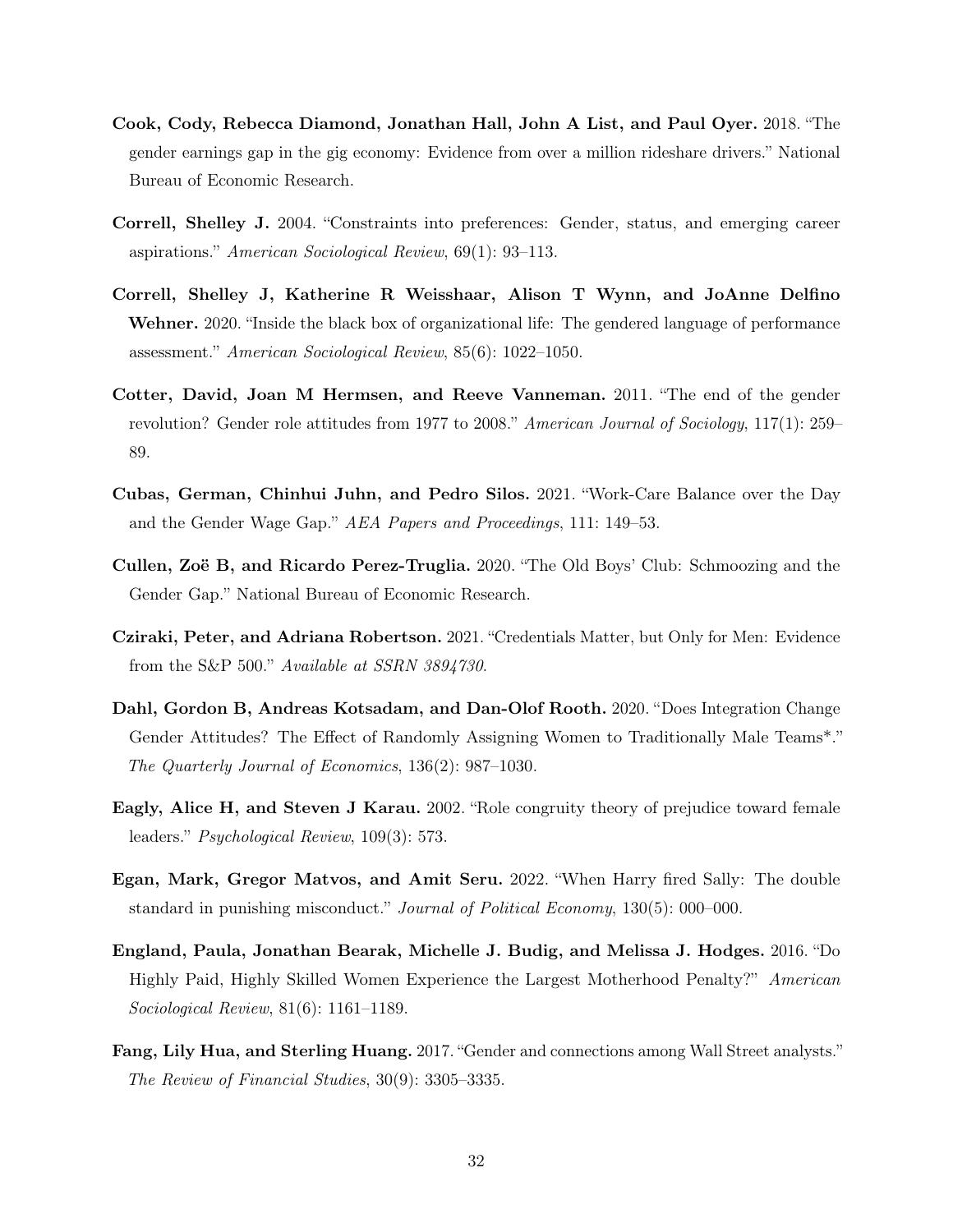- <span id="page-33-5"></span>Fernandez-Mateo, Isabel, and Roberto M Fernandez. 2016. "Bending the pipeline? Executive search and gender inequality in hiring for top management jobs." Management Science, 62(12): 3636– 3655.
- <span id="page-33-4"></span>Fernandez, Roberto M, and Marie Louise Mors. 2008. "Competing for jobs: Labor queues and gender sorting in the hiring process." Social Science Research, 37(4): 1061–1080.
- <span id="page-33-9"></span>Frederiksen, Anders, Lisa B Kahn, and Fabian Lange. 2020. "Supervisors and performance management systems." Journal of Political Economy, 128(6): 2123–2187.
- <span id="page-33-1"></span>Friebel, Guido, and Michael Raith. 2013. "Managers, training, and internal labor markets." Simon School Working Paper No. FR 13-31.
- <span id="page-33-12"></span>Friebel, Guido, Matthias Heinz, and Nikolay Zubanov. 2022. "Middle Managers, Personnel Turnover, and Performance: A Long-Term Field Experiment in a Retail Chain." Management Science, 68(1): 211–229.
- <span id="page-33-10"></span>Giuliano, Laura, David I. Levine, and Jonathan Leonard. 2011. "Racial bias in the manageremployee relationship: An analysis of quits, dismissals, and promotions at a large retail firm." Journal of Human Resources, 46(1): 26–52.
- <span id="page-33-8"></span>Glover, Dylan, Amanda Pallais, and William Pariente. 2017. "Discrimination as a selffulfilling prophecy: Evidence from French grocery stores." The Quarterly Journal of Economics, 132(3): 1219–1260.
- <span id="page-33-6"></span>Goldin, Claudia. 2014. "A Grand Gender Convergence: Its Last Chapter." American Economic Review, 104(4): 1091–1119.
- <span id="page-33-7"></span>Goldin, Claudia, and Lawrence F Katz. 2016. "A most egalitarian profession: pharmacy and the evolution of a family-friendly occupation." Journal of Labor Economics, 34(3): 705–746.
- <span id="page-33-3"></span>Groysberg, Boris, and Nitin Nohria. 2011. "How to hang on to your high potentials." *Harvard* Business Review, 77–83.
- <span id="page-33-2"></span>Haegele, Ingrid. 2021. "Talent Hoarding in Organizations." Working Paper.
- <span id="page-33-0"></span>Haegele, Ingrid. 2022. "The Broken Rung: Gender and the Leadership Gap." Working Paper.
- <span id="page-33-11"></span>Hoffman, Mitchell, and Steven Tadelis. 2021. "People management skills, employee attrition, and manager rewards: An empirical analysis." Journal of Political Economy, 129(1): 243–285.
- <span id="page-33-13"></span>Human Development Reports. 2021. [http:// hdr.undp.org/ en/ content/ gender-inequality-index-gii](http://hdr.undp.org/en/content/gender-inequality-index-gii), Accessed: 2021-05-26.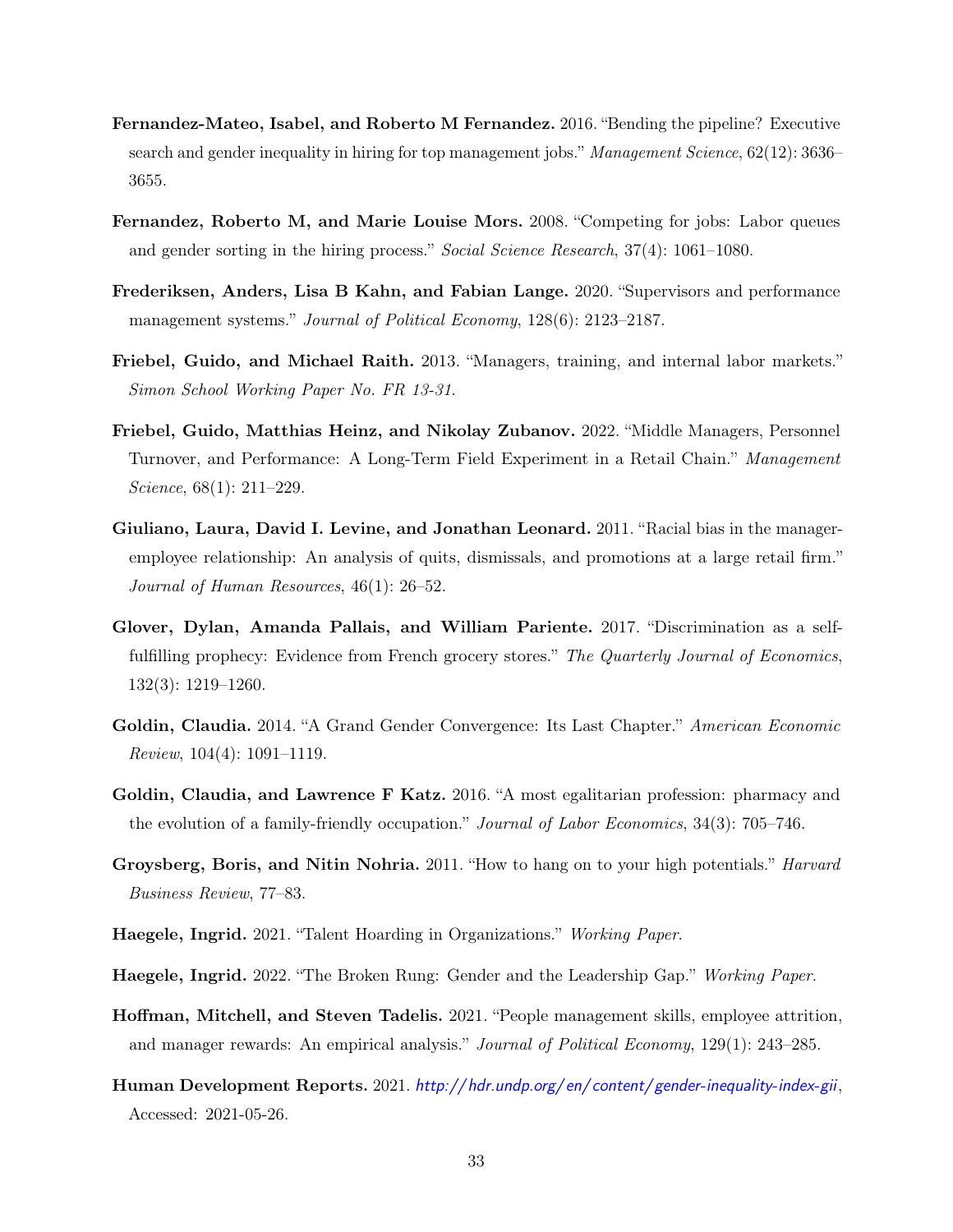- <span id="page-34-1"></span>Kaplan, Steven N, Mark M Klebanov, and Morten Sorensen. 2012. "Which CEO characteristics and abilities matter?" The Journal of Finance, 67(3): 973–1007.
- <span id="page-34-5"></span>Kleven, Henrik, Camille Landais, and Jakob Egholt Sogaard. 2019. "Children and Gender Inequality: Evidence from Denmark." American Economic Journal: Applied Economics, 11(4): 181– 209.
- <span id="page-34-0"></span>Koenig, Anne M, Alice H Eagly, Abigail A Mitchell, and Tiina Ristikari. 2011. "Are leader stereotypes masculine? A meta-analysis of three research paradigms." Psychological Bulletin, 137(4): 616.
- <span id="page-34-8"></span>Kunze, Astrid, and Amalia R Miller. 2017. "Women helping women? Evidence from private sector data on workplace hierarchies." Review of Economics and Statistics, 99(5): 769–775.
- <span id="page-34-6"></span>Kuziemko, Ilyana, Jessica Pan, Jenny Shen, and Ebonya Washington. 2018. "The Mommy Effect: Do Women Anticipate the Employment Effects of Motherhood?" National Bureau of Economic Research Working Paper 24740.
- <span id="page-34-9"></span>Lazear, Edward P, Kathryn L Shaw, and Christopher T Stanton. 2015. "The value of bosses." Journal of Labor Economics, 33(4): 823–861.
- <span id="page-34-10"></span>Lee, Sun Young, Marko Pitesa, Stefan Thau, and Madan M Pillutla. 2015. "Discrimination in selection decisions: Integrating stereotype fit and interdependence theories." Academy of Management Journal, 58(3): 789–812.
- <span id="page-34-2"></span>Li, Cher Hsuehhsiang, and Basit Zafar. 2022. "Ask and You Shall Receive? Gender Differences in Regrades in College." American Economic Journal: Economic Policy.
- <span id="page-34-4"></span>Li, Danielle. 2017. "Expertise versus Bias in Evaluation: Evidence from the NIH." American Economic Journal: Applied Economics, 9(2): 60–92.
- <span id="page-34-11"></span>Li, Danielle, Lindsey R Raymond, and Peter Bergman. 2020. "Hiring as exploration." National Bureau of Economic Research.
- <span id="page-34-7"></span>McGinn, Kathleen L., and Katherine L. Milkman. 2013. "Looking Up and Looking Out: Career Mobility Effects of Demographic Similarity Among Professionals." Organization Science,  $24(4): 1041-60.$
- <span id="page-34-3"></span>Milgrom, Paul, and Sharon Oster. 1987. "Job discrimination, market forces, and the invisibility hypothesis." The Quarterly Journal of Economics, 102(3): 453–476.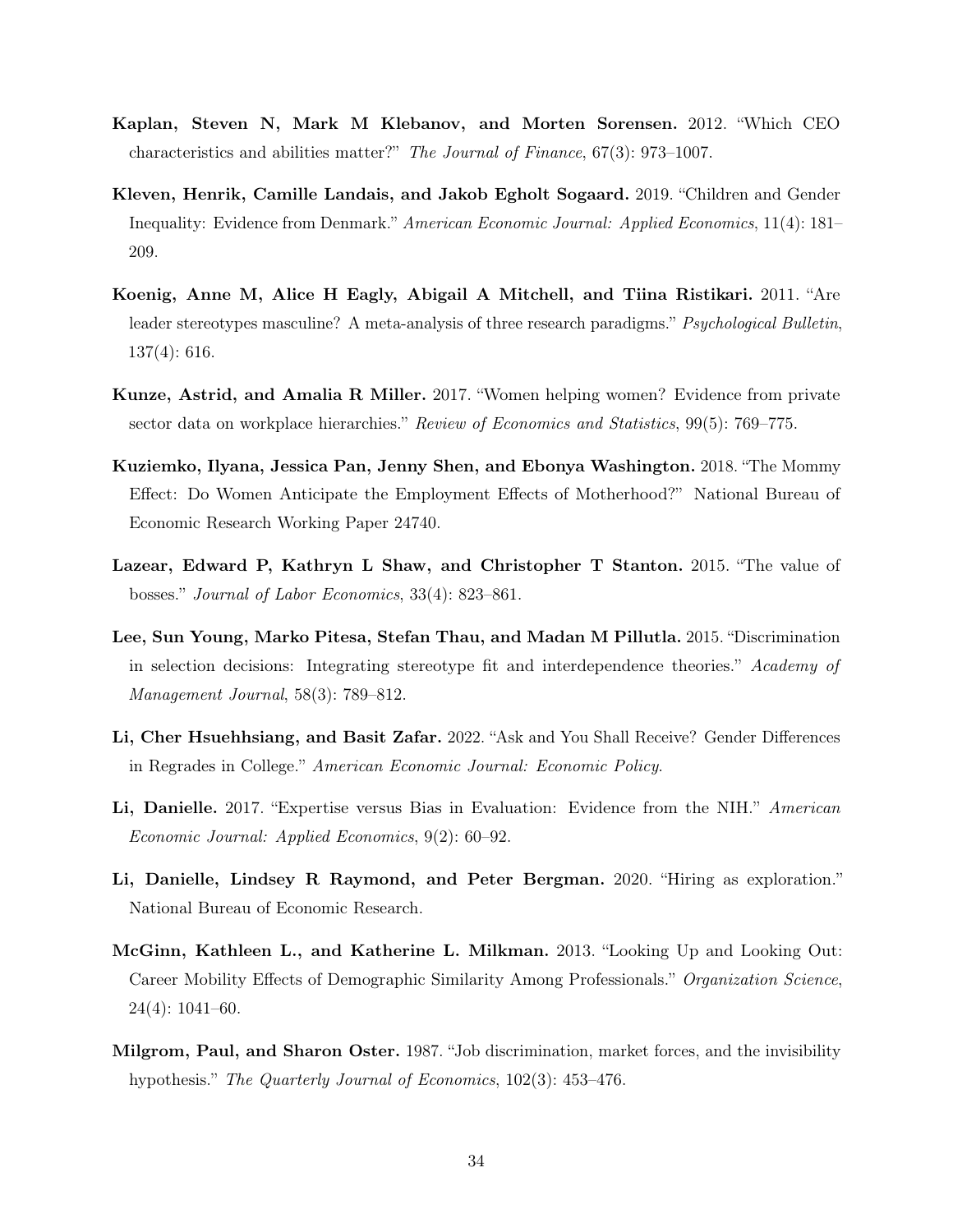- <span id="page-35-2"></span>Milgrom, Paul R. 1988. "Employment contracts, influence activities, and efficient organization design." Journal of Political Economy, 96(1): 42–60.
- <span id="page-35-12"></span>Mocanu, Tatiana. 2022. "Designing Gender Equity: Evidence from Hiring Practices and Committees." Working Paper.
- <span id="page-35-0"></span>Peter, Laurence J., and Raymond Hull. 1969. The Peter Principle. New York: William Morrow  $&$  Co.
- <span id="page-35-8"></span>Petersen, Trond, and Ishak Saporta. 2004. "The opportunity structure for discrimination." American Journal of Sociology, 109(4): 852–901.
- <span id="page-35-1"></span>Player, Abigail, Georgina Randsley de Moura, Ana C Leite, Dominic Abrams, and Fatima Tresh. 2019. "Overlooked leadership potential: The preference for leadership potential in job candidates who are men vs. women." Frontiers in Psychology, 10: 755.
- <span id="page-35-3"></span>Prendergast, Canice, and Robert Topel. 1993. "Discretion and bias in performance evaluation." European Economic Review, 37(2-3): 355–365.
- <span id="page-35-5"></span>Proudfoot, Devon, Aaron C Kay, and Christy Z Koval. 2015. "A gender bias in the attribution of creativity: Archival and experimental evidence for the perceived association between masculinity and creative thinking." Psychological Science, 26(11): 1751–1761.
- <span id="page-35-4"></span>Roussille, Nina. 2020. "The central role of the ask gap in gender pay inequality." URL: https://ninaroussille. github. io/files/Roussille\_ askgap. pdf.
- <span id="page-35-11"></span>Sarsons, Heather. 2017a. "Interpreting signals in the labor market: evidence from medical referrals." Working Paper.
- <span id="page-35-9"></span>Sarsons, Heather. 2017b. "Recognition for group work: Gender differences in academia." American Economic Review, 107(5): 141–45.
- <span id="page-35-6"></span>Sarsons, Heather, and Guo Xu. 2021. "Confidence Men? Evidence on Confidence and Gender among Top Economists." Vol. 111, 65–68.
- <span id="page-35-10"></span>Sarsons, Heather, Klarita Gërxhani, Ernesto Reuben, and Arthur Schram. 2021. "Gender differences in recognition for group work." Journal of Political Economy, 129(1): 101–147.
- <span id="page-35-7"></span>SHRM. 2018. "Succession Planning: What is a 9-box grid?" [https://www.shrm.org/](https://www.shrm.org/resourcesandtools/tools-and-samples/hr-qa/pages/whatsa9boxgridandhowcananhrdepartmentuseit.aspx) [resourcesandtools/ tools-and-samples/ hr-qa/ pages/whatsa9boxgridandhowcananhrdepartmentuseit.](https://www.shrm.org/resourcesandtools/tools-and-samples/hr-qa/pages/whatsa9boxgridandhowcananhrdepartmentuseit.aspx) [aspx](https://www.shrm.org/resourcesandtools/tools-and-samples/hr-qa/pages/whatsa9boxgridandhowcananhrdepartmentuseit.aspx), [Online; accessed 29-Nov-2021].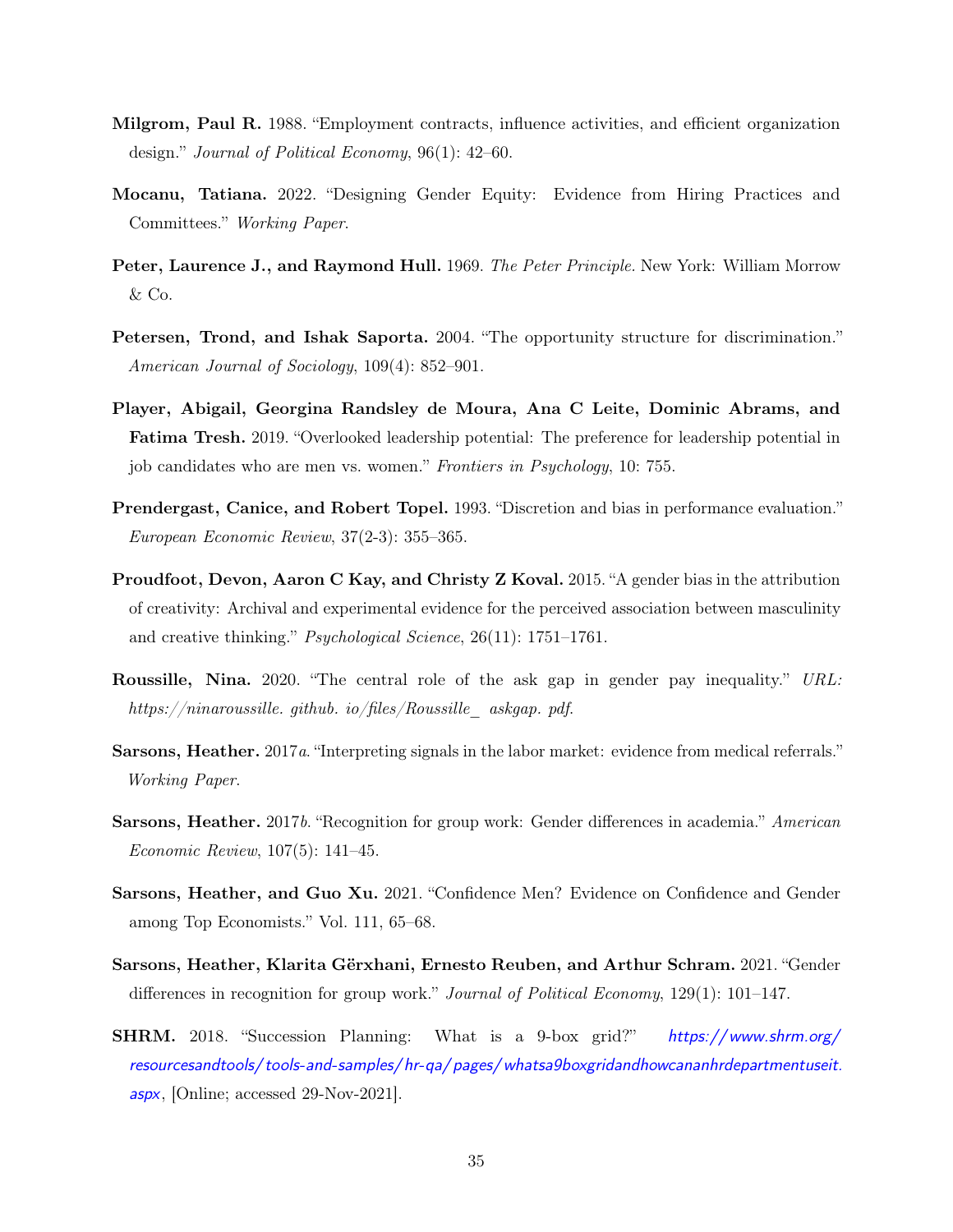- <span id="page-36-1"></span>Silzer, Rob, and Allan H Church. 2009. "The pearls and perils of identifying potential." Industrial and Organizational Psychology, 2(4): 377–412.
- <span id="page-36-3"></span>Tô, Linh T. 2018. "The signaling role of parental leave." Harvard University.
- <span id="page-36-0"></span>Waldman, Michael. 2003. "Ex ante versus ex post optimal promotion rules: The case of internal promotion." Economic Inquiry, 41(1): 27–41.
- <span id="page-36-2"></span>Yarnall, Jane, and Dan Lucy. 2015. "Is the Nine Box Grid All About Being in the Top Right?" Roffrey Park Research Report.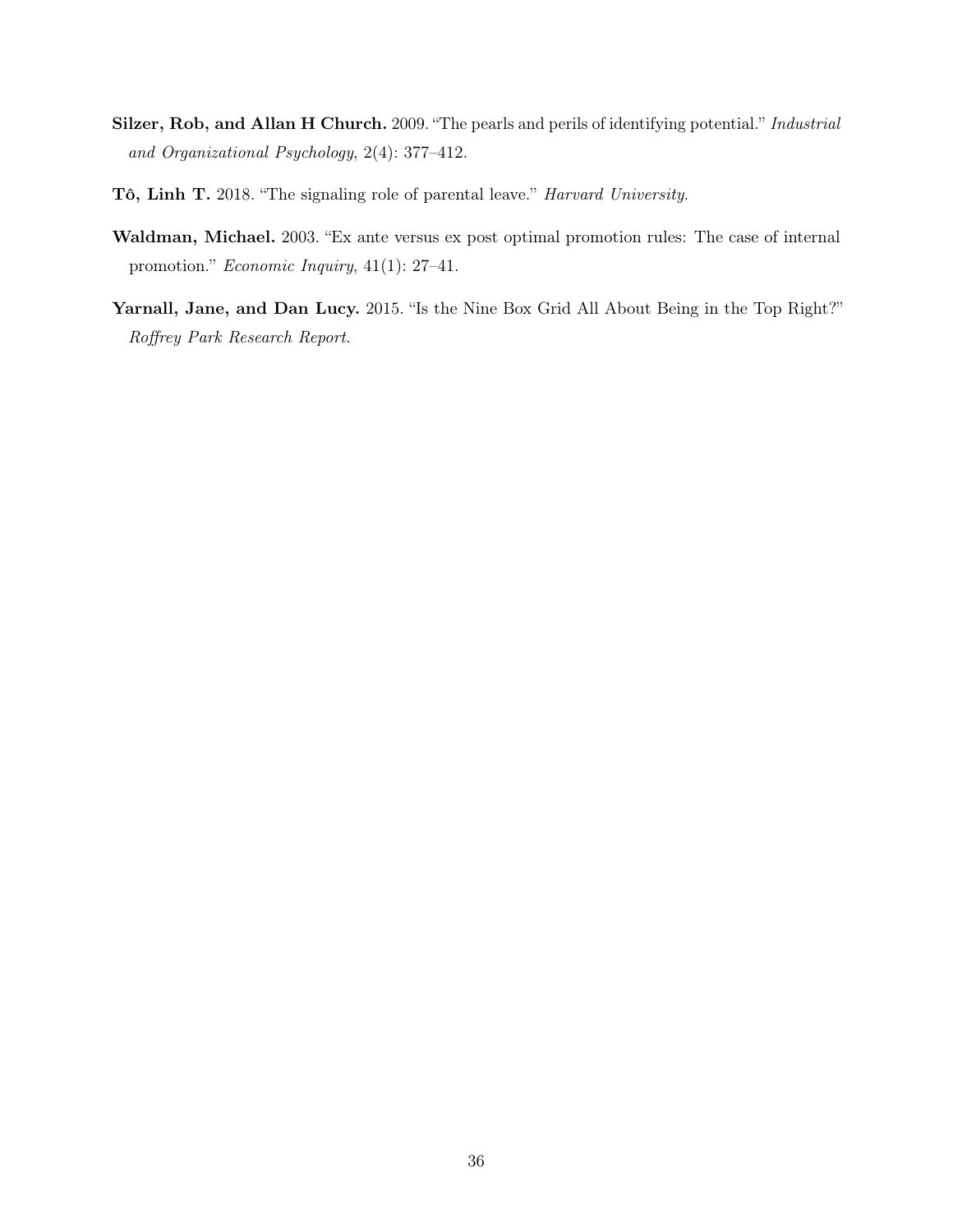<span id="page-37-0"></span>

|           |            |                       | Performance                     |                                       |
|-----------|------------|-----------------------|---------------------------------|---------------------------------------|
|           |            | (Low)                 | 2 (Medium)                      | $3$ (High)                            |
| Potential | $3$ (High) | New hire              | Delivering,<br>strong potential | high-performing,<br>top talent        |
|           | 2 (Medium) | Potential<br>mismatch | Delivering,<br>promotable       | high-performing,<br>promotable        |
|           | 1 (Low)    | Underperforming       | Delivering                      | high-performing,<br>critical resource |

### FIGURE [1:](#page-37-0) NINE BOX RATINGS AND LABELS

NOTES: The table reports facsimiles of the labels used by our data provider. The box for low performance, high potential is explicitly used for new hires.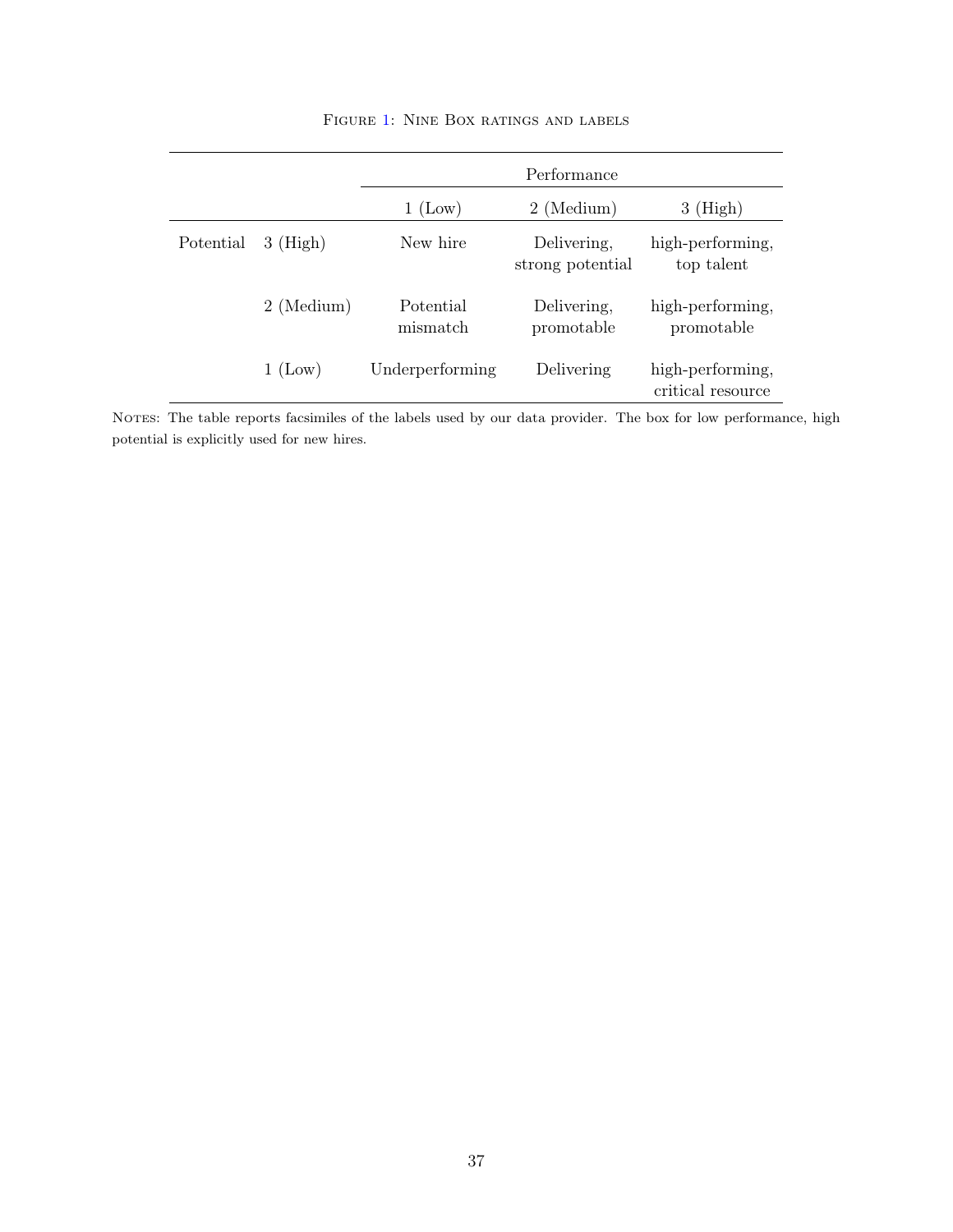<span id="page-38-0"></span>

#### FIGURE [2:](#page-38-0) FEMALE SHARES IN THE ORGANIZATIONAL HIERARCHY

NOTES: The left panel reports the female share among retail operations workers. Department managers include all managers junior to the location's head manager, including associate managers overseeing departments and salaried assistant general managers. Counts include the number of unique workers who held a job at each level within our sample period. The right panel reports the female share among all workers who receive Nine Box ratings. This population includes all regular, salaried workers, including corporate workers and field workers at the level of department managers and above, and excludes entry-level retail workers. The deciles are sorted by regular annual salaries.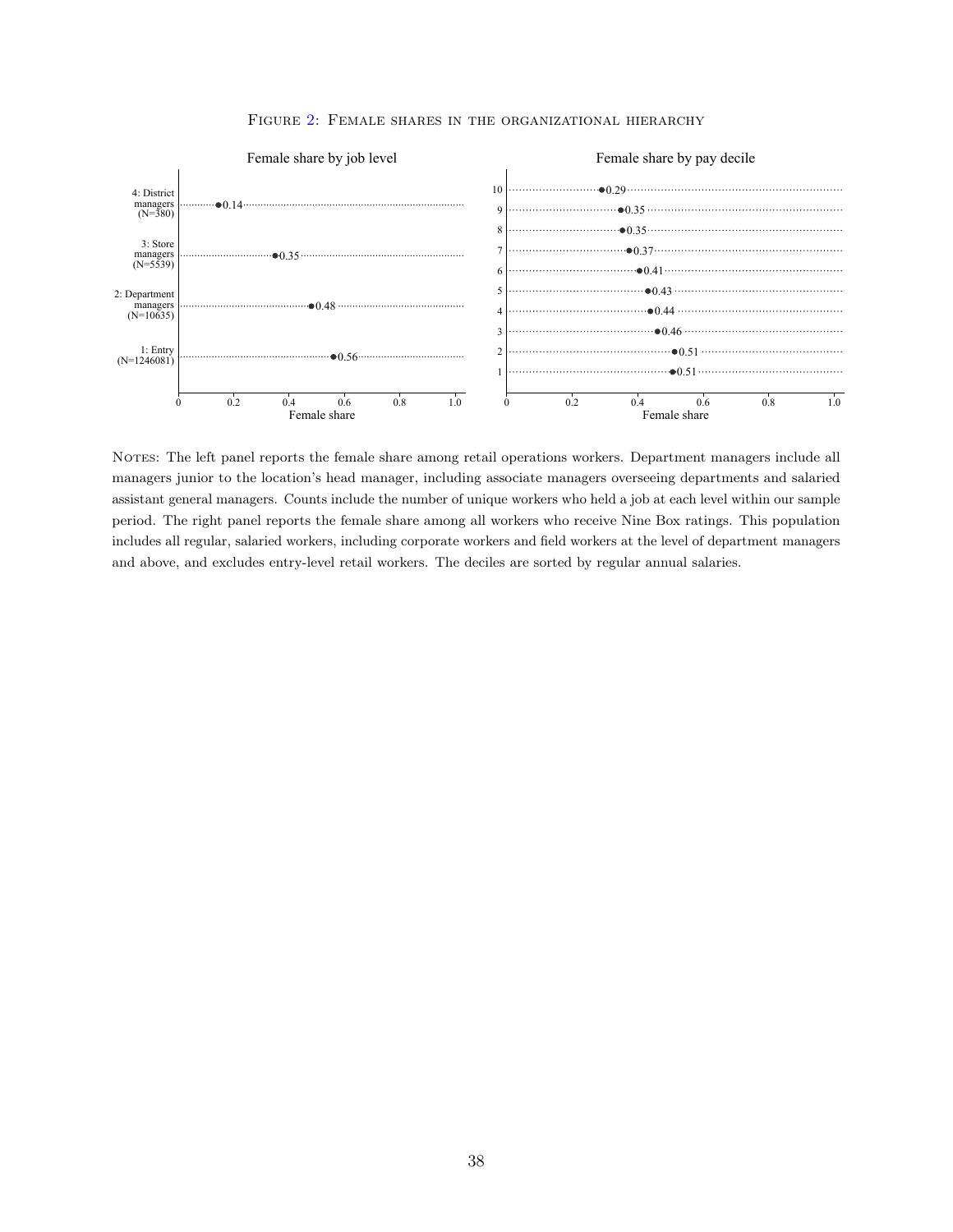<span id="page-39-0"></span>

FIGURE [3:](#page-39-0) GENDER GAPS IN NINE BOX RATINGS

Notes: The left panel represents the distribution of Nine Box performance ratings and potential ratings assigned to male workers. The right panel represents the share of women relative to men who receive the rating in the horizontal axis. Vertical brackets represent 95% confidence intervals.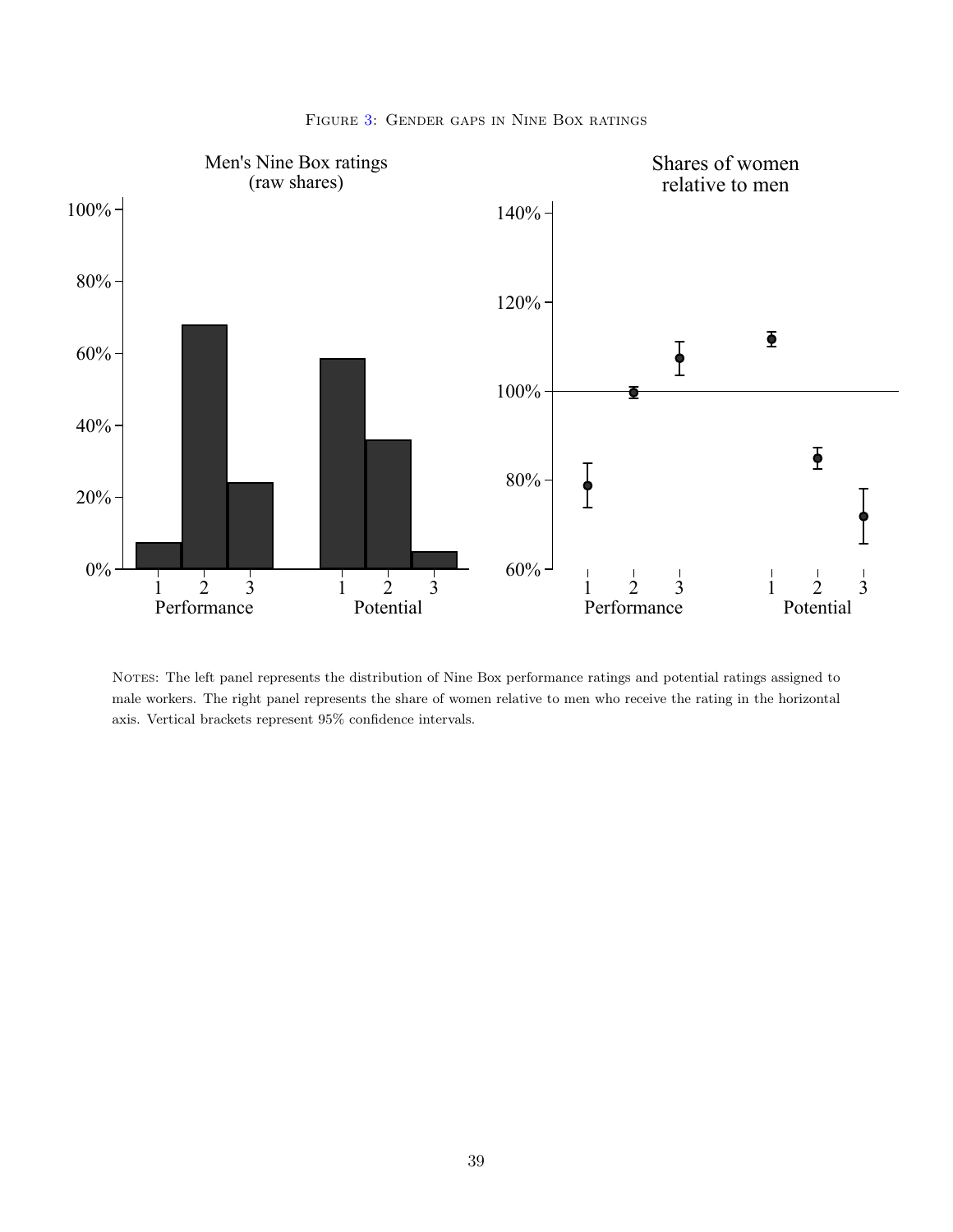<span id="page-40-0"></span>

Figure [4:](#page-40-0) Post-promotion Nine Box ratings for marginal promotions

NOTES: This figure reports estimates for the IV coefficient on the promoted indicator from Equation [\(3\)](#page-22-0), as described in the text. Panel A focuses on a promoted worker's 12-month-ahead performance rating, whereas Panel B focuses on that worker's 12-month-ahead potential rating. Vertical brackets represent standard errors.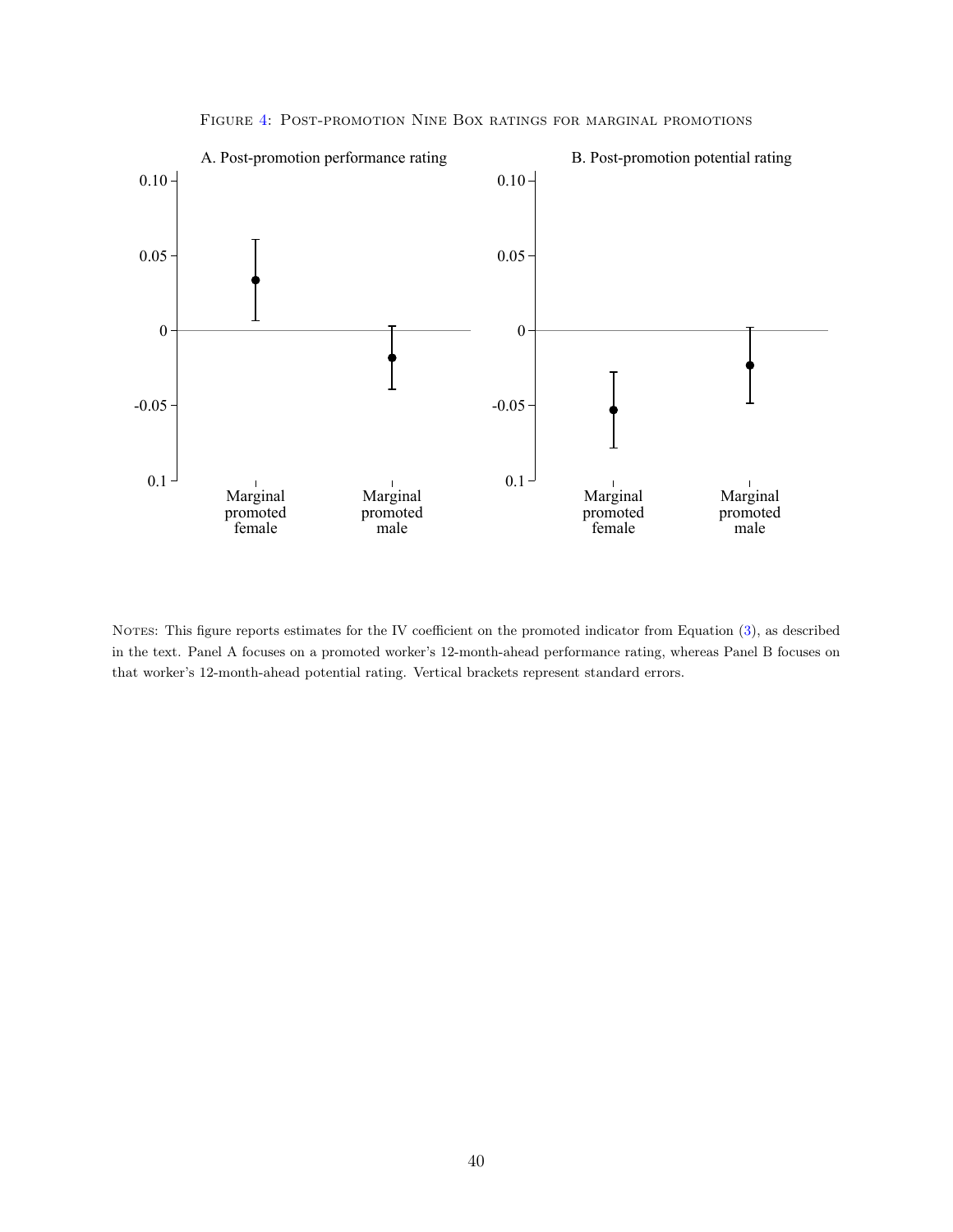÷

| Panel A: Data coverage                                                                                                                                                                            |                                                            |                                                         |                                                                |                                                                               |                                                                   |                                                                         |
|---------------------------------------------------------------------------------------------------------------------------------------------------------------------------------------------------|------------------------------------------------------------|---------------------------------------------------------|----------------------------------------------------------------|-------------------------------------------------------------------------------|-------------------------------------------------------------------|-------------------------------------------------------------------------|
| Locations<br>Workers<br>Months (2011-2015)                                                                                                                                                        | > 4,000<br>29809<br>58                                     |                                                         | Worker-months<br>Promotions                                    |                                                                               |                                                                   | 900209<br>8964                                                          |
| Panel B: Summary statistics                                                                                                                                                                       |                                                            | mean                                                    | sd                                                             | p25                                                                           | p50                                                               | p75                                                                     |
| Female<br>(a)<br>(b)<br>Promotion (annualized percent)<br>Salary (annual dollars)<br>$\rm ^{(c)}$<br>(d)<br>Performance rating<br>(e)<br>Potential rating<br>(f)<br>Age<br>Tenure (months)<br>(g) |                                                            | .412<br>11.9<br>70691<br>2.18<br>1.429<br>44.4<br>171.2 | .492<br>119.148<br>101974<br>.536<br>.578<br>10.834<br>139.534 | $\theta$<br>$\theta$<br>45000<br>$\overline{2}$<br>$\mathbf{1}$<br>35.8<br>53 | $\Omega$<br>$\Omega$<br>59188<br>$\overline{2}$<br>1<br>45<br>138 | 1<br>$\Omega$<br>85000<br>$\overline{2}$<br>$\overline{2}$<br>53<br>253 |
| Panel C: Correlations                                                                                                                                                                             | (a)                                                        | (b)                                                     | (c)                                                            | (d)                                                                           | (e)                                                               | (f)                                                                     |
| (a)<br>Female<br>(b)<br>Promotion (annualized percent)<br>Salary (annual dollars)*<br>(c)<br>(d)<br>Performance rating<br>Potential rating<br>(e)<br>(f)<br>$Age*$<br>(g)<br>Tenure (months) $*$  | 1<br>$-.007$<br>$-.132$<br>.032<br>$-.071$<br>.037<br>.072 | 1<br>$-.019$<br>.025<br>.048<br>$-.052$<br>$-.039$      | 1<br>.206<br>.176<br>.193<br>$-.021$                           | $\mathbf{1}$<br>.088<br>.015<br>.097                                          | 1<br>$-.271$<br>$-.215$                                           | 1<br>.465                                                               |

<span id="page-41-0"></span>Table 1: Descriptive statistics

NOTES: Asterisks denote that salary, age, and tenure are computed as log variables in Panel C and subsequent analyses.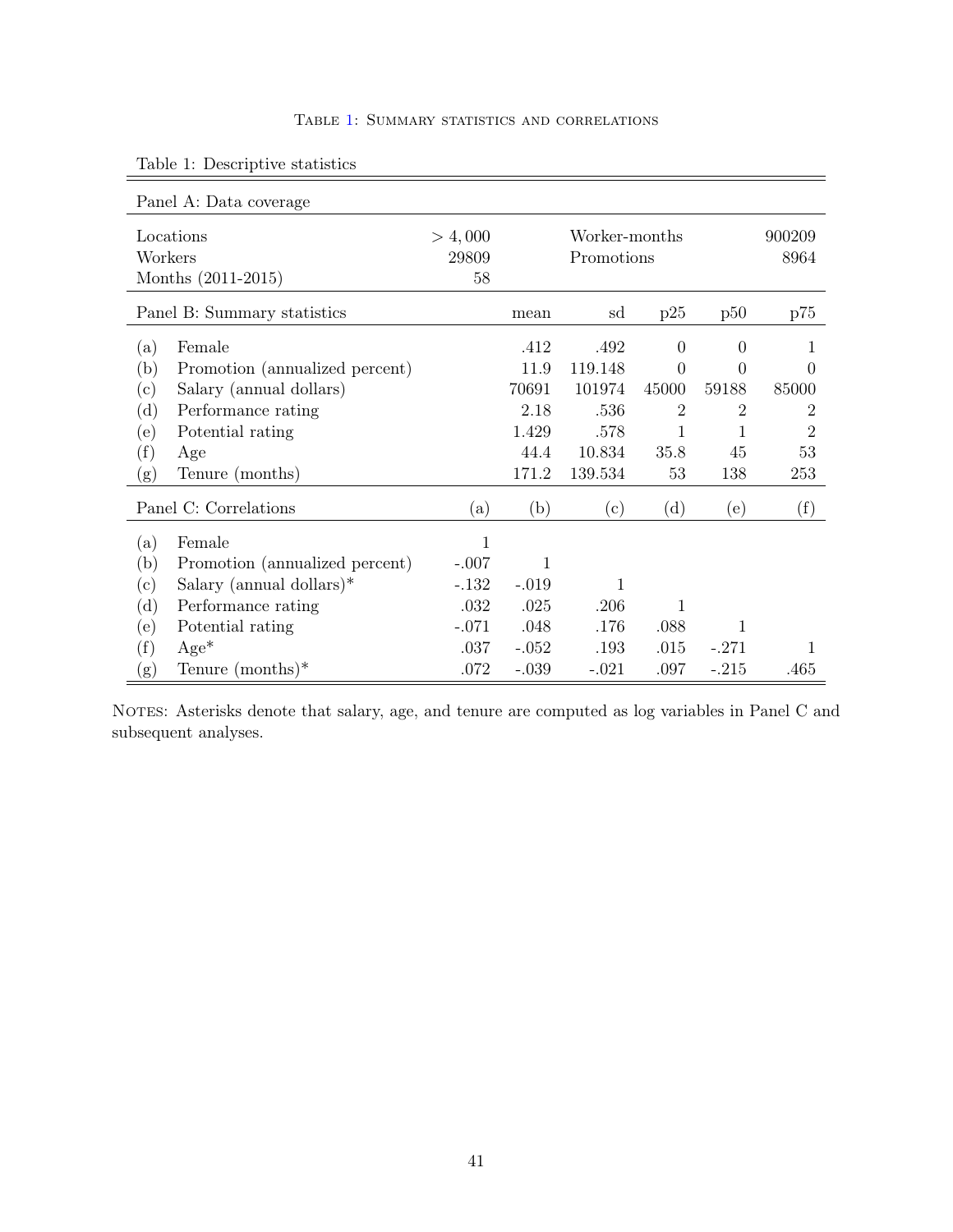<span id="page-42-0"></span>

| Promoted             | (1)                    | $\left( 2\right)$      | (3)                    | (4)                    |
|----------------------|------------------------|------------------------|------------------------|------------------------|
| Female               | $-1.644***$<br>(0.267) | $-1.837***$<br>(0.266) | $-1.027***$<br>(0.255) | $-1.079***$<br>(0.280) |
| Performance rating   |                        |                        |                        |                        |
| $2=$ Med             |                        | $6.498***$<br>(0.325)  | $6.061***$<br>(0.331)  | $5.417***$<br>(0.378)  |
| $3 =$ High           |                        | $11.35***$<br>(0.424)  | $11.74***$<br>(0.426)  | $10.99***$<br>(0.482)  |
| Fiscal year FEs      | Yes                    | Yes                    | Yes                    | Yes                    |
| Demographic controls |                        |                        | Yes                    | Yes                    |
| Location FEs         |                        |                        |                        | Yes                    |
| Observations         | 900209                 | 900209                 | 900209                 | 900209                 |

Table [2:](#page-42-0) Gender gap in promotions

NOTES: This table reports a linear probability model for promotions. The dependent variable takes a value of 1200 if the worker is promoted in the following month, and zero otherwise, so that coefficients represent annualized percents. The dependent variable mean is 11.9%. The omitted category for the performance rating is 1=Low. Demographic controls include log age, log tenure, and race fixed effects (White, Black, Asian, Hispanic, and Other). Standard errors are clustered by worker. \*, \*\*, and \*\*\* denote statistical significance at the 10%, 5% and 1% level, respectively.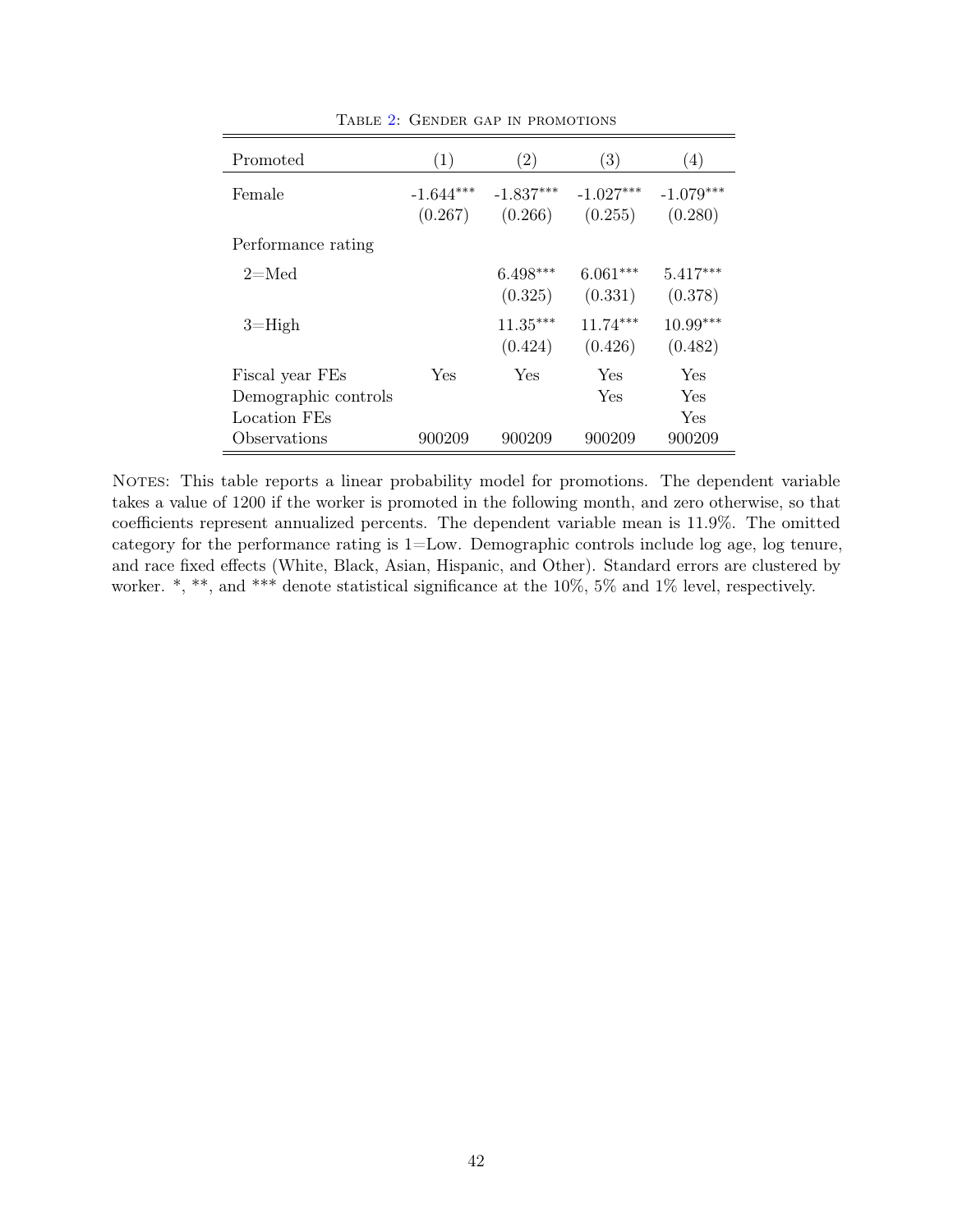<span id="page-43-0"></span>

| Log salary                  | (1)                      | $\left( 2\right)$         | (3)                      | (4)                       |
|-----------------------------|--------------------------|---------------------------|--------------------------|---------------------------|
| Female                      | $-0.118***$<br>(0.00566) | $-0.0364***$<br>(0.00391) | $-0.110***$<br>(0.00508) | $-0.0416***$<br>(0.00367) |
| Potential rating            |                          |                           |                          |                           |
| $2 = Med$                   |                          |                           | $0.164***$<br>(0.00402)  | $0.0828***$<br>(0.00287)  |
| $3 =$ High                  |                          |                           | $0.286***$<br>(0.00957)  | $0.136***$<br>(0.00633)   |
| Performance rating          |                          |                           |                          |                           |
| $2 = Med$                   |                          |                           | $0.134***$<br>(0.00577)  | $0.0653***$<br>(0.00422)  |
| $3 =$ High                  |                          |                           | $0.291***$<br>(0.00719)  | $0.153***$<br>(0.00508)   |
| Fiscal year FEs             | Yes                      | Yes                       | Yes                      | Yes                       |
| Job level $\times$ year FEs |                          | Yes                       |                          | Yes                       |
| Demographic controls        |                          |                           | Yes                      | Yes                       |
| Observations                | 899726                   | 899726                    | 899726                   | 899726                    |

Table [3:](#page-43-0) Gender pay gap and the role of promotions

NOTES: This table reports regressions of log salary on the female indicator, performance rating indicators (the omitted category is 1=Low), potential rating indicators (the omitted category is 1=Low), fiscal year fixed effects, and/or job level interacted with fiscal year fixed effects. Data exclude 87 FLSA-exempt field sales managers working only on commission. Standard errors are clustered by worker. \*, \*\*, and \*\*\* denote statistical significance at the 10%, 5% and 1% level, respectively.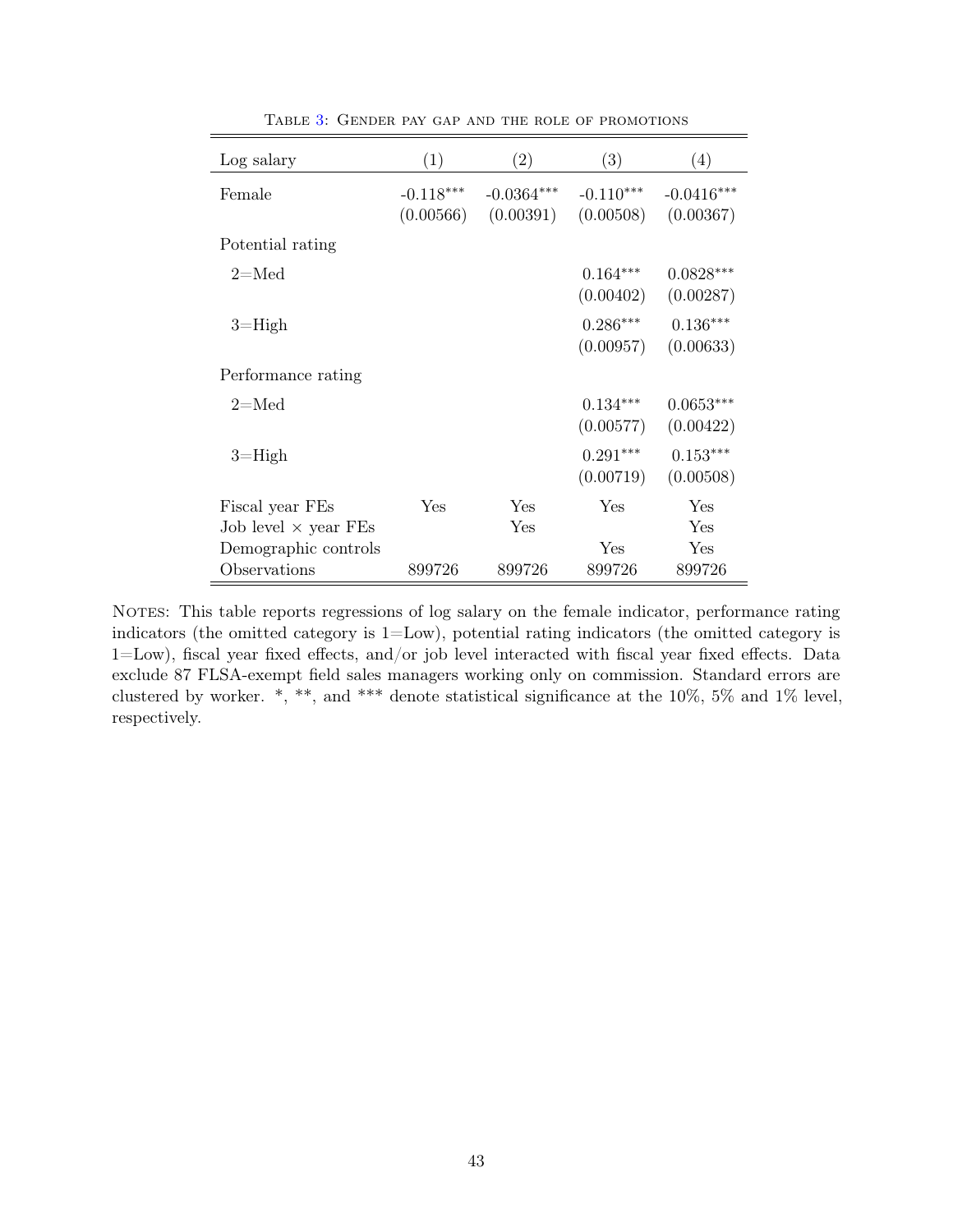<span id="page-44-0"></span>

|                                                         | Potential<br>rating   |                        |                       | Performance<br>rating |
|---------------------------------------------------------|-----------------------|------------------------|-----------------------|-----------------------|
|                                                         | (1)                   | (2)                    | (3)                   | (4)                   |
| Female                                                  | $-.083***$<br>(.0057) | $-.0527***$<br>(.0052) | $.0343***$<br>(.0053) | $.0151***$<br>(.005)  |
| Mean of DV                                              | 2.1799<br>(.0006)     | 2.1799<br>(.0006)      | 1.4288<br>(.0006)     | 1.4288<br>(.0006)     |
| Fiscal year FEs<br>Demographic controls<br>Location FEs | Yes                   | Yes<br>Yes<br>Yes      | Yes                   | Yes<br>Yes<br>Yes     |
| Observations                                            | 900209                | 900209                 | 900209                | 900209                |

Table [4:](#page-44-0) Gender gap in Nine Box ratings

NOTES: This table reports regressions of Nine Box performance and potential ratings  $(1, 2, 0r 3)$ on the female indicator. Standard errors are clustered by worker. \*, \*\*, and \*\*\* denote statistical significance at the  $10\%,\,5\%$  and  $1\%$  level, respectively.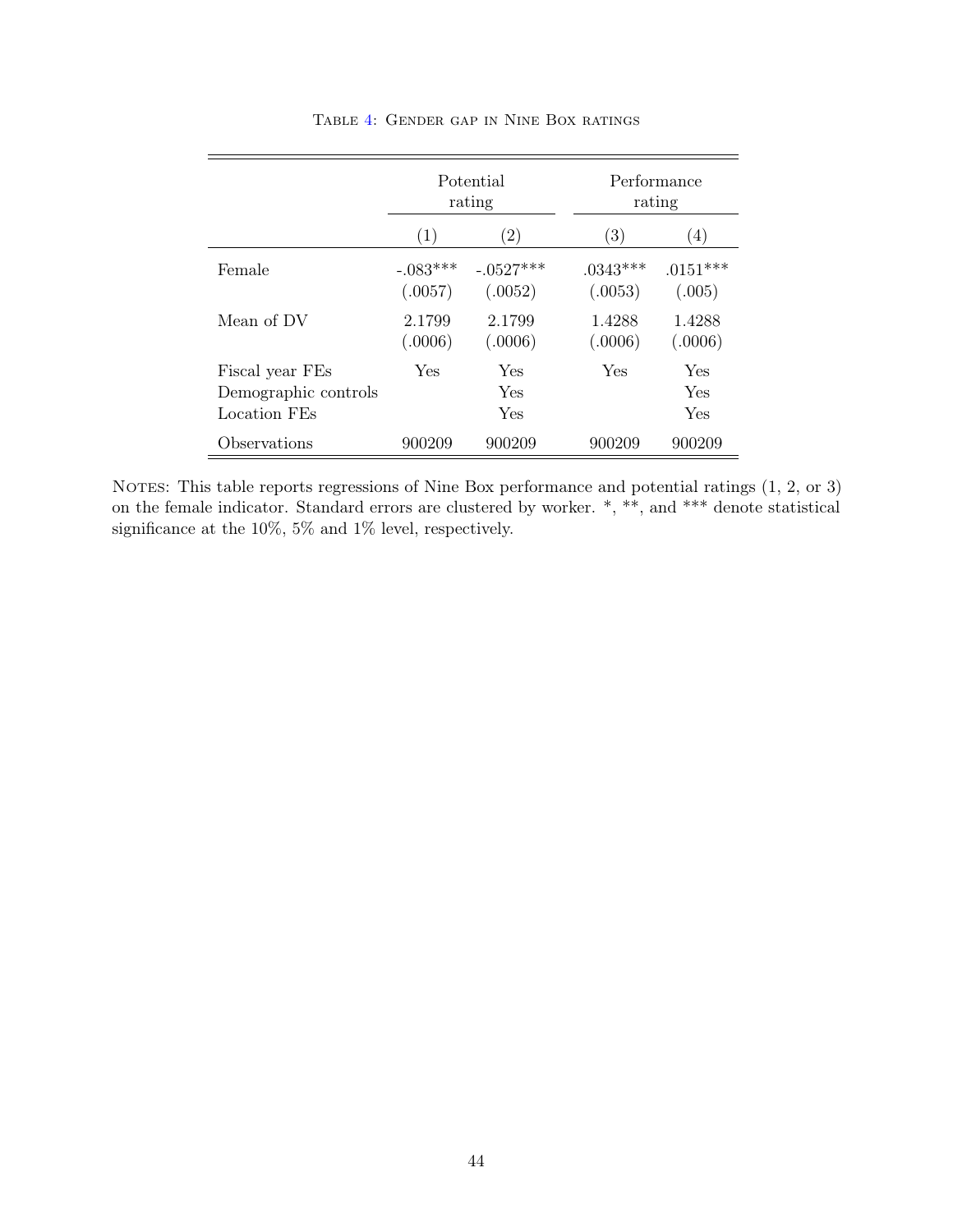<span id="page-45-0"></span>

| Promoted             | (1)         | (2)         | (3)        | (4)         |
|----------------------|-------------|-------------|------------|-------------|
|                      |             |             |            |             |
| Female               | $-0.771***$ | $-0.963***$ | $-0.555**$ | $-0.726***$ |
|                      | (0.256)     | (0.256)     | (0.256)    | (0.279)     |
| Potential rating     |             |             |            |             |
| $2 = Med$            | $10.61***$  | $10.52***$  | $7.343***$ | $6.838***$  |
|                      | (0.294)     | (0.292)     | (0.282)    | (0.299)     |
| $3 =$ High           | 20.70***    | $19.50***$  | 14.66***   | 13.57***    |
|                      | (0.865)     | (0.864)     | (0.631)    | (0.650)     |
| Performance rating   |             |             |            |             |
| $2 = Med$            |             | $6.856***$  | $6.358***$ | $5.921***$  |
|                      |             | (0.329)     | (0.503)    | (0.536)     |
| $3 =$ High           |             | $10.09***$  | $10.71***$ | $10.38***$  |
|                      |             | (0.417)     | (0.546)    | (0.588)     |
| Fiscal year FEs      | Yes         | Yes         | Yes        | Yes         |
| Demographic controls |             |             | Yes        | Yes         |
| Location FEs         |             |             |            | Yes         |
| Observations         | 900209      | 900209      | 900209     | 900209      |

Table [5:](#page-45-0) Potential and promotions

NOTES: This table is identical to Table [2,](#page-42-0) except for the addition of control variables for the worker's potential rating. A comparison of the coefficient on the female indicator with the same coefficient in Table [2](#page-42-0) offers an estimate of the portion of the gender promotion gap than can explained by potential ratings. Standard errors are clustered by worker. \*, \*\*, and \*\*\* denote statistical significance at the 10%, 5% and 1% level, respectively.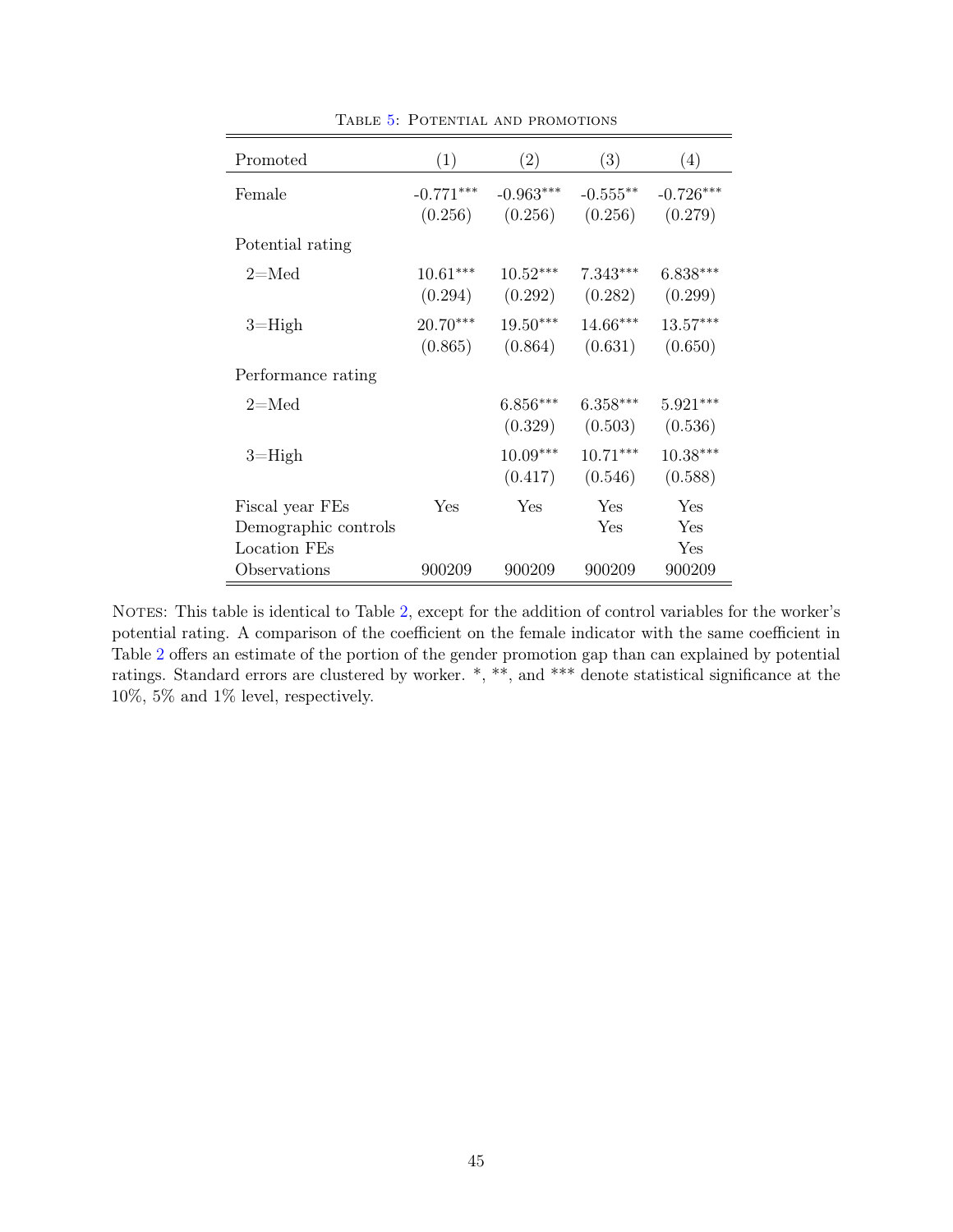<span id="page-46-0"></span>

| Panel A                                                 | Full sample            |                                   | Promoted sample       |                        |  |
|---------------------------------------------------------|------------------------|-----------------------------------|-----------------------|------------------------|--|
| Next performance rating                                 | (1)                    | (2)                               | (3)                   | (4)                    |  |
| Female                                                  | $.0328***$<br>(.0046)  | $.0197***$<br>(.0048)             | $.0285*$<br>(.0154)   | $.0279*$<br>(.0154)    |  |
| Potential rating                                        |                        |                                   |                       |                        |  |
| $2 = Med$                                               | $.0913***$<br>(.0048)  | $.1021***$<br>(.0052)             | $.0678***$<br>(.0162) | $.0665*$<br>(.0163)    |  |
| $3 =$ High                                              | $.1677***$<br>(.0116)  | $.1974***$<br>(.0118)             | $.1266***$<br>(.0278) | $.1275***$<br>(.0282)  |  |
| Performance rating                                      |                        |                                   |                       |                        |  |
| $2 = Med$                                               | $.3637***$<br>(.0111)  | $.2613***$<br>(.0116)             | $.2697***$<br>(.0522) | $.2609***$<br>(.0513)  |  |
| $3 =$ High                                              | $.7671***$<br>(.0121)  | $.5801***$<br>(.0126)             | $.5139***$<br>(.0534) | $.4975***$<br>(.0524)  |  |
| Fiscal year FEs<br>Demographic controls<br>Location FEs | Yes                    | Yes<br>Yes<br>Yes                 | Yes                   | Yes<br>Yes             |  |
| Observations                                            | 586338                 | 586338                            | 5222                  | 5222                   |  |
|                                                         | Full sample            |                                   | Promoted sample       |                        |  |
| Panel B                                                 |                        |                                   |                       |                        |  |
| Next potential rating                                   | (5)                    | (6)                               | (7)                   | (8)                    |  |
| Female                                                  | $-.0482***$<br>(.0047) | $-.0346***$<br>(.005)             | $-.0685***$<br>(.018) | $-.0536***$<br>(.0175) |  |
| Potential rating                                        |                        |                                   |                       |                        |  |
| $2 = Med$                                               | $.4241***$<br>(.0055)  | $.2871***$<br>(.0059)             | $.2461***$<br>(.0186) | $.2074***$<br>(.0184)  |  |
| $3 =$ High                                              | $.7297***$<br>(.0167)  | $.5388***$<br>(.0164)             | $.4593***$<br>(.0359) | $.3816***$<br>(.0353)  |  |
| Performance rating                                      |                        |                                   |                       |                        |  |
| $2$ =Med                                                | $2135***$              | $.1668***$<br>$(.0091)$ $(.0096)$ | $.1082*$<br>(.0592)   | .0775<br>(.062)        |  |
| $3 =$ High                                              | $.3147***$<br>(.0099)  | $.2935***$<br>(.0106)             | $.1795***$<br>(.0602) | $.175***$<br>(.063)    |  |
| Fiscal year FEs<br>Demographic controls<br>Location FEs | Yes                    | Yes<br>Yes<br>Yes                 | Yes                   | Yes<br>Yes             |  |

Table [6:](#page-46-0) Bias in potential ratings and promotions

NOTES: Panel A reports a regression of Nine Box performance ratings 12 months in the future on control variables as described in Table [2.](#page-42-0) Columns 3 and 4 restrict the sample to worker-months corresponding to promotion events and do not control for location fixed effects due to the smaller sample size. Panel B is identical to Panel A except that the dependent variable is the Nine Box potential rating 12 months in the future. Standard errors are clustered by worker. \*, \*\*, and \*\*\* denote statistical significance at the 10%, 5% and 1% level, respectively.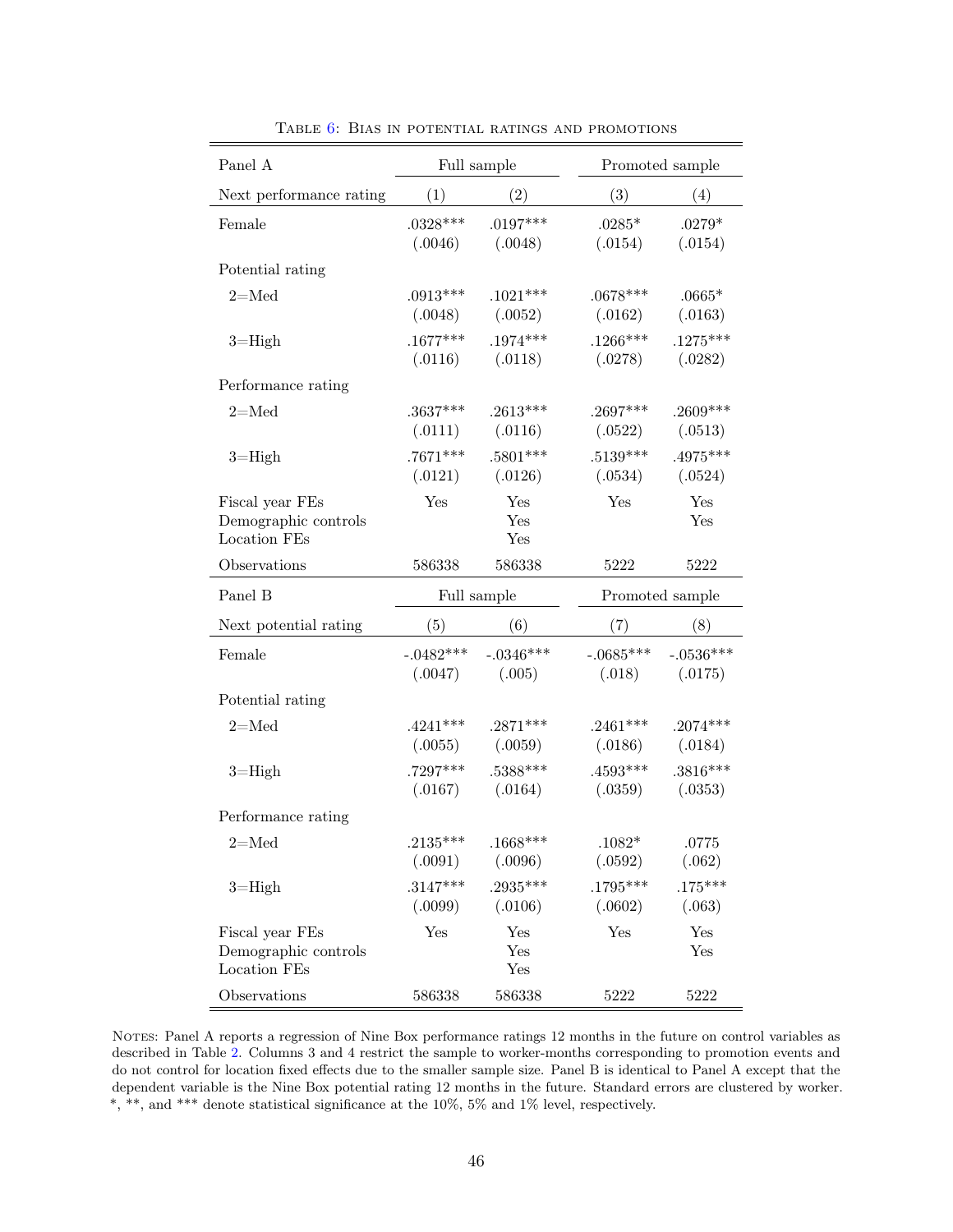<span id="page-47-0"></span>

| Attrition                   |                      | Full sample            | High performers   |                       |  |
|-----------------------------|----------------------|------------------------|-------------------|-----------------------|--|
|                             | (1)                  | (2)                    | (3)               | (4)                   |  |
| Female                      | $-0.593*$<br>(0.350) | $-0.455$<br>(0.357)    | 0.0586<br>(0.607) | 0.294<br>(0.622)      |  |
| Passed over                 |                      | $8.260***$<br>(1.917)  |                   | $8.121**$<br>(3.216)  |  |
| Female $\times$ Passed over |                      | $-5.127***$<br>(1.913) |                   | $-7.817**$<br>(3.127) |  |
| Fiscal year FEs             | Yes                  | Yes                    | Yes               | Yes                   |  |
| Potential rating FEs        | Yes                  | Yes                    | Yes               | Yes                   |  |
| Performance rating FEs      | Yes                  | Yes                    |                   |                       |  |
| Observations                | 886899               | 886899                 | 221876            | 221876                |  |
| DV mean                     | 25.967               | 25.967                 | 20.292            | 20.292                |  |

TABLE [7:](#page-47-0) ATTRITION AND GENDER

NOTES: This table reports regressions of whether a worker leaves the firm in the next month on gender and other measures. Attrition takes values of 0 or 1,200 so that coefficients can be interpreted as annual percents. The variable "Passed over" is equal to one if another worker sharing the same manager was promoted in the current month, but the focal worker was not. Regressions that include this variable also include a control for whether there was a promotion in the current month for this team. Columns 1-2 report results for the full sample of workers (excluding the last year-month observation for any given location to avoid right truncation in our panel data). Columns 3-4 repeat this exercise, but for the subset of workers who receive a current period Nine Box performance rating of 3, the top rating. Standard errors are clustered by worker. \*, \*\*, and \*\*\* denote statistical significance at the 10%, 5% and 1% level, respectively.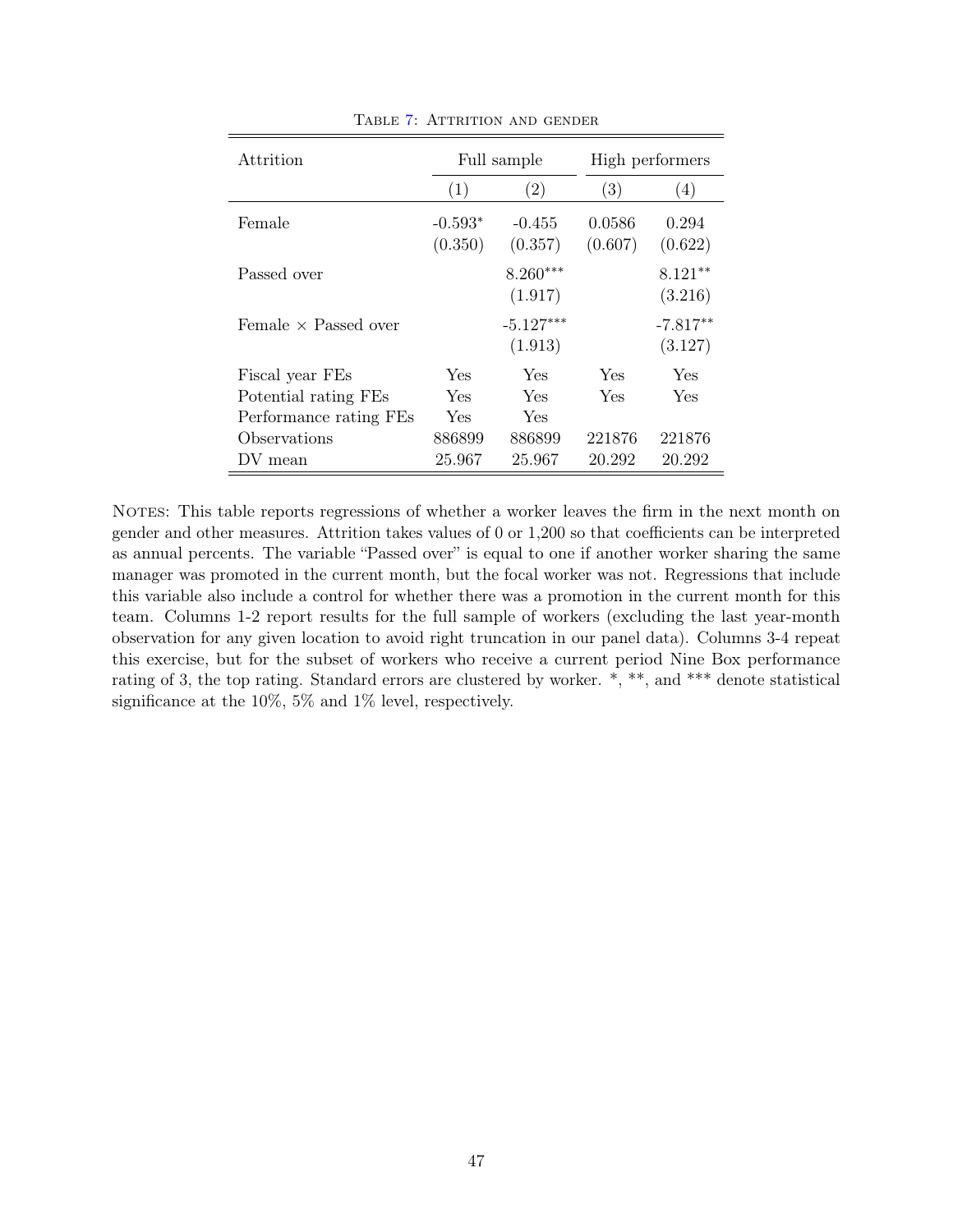<span id="page-48-1"></span>

|                        | (1)<br>Attrition      | (2)<br>Risk of loss rating | (3)<br>Next potential     | (4)<br>Promoted        | $\left( 5\right)$<br>Next log salary | (6)<br>Next performance  |
|------------------------|-----------------------|----------------------------|---------------------------|------------------------|--------------------------------------|--------------------------|
| Risk of loss rating    |                       |                            |                           |                        |                                      |                          |
| $2 = Med$              | $4.964***$<br>(0.469) |                            | $0.0834***$<br>(0.00644)  | 0.587<br>(0.359)       | $0.110***$<br>(0.00581)              | 0.00946<br>(0.00613)     |
| $3 =$ High             | $13.85***$<br>(1.038) |                            | $0.0918***$<br>(0.0136)   | 3.892***<br>(0.758)    | $0.148***$<br>(0.0120)               | $-0.00702$<br>(0.0127)   |
| Female                 |                       | $-0.0547***$<br>(0.00685)  | $-0.0432***$<br>(0.00561) | $-0.929***$<br>(0.314) | $-0.125***$<br>(0.00605)             | $0.0319***$<br>(0.00559) |
| Fiscal year FEs        | Yes                   | Yes                        | Yes                       | Yes                    | Yes                                  | Yes                      |
| Potential rating FEs   | Yes                   | Yes                        | Yes                       | Yes                    | Yes                                  | Yes                      |
| Performance rating FEs | Yes                   | Yes                        | Yes                       | Yes                    | Yes                                  | Yes                      |
| Observations           | 533780                | 533780                     | 415683                    | 533780                 | 376100                               | 415683                   |
| DV mean                | 22.657                | 1.421                      | 1.382                     | 10.852                 | 11.093                               | 2.189                    |

Table [8:](#page-48-1) Risk of loss and potential ratings

<span id="page-48-0"></span>NOTES: Column 1 reports regressions of actual attrition in the next month on "risk of loss" ratings assigned by the firm and other control variables, where attrition takes values of 0 or 1,200. Risk of loss is categorized by the firm as 1-low, 2-medium, or 3-high. Column 2 regresses the risk of loss rating on the female indicator and other control variables. Columns 3-6 examine the relationship between risk of loss and gender with the 12-month-ahead potential rating, whether <sup>a</sup> worker is promoted in the following month, and log salary, and the 12-month-ahead performance rating, respectively. The sample omits the last month that <sup>a</sup> worker's location is in our sample to allow for observations of future behavior. Standard errors are clustered by worker. \*, \*\*, and \*\*\* denote statistical significance at the 10%, 5% and1% level, respectively.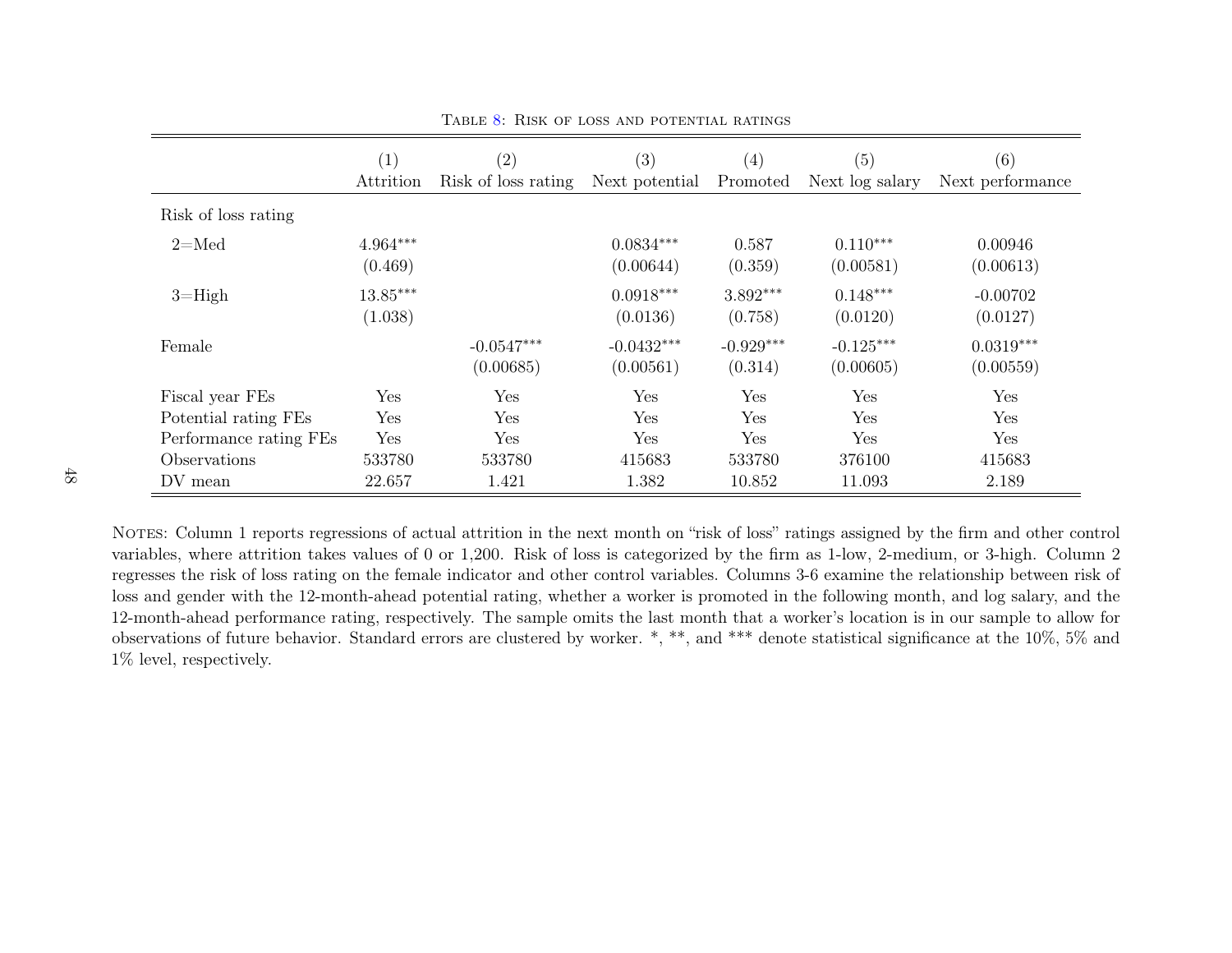<span id="page-49-0"></span>

|                 | (1)<br>Leave of absence | $\left( 2\right)$<br>Potential rating | $\left( 3\right)$<br>Potential rating | $\left(4\right)$<br>Potential rating |
|-----------------|-------------------------|---------------------------------------|---------------------------------------|--------------------------------------|
| Female          | $0.453***$<br>(0.0358)  | $-0.0856***$<br>(0.00562)             | $-0.0840***$<br>(0.00562)             | $-0.0817***$<br>(0.00562)            |
| Past leaves     |                         |                                       | $-0.0231***$<br>(0.00405)             | $-0.0185***$<br>(0.00396)            |
| Future leaves   |                         |                                       |                                       | $-0.0269***$<br>(0.00298)            |
| Fiscal year FEs | Yes                     | Yes                                   | Yes                                   | Yes                                  |
| Performance FEs | Yes                     | Yes                                   | Yes                                   | Yes                                  |
| Observations    | 886899                  | 886899                                | 886899                                | 886899                               |

Table [9:](#page-49-0) Leave of absence and the gender potential gap

NOTES: Column 1 presents a regression of whether a worker takes a leave of absence in the next month on the female indicator and other control variables as described in Table [2.](#page-42-0) Columns 2-4 relate gender and leaves to Nine Box potential ratings. Past leaves measures the number of months of leave a worker has taken in their past history with the firm and future leaves measures the number of months of leave taken in the future within our data sample. The sample includes all worker months prior to the last month that given location is in our sample, to allow for observations of future behavior. Standard errors are clustered by worker. \*, \*\*, and \*\*\* denote statistical significance at the 10%, 5% and 1% level, respectively.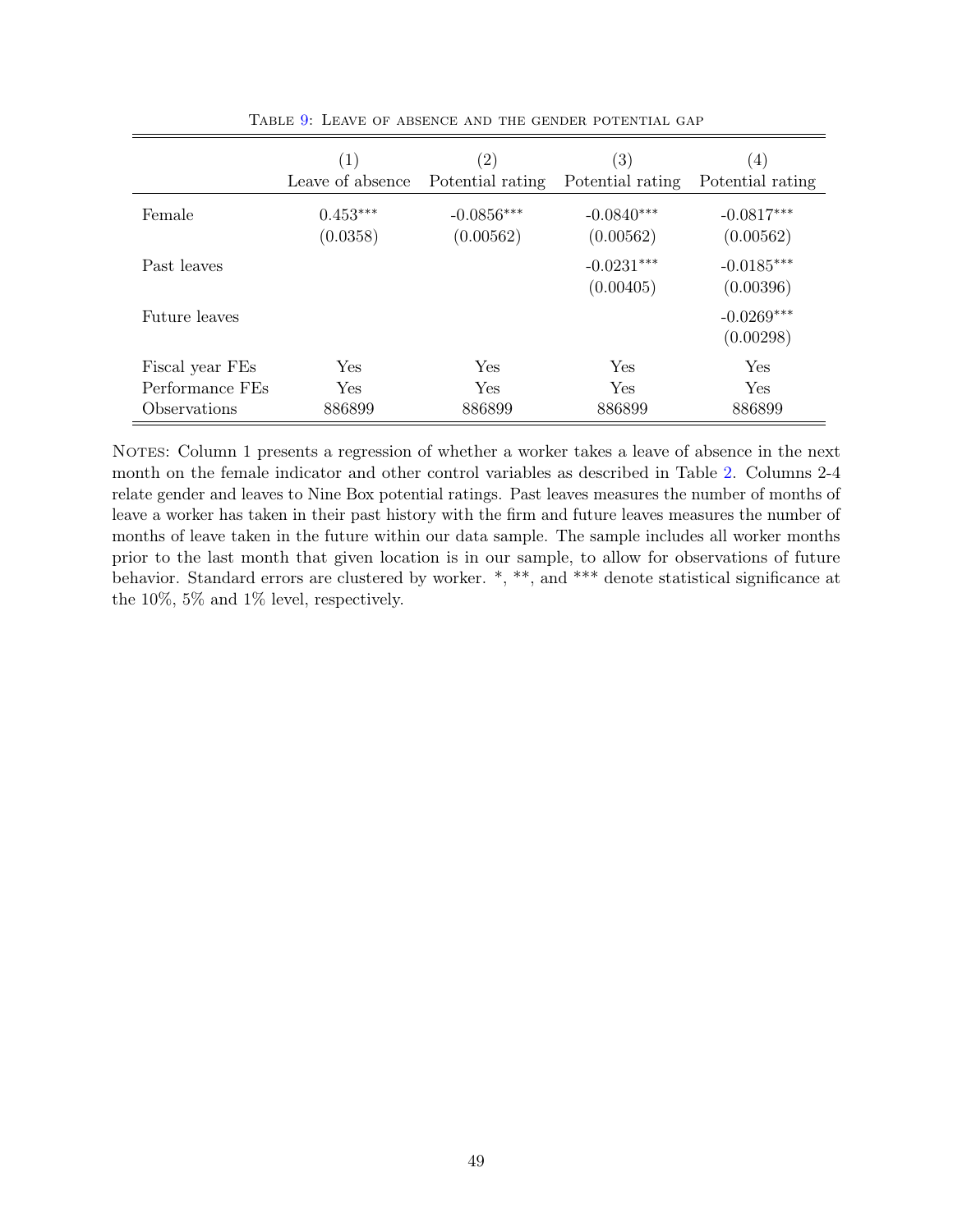<span id="page-50-0"></span>

| Potential rating                       | $\left( 1\right)$         | $\left( 2\right)$          | (3)                                        | (4)                                      |
|----------------------------------------|---------------------------|----------------------------|--------------------------------------------|------------------------------------------|
| This model's<br>manager characteristic | Manager<br>female         | Manager<br>age             | Manager's<br>performance<br>rating $(1-3)$ | Manager's<br>potential<br>rating $(1-3)$ |
| Female                                 | $-0.0582***$<br>(0.00582) | $-0.0623***$<br>(0.0228)   | $-0.0188$<br>(0.0152)                      | $-0.0332***$<br>(0.0102)                 |
| Manager characteristic                 | $-0.0286***$<br>(0.00732) | $0.00157***$<br>(0.000339) | $0.0326***$<br>(0.00461)                   | $0.0348***$<br>(0.00397)                 |
| Female $\times$ Manager characteristic | $0.0193**$<br>(0.00970)   | 0.000206<br>(0.000474)     | $-0.0152**$<br>(0.00665)                   | $-0.0119**$<br>(0.00596)                 |
| Fiscal year FEs                        | Yes                       | <b>Yes</b>                 | Yes                                        | Yes                                      |
| Demographic controls                   | Yes                       | <b>Yes</b>                 | Yes                                        | Yes                                      |
| Location FEs                           | Yes                       | Yes.                       | Yes                                        | Yes                                      |
| Observations                           | 885353                    | 885353                     | 829429                                     | 829429                                   |

Table [10:](#page-50-0) Variation by manager characteristics

NOTES: Column 1 examines heterogeneity in the focal worker's potential ratings by the manager's gender. Column 2 examines variation by a linear term for age in years. Columns 3 and 4 examine variation by a linear term for the manager's own performance and potential rating, respectively. Standard errors are clustered by worker. \*, \*\*, and \*\*\* denote statistical significance at the 10%, 5% and 1% level, respectively.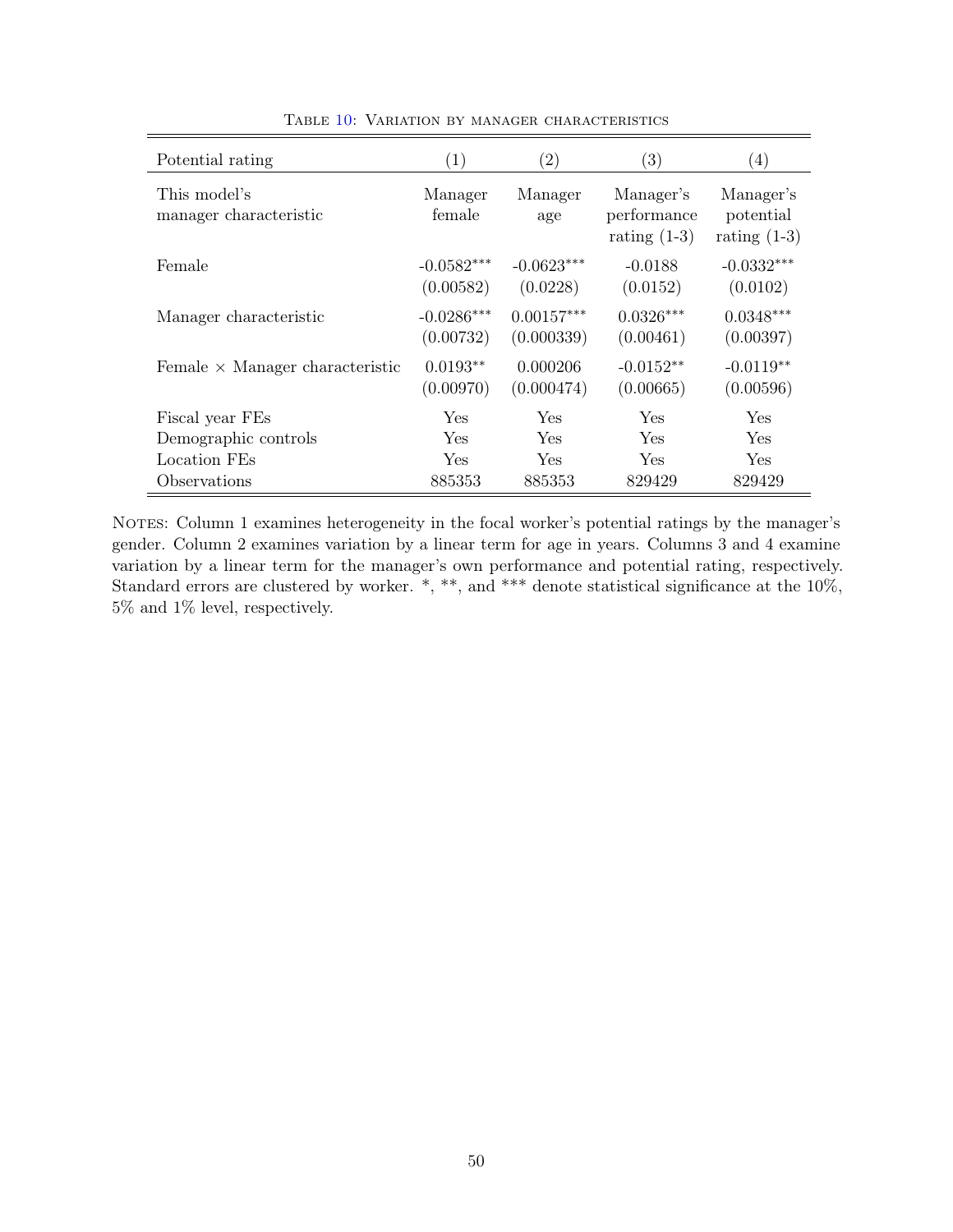<span id="page-51-0"></span>

|                                                                                   | Promotion rates    |                    | Expected next performance<br>rating among promoted |                   |  |
|-----------------------------------------------------------------------------------|--------------------|--------------------|----------------------------------------------------|-------------------|--|
|                                                                                   | (1)                | (2)                | (3)                                                | (4)               |  |
|                                                                                   | Among              | Among              | Full                                               | True promoted     |  |
|                                                                                   | men                | women              | sample                                             | sample            |  |
| Baseline:                                                                         | 12.6232            | 10.9882            | 2.2933                                             | 2.2743            |  |
| current promotion policy                                                          | (.1815)            | (.1426)            | (.0045)                                            | (.0091)           |  |
| Counterfactual 1:                                                                 | 12.2036            | 11.5865            | 2.2772                                             | 2.2633            |  |
| ignore potential ratings and gender                                               | (.1492)            | (.1426)            | (.0041)                                            | (.0092)           |  |
| Counterfactual 2:<br>add one to the potential ratings<br>of high performing women | 11.8872<br>(.1631) | 12.0376<br>(.2102) | 2.3111<br>(.0046)                                  | 2.2822<br>(.0093) |  |

#### Table [11:](#page-51-0) Promotion and performance under counterfactual policies

NOTES: This table reports expected promotion rates and expected future performance ratings under the firm's current promotion policy and counterfactual promotion policies. Details are provided in Section [7.2.](#page-26-1) Columns 1 and 2 provide the counterfactual expectations of promotion rates for men and women, respectively. Column 3 considers the full set of workers present in the next year regardless of whether they were actually promoted in the true sample, and reports expectations of the 12-month-ahead performance ratings among the counterfactual set of promoted workers by weighting by the counterfactual's estimated promotion probabilities. Column 4 does the same, but restricts the weighted mean of 12-month-ahead performance to workers in the true promoted sample. When estimating counterfactual 12-month ahead performance, the baseline policy uses predicted values of promotion rates based on gender, performance ratings, potential ratings, year, age, tenure, and race/ethnicity indicators. Counterfactual 1 uses the baseline policy, but omits gender and potential ratings when estimating promotion rates. Counterfactual 2 adds one to the potential ratings of women who receive potential ratings of 1 or 2, but only for women who receive performance ratings of 3. Bootstrapped standard errors clustered by worker are in parentheses.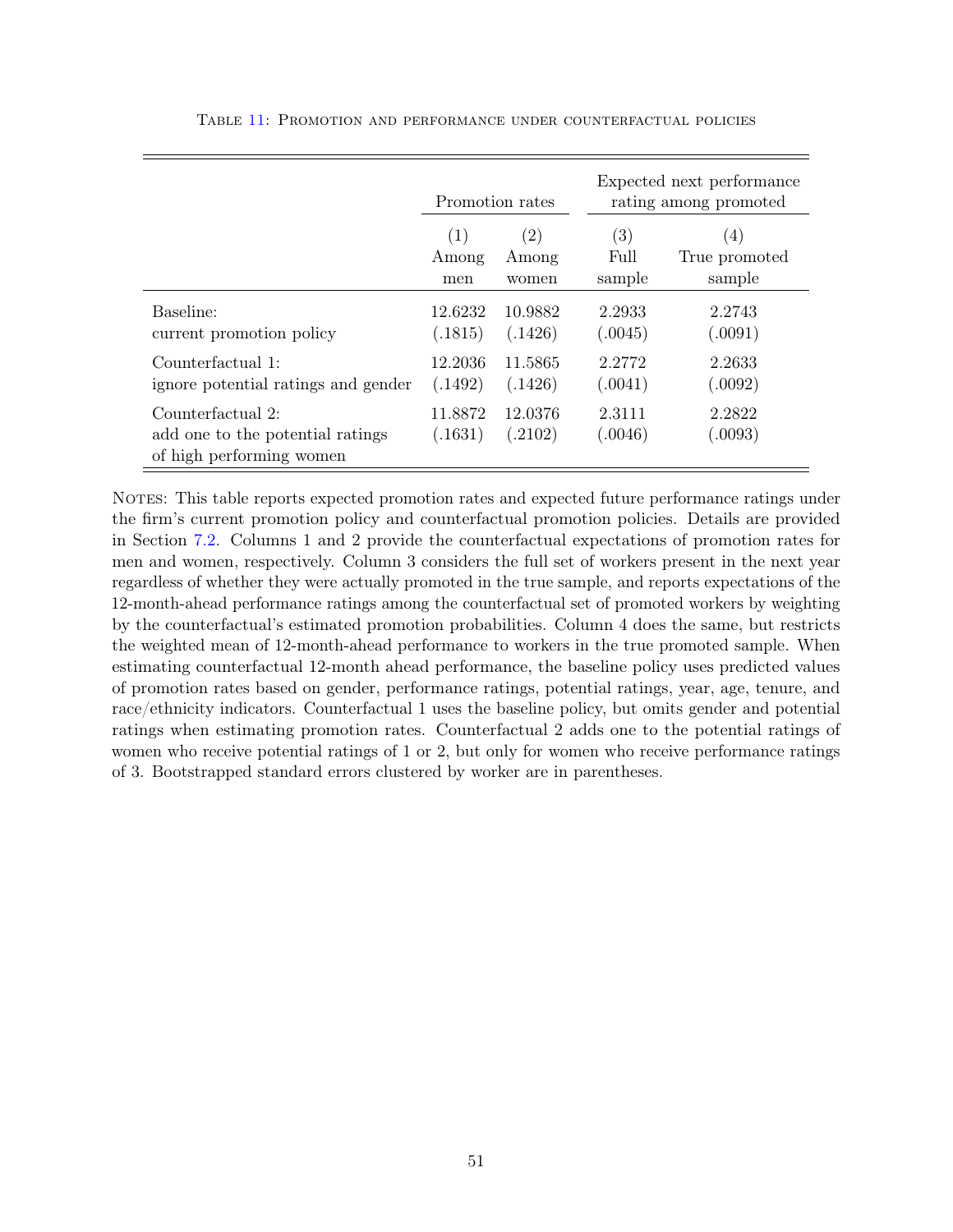# <span id="page-52-0"></span>9 Appendix figures and tables



FIGURE [A1:](#page-52-0) DISTRIBUTION OF NINE BOX RATINGS AND PROMOTIONS





NOTES: The top panel provides the share of men and women receiving each Nine Box rating. The bottom panel provides the annual promotion rate conditional on receiving each Nine Box rating for men and women. We exclude observations rated a low performance and high potential (the top left box) from our sample, because that rating is reserved by our firm for new hires.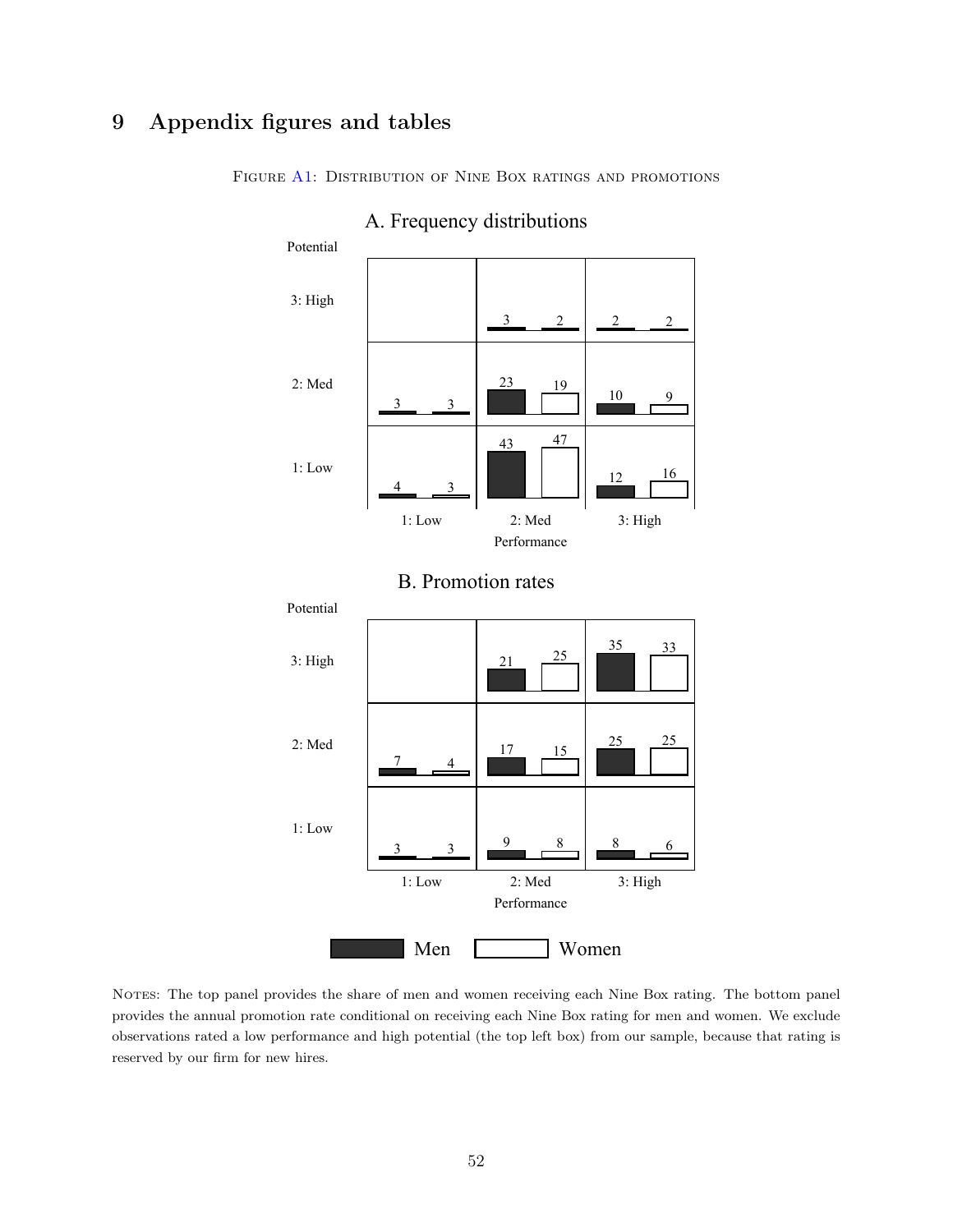

<span id="page-53-0"></span>

NOTES: This figure shows coefficient estimates from Table [A6,](#page-59-0) which uses a linear probability model to estimate turnover by gender and performance rating. Point estimates are relative to men who receive as performance rating of 1; these men have an annualized attrition rate of 63.9%, versus 42.1% in the full sample, and 35.8% for high performing women (for whom attrition rates are lowest). Vertical brackets represent standard errors clustered by worker.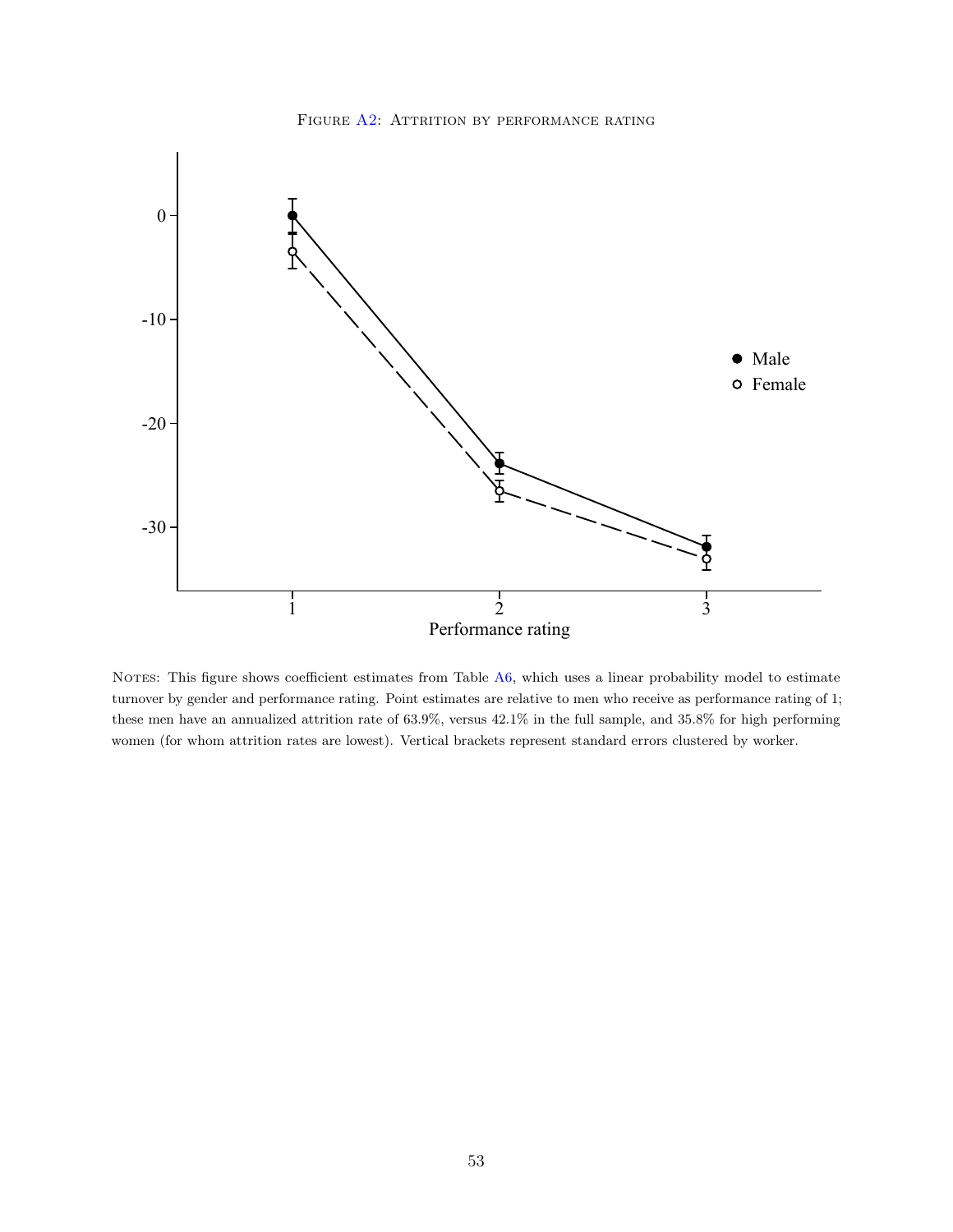| Panel A                                 |             |                |
|-----------------------------------------|-------------|----------------|
| Interacted model                        | Coefficient | Standard error |
| Female                                  | $-1.382**$  | (.618)         |
| Potential rating $= 2$                  | $10.294***$ | (.375)         |
| Potential rating $= 3$                  | 18.306***   | (1.038)        |
| Female $\times$ Potential rating = 2    | .508        | (.595)         |
| Female $\times$ Potential rating = 3    | $3.327*$    | (1.86)         |
| Performance rating $= 2$                | $6.613***$  | (.435)         |
| Performance rating $=3$                 | $10.652***$ | (.56)          |
| Female $\times$ Performance rating = 2  | .626        | (.658)         |
| Female $\times$ Performance rating $=3$ | $-1.238$    | (.822)         |
| Panel B                                 |             |                |
| Decomposition                           | Coefficient | Standard error |
| Overall                                 |             |                |
| Men's promotion rate                    | $12.623***$ | (.175)         |
| Women's promotion rate                  | $10.988***$ | (.196)         |
| Gap                                     | $1.635***$  | (.263)         |
| Gap explained by endowments             |             |                |
| Potential rating                        | $.9***$     | (.07)          |
| Performance rating                      | $-.159***$  | (.022)         |
|                                         |             |                |
| Gap explained by coefficients           |             |                |
| Potential rating                        | $-.286$     | (.199)         |
| Performance rating                      | $-.144$     | (.606)         |

<span id="page-54-0"></span>Appendix Table [A1:](#page-54-0) Decomposing the effect of ratings on the promotion gap

NOTES: This table reports results from a Kitagawa-Oaxaca-Blinder decomposition. Panel A presents a pooled regression model for promotion where the female indicator is interacted with indicators for performance and potential ratings. Panel B reports the decomposition results. The regression also includes control variables for fiscal year fixed effects, which is why the fraction of the gap explained by differences in the endowments and coefficients on potential and performance ratings do not add to 1. Standard errors are clustered by worker. \*, \*\*, and \*\*\* denote statistical significance at the 10%, 5% and 1% level, respectively.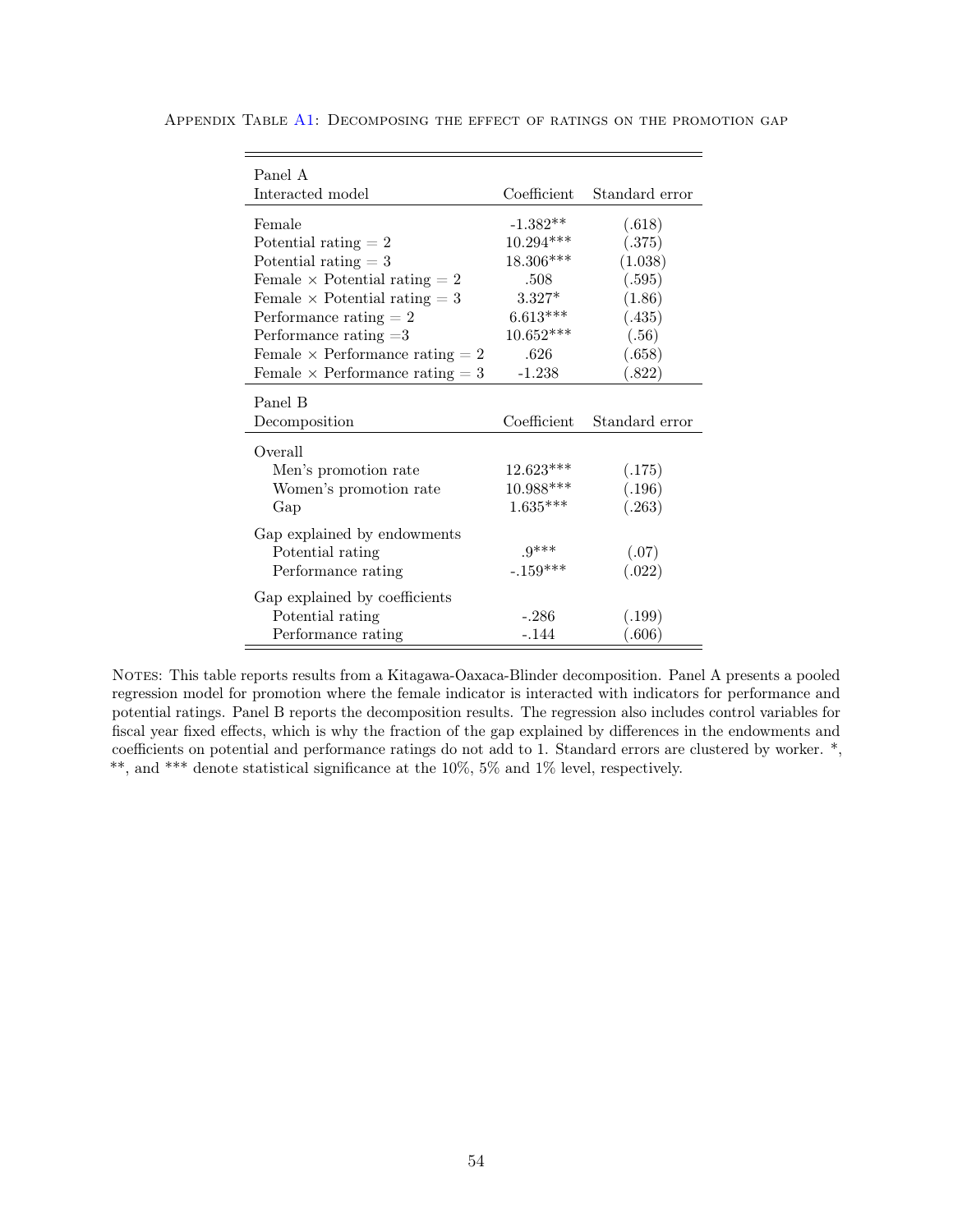<span id="page-55-0"></span>

| Potential rating                                     | (1)                    | $\left( 2\right)$       | $\left( 3\right)$       |
|------------------------------------------------------|------------------------|-------------------------|-------------------------|
| Female                                               | 0.135<br>(0.0937)      | $0.124**$<br>(0.0627)   | $-0.296***$<br>(0.0521) |
| County management gap                                | $-1.310***$<br>(0.106) |                         |                         |
| Female $\times$ County management gap                | $-0.379**$<br>(0.159)  |                         |                         |
| County pay gap                                       |                        | $-0.417***$<br>(0.0303) |                         |
| Female $\times$ County pay gap                       |                        | $-0.151***$<br>(0.0450) |                         |
| County female educational attainment                 |                        |                         | $0.529***$<br>(0.0566)  |
| Female $\times$ County female educational attainment |                        |                         | $0.327***$<br>(0.0812)  |
| Fiscal year FEs                                      | <b>Yes</b>             | <b>Yes</b>              | Yes                     |
| Observations                                         | 780753                 | 780753                  | 780753                  |

Appendix Table [A2:](#page-55-0) Variation by county characteristics

NOTES: This table shows how the gender gap in potential ratings varies with county-level characteristics, measured following the methodology in the United Nations Human Development Reports. County management gap is the fraction of men among workers with management standard occupational classification (SOC) codes. County pay gap is men's median earnings divided by women's median earnings. County female educational attainment is the fraction of women over the age of 18 with at least some college education. Standard errors are clustered by worker. \*, \*\*, and \*\*\* denote statistical significance at the 10%, 5% and 1% level, respectively.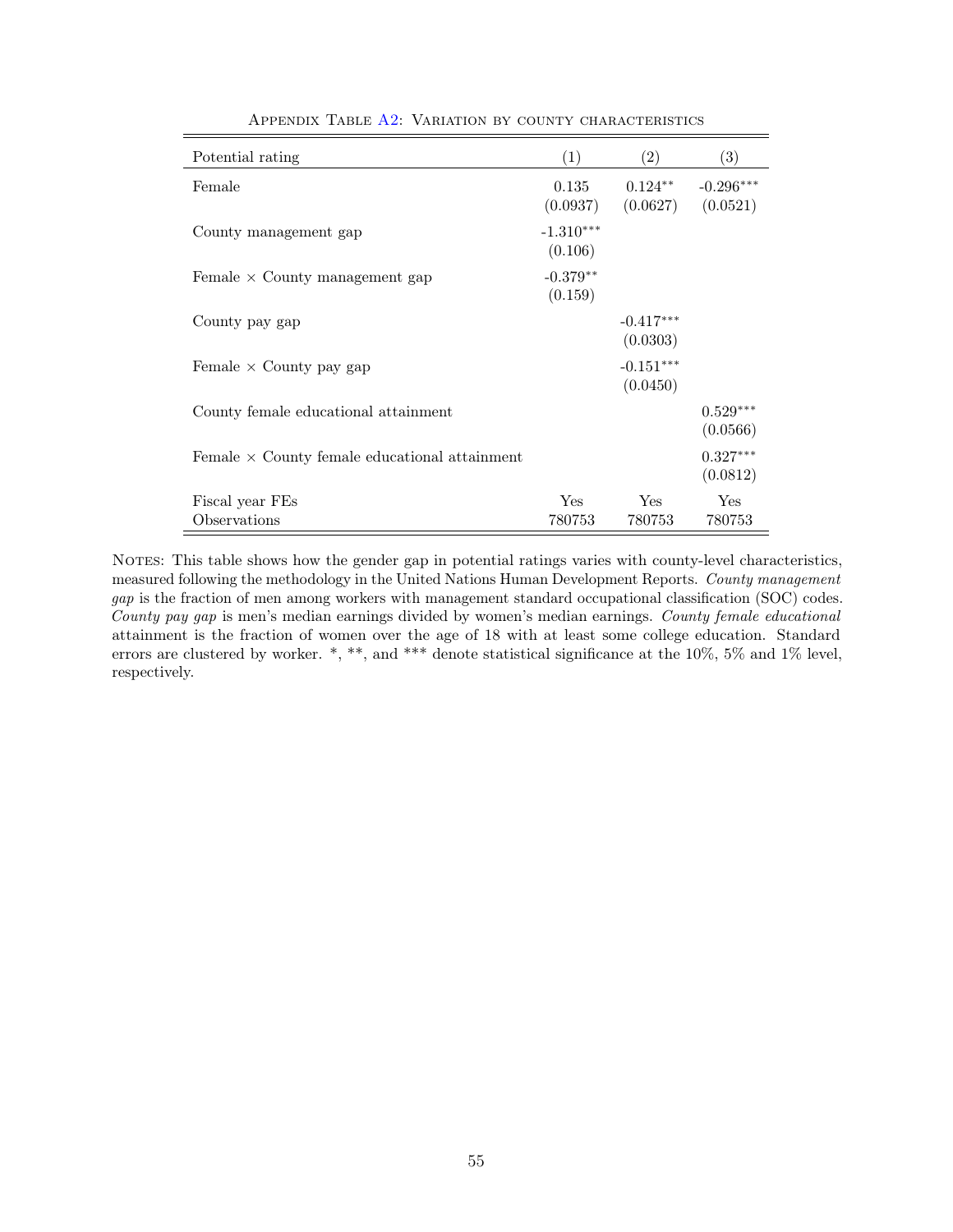<span id="page-56-0"></span>

|                                 | (1)<br>Potential rating   | $\left( 2\right)$<br>Performance rating | (3)<br>Log salary        | (4)<br>Promoted       | (5)<br>Promoted       |
|---------------------------------|---------------------------|-----------------------------------------|--------------------------|-----------------------|-----------------------|
| Female                          | $-0.0547***$<br>(0.00721) | $0.0355***$<br>(0.00926)                | $-0.196***$<br>(0.00928) | $-0.780**$<br>(0.321) | $-0.428$<br>(0.312)   |
| Potential rating                |                           |                                         |                          |                       |                       |
| $2 = Med$                       |                           |                                         |                          |                       | 8.496***<br>(0.502)   |
| $3 =$ High                      |                           |                                         |                          |                       | 13.62***<br>(2.116)   |
| Performance rating              |                           |                                         |                          |                       |                       |
| $2 =$ Med                       |                           |                                         |                          |                       | $3.430***$<br>(0.458) |
| $3 =$ High                      |                           |                                         |                          |                       | $5.330***$<br>(0.550) |
| Fiscal year FEs<br>Observations | Yes<br>316890             | Yes<br>316890                           | Yes<br>316445            | Yes<br>316890         | Yes<br>316890         |

### Appendix Table [A3:](#page-56-0) Over 50 sample

NOTES: This tables restricts the sample to workers aged 50 and over. Standard errors are clustered by worker. \*, \*\*, and \*\*\* denote statistical significance at the 10%, 5% and 1% level, respectively.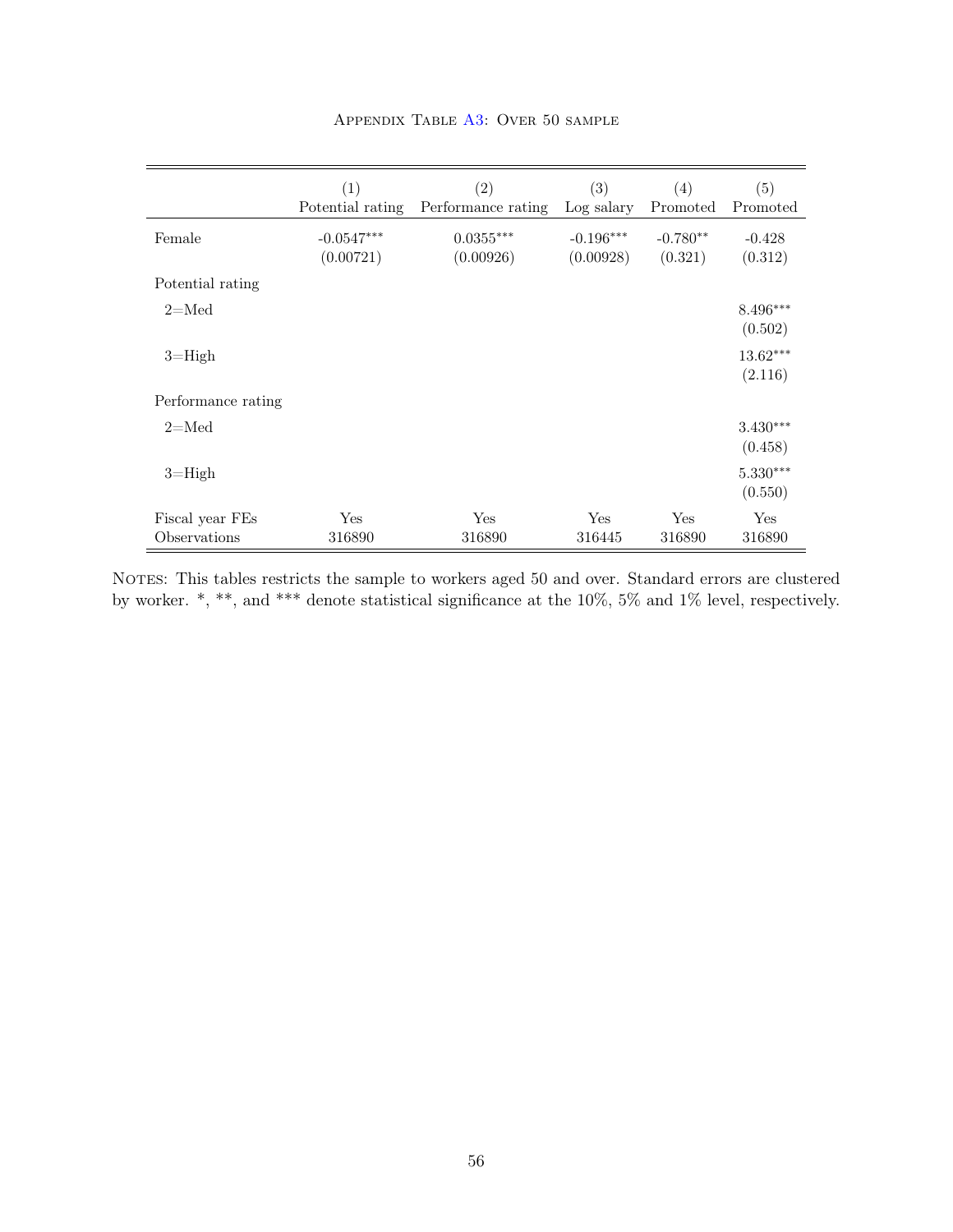<span id="page-57-0"></span>

| Promotion          |                        | Same-state promotion  |                         | Out-of-state promotion  |
|--------------------|------------------------|-----------------------|-------------------------|-------------------------|
|                    | (1)                    | (2)                   | (3)                     | (4)                     |
| Female             | $-1.009***$<br>(0.251) | $-0.231$<br>(0.243)   | $-0.828***$<br>(0.0885) | $-0.731***$<br>(0.0873) |
| Potential rating   |                        |                       |                         |                         |
| $2 =$ Med          |                        | $9.404***$<br>(0.277) |                         | $1.117***$<br>(0.0990)  |
| $3 =$ High         |                        | 17.19***<br>(0.826)   |                         | 2.304***<br>(0.321)     |
| Performance rating |                        |                       |                         |                         |
| $2=$ Med           | $5.849***$<br>(0.302)  | $6.179***$<br>(0.306) | $0.649***$<br>(0.119)   | $0.677***$<br>(0.120)   |
| $3 =$ High         | $10.16***$<br>(0.395)  | $9.062***$<br>(0.388) | $1.182***$<br>(0.150)   | $1.030***$<br>(0.149)   |
| Fiscal year FEs    | Yes                    | Yes                   | Yes                     | Yes                     |
| Observations       | 900209                 | 900209                | 900209                  | 900209                  |
| DV mean            | 10.619                 | 10.619                | 1.33                    | 1.33                    |

Appendix Table [A4:](#page-57-0) Promotions requiring relocation

NOTES: The dependent variable in Columns 1 and 2 is an indicator for whether the worker the worker is promoted to a position in the same state as the worker's previous location. The dependent variable in Columns 3 and 4 is an indicator for whether the worker the worker is promoted to a position in a different state as the worker's previous location. Standard errors are clustered by worker. \*, \*\*, and \*\*\* denote statistical significance at the 10%, 5% and 1% level, respectively.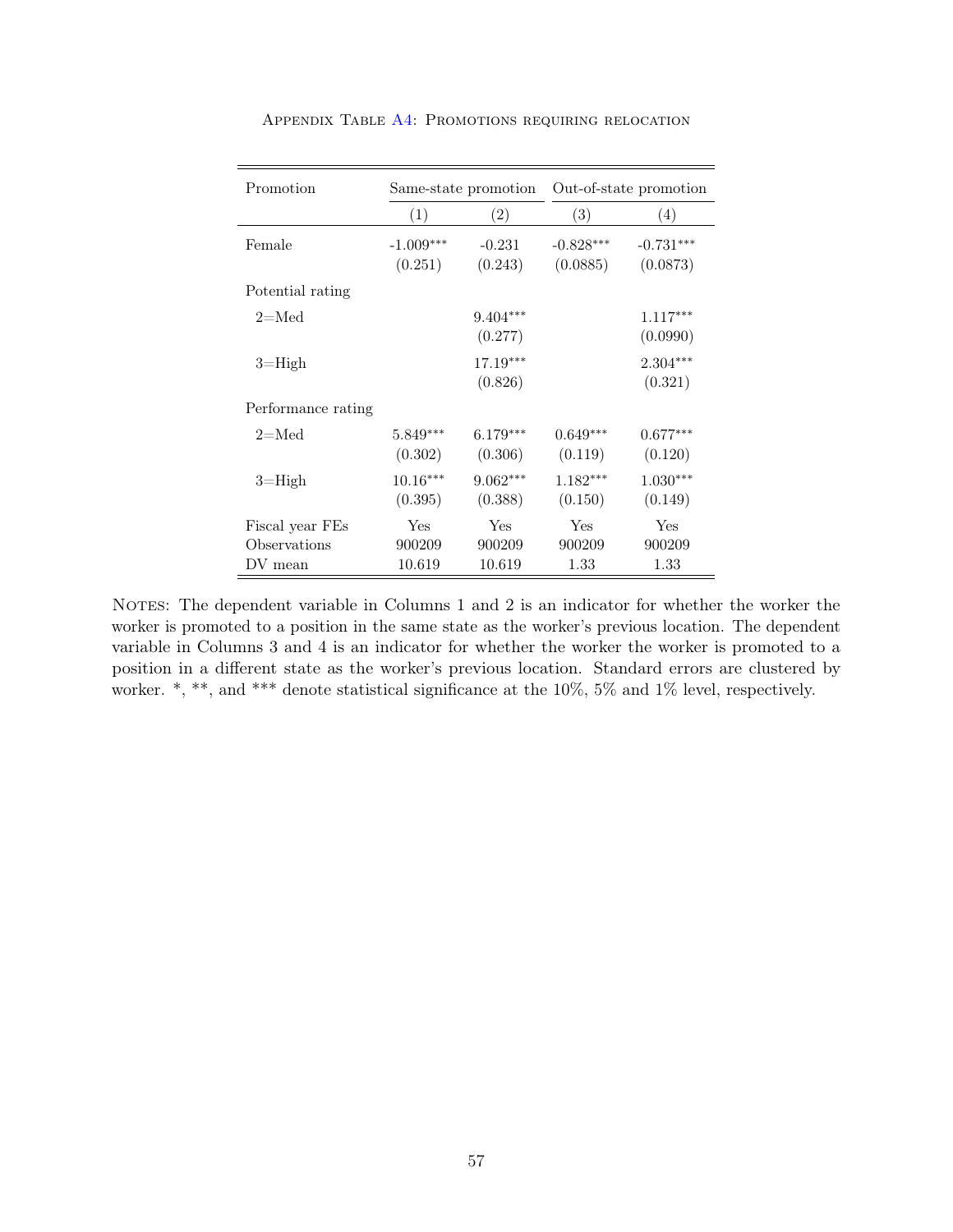| <b>Sales</b>                | (1)         | $^{\prime}2)$ | 3)          | 4           |
|-----------------------------|-------------|---------------|-------------|-------------|
| Female                      | $0.0658***$ | $0.0639***$   | $0.0639***$ | $0.0583***$ |
|                             | (0.00306)   | (0.00304)     | (0.00304)   | (0.00303)   |
| Fiscal year FEs             | Yes         |               |             |             |
| Fiscal month FEs            | Yes         |               |             |             |
| Location $\times$ month FEs |             | Yes           | Yes         | Yes         |
| Job level FEs               |             |               | Yes         | Yes         |
| Demographic controls        |             |               |             | Yes         |
| Observations                | 1844508     | 1844508       | 1844508     | 1844503     |
| DV mean                     | 1.124       | 1.124         | 1 1 2 4     | 1.124       |

<span id="page-58-0"></span>Appendix Table [A5:](#page-58-0) Performance in objectively measured sales positions

NOTES: This table compare mens' and women's sales performance. Sales performance is measured by the individual's hourly sales divided by the hourly sales target winsorized at 1%, where hourly goals are set centrally based on factors such as location, department, and seasonality. Some specifications also include these as additional control variables to allow for miscalibrated sales targets. Standard errors are clustered by worker. \*, \*\*, and \*\*\* denote statistical significance at the 10%, 5% and 1% level, respectively.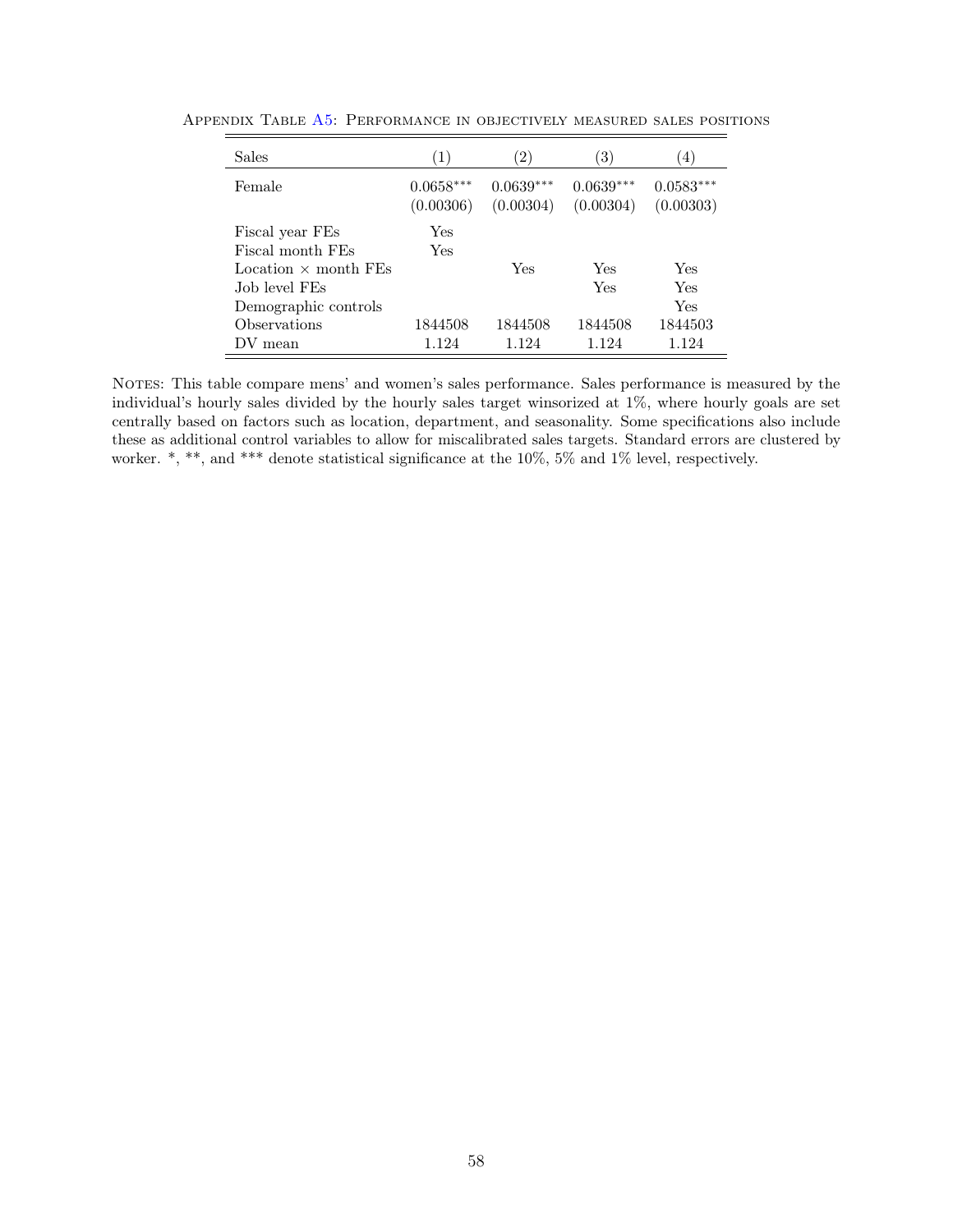| Attrition                          | (1)                    | (2)                    |
|------------------------------------|------------------------|------------------------|
| Female                             | $-3.452**$<br>(1.649)  | $-2.080$<br>(1.638)    |
| Potential rating                   |                        |                        |
| $2=$ Med                           | $-1.329***$<br>(0.439) | $-2.810***$<br>(0.448) |
| $3 =$ High                         | 0.286<br>(0.926)       | $-2.123**$<br>(0.942)  |
| Performance rating                 |                        |                        |
| $2 =$ Med                          | $-23.85***$<br>(0.985) | $-21.52***$<br>(0.981) |
| $3 =$ High                         | $-31.87***$<br>(1.019) | $-27.50***$<br>(1.027) |
| Female $\times$ Potential rating   |                        |                        |
| Female $\times$ 2=Med              | $1.220*$<br>(0.688)    | 0.999<br>(0.681)       |
| Female $\times$ 3=High             | 2.048<br>(1.545)       | 2.005<br>(1.538)       |
| Female $\times$ Performance rating |                        |                        |
| Female $\times$ 2=Med              | 0.815<br>(1.667)       | 0.158<br>(1.649)       |
| Female $\times$ 3=High             | 2.295<br>(1.710)       | 1.040<br>(1.695)       |
| Fiscal year FEs                    | Yes                    | Yes                    |
| Demographic controls               |                        | Yes                    |
| <b>Location FEs</b>                |                        | Yes                    |
| Observations                       | 900209                 | 900209                 |
| DV mean                            | 42.125                 | 42.122                 |

<span id="page-59-0"></span>Appendix Table [A6:](#page-59-0) Test of selection effects due to attrition of high performers

NOTES: This table presents results from a regression of attrition on gender, ratings, and their interaction. Attrition takes values of 0 or 1,200 so that coefficients can be interpreted as annual percents. Standard errors are clustered by worker. \*, \*\*, and \*\*\* denote statistical significance at the 10%, 5% and 1% level, respectively.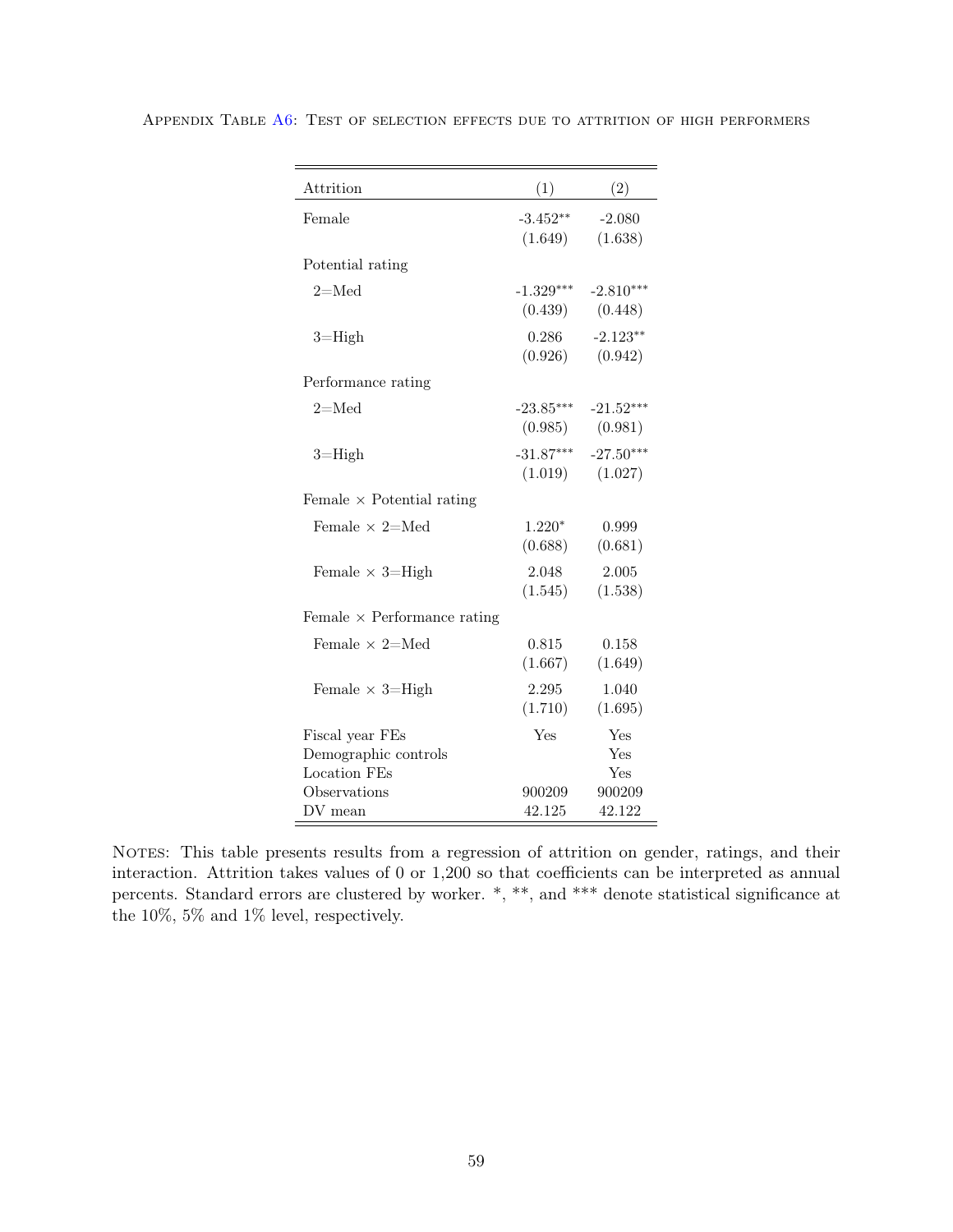<span id="page-60-1"></span>

|                    | (1)<br>Performance rating | (2)<br>Potential rating   | (3)<br>Promotion       | (4)<br>Next performance rating | (5)<br>Next potential rating |
|--------------------|---------------------------|---------------------------|------------------------|--------------------------------|------------------------------|
| Female             | $0.0388***$<br>(0.00509)  | $-0.0658***$<br>(0.00530) | $-2.226***$<br>(0.288) | $0.0294***$<br>(0.00505)       | $-0.0508***$<br>(0.00510)    |
| Performance rating |                           |                           |                        |                                |                              |
| $2 = Med$          |                           |                           | $6.352***$<br>(0.373)  | $0.291***$<br>(0.0115)         | $0.196***$<br>(0.00950)      |
| $3 =$ High         |                           |                           | $10.92***$<br>(0.475)  | $0.589***$<br>(0.0125)         | $0.307***$<br>(0.0105)       |
| Potential rating   |                           |                           |                        |                                |                              |
| $2 = Med$          |                           |                           | $9.543***$<br>(0.319)  | $0.102***$<br>(0.00513)        | $0.323***$<br>(0.00601)      |
| $3 =$ High         |                           |                           | 18.08***<br>(0.875)    | $0.178***$<br>(0.0117)         | $0.581***$<br>(0.0163)       |
| Fiscal year FEs    | Yes                       | Yes                       | Yes                    | Yes                            | Yes                          |
| Manager FEs        | Yes                       | Yes                       | Yes                    | Yes                            | Yes                          |
| Observations       | 899581                    | 899581                    | 899581                 | 586014                         | 586014                       |
| $\rm DV$ mean      | 2.18                      | 1.429                     | 11.673                 | 2.211                          | 1.383                        |

Appendix Table [A7:](#page-60-1) Robustness check using manager fixed effects

<span id="page-60-0"></span>NOTES: This table reproduces the main results, but includes fixed effects for the direct manager who provides the initial ratings. \*, \*\*, and \*\*\* denote statistical significance at the 10%, 5% and 1% level, respectively.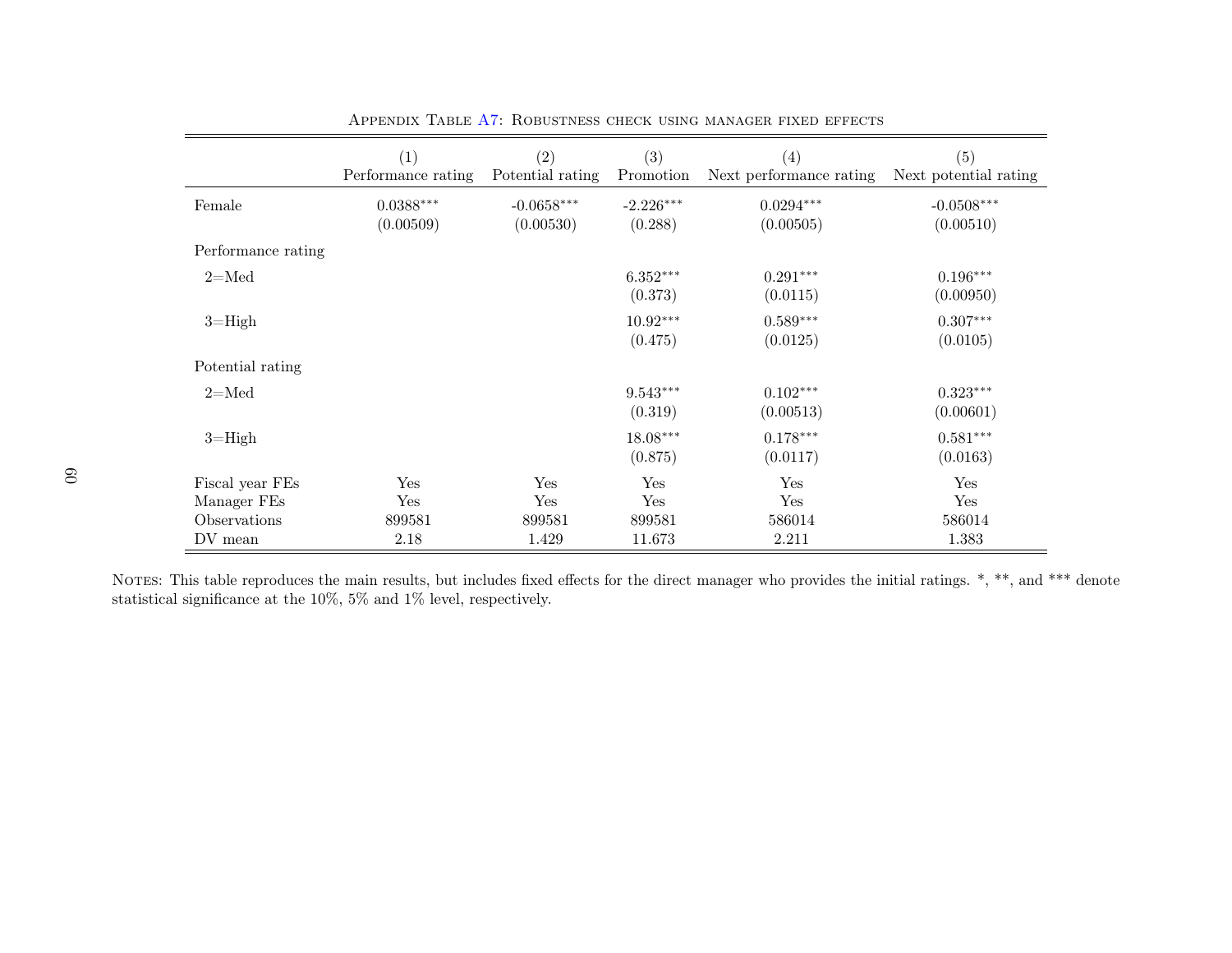<span id="page-61-1"></span>

|                    | (1)                       | (2)                      | (3)                    | (4)                       | (5)                      |
|--------------------|---------------------------|--------------------------|------------------------|---------------------------|--------------------------|
|                    | Potential rating          | Performance rating       | Promotion              | Next potential rating     | Next performance rating  |
| Female             | $-0.0588***$<br>(0.00548) | $0.0489***$<br>(0.00525) | $-1.936***$<br>(0.275) | $-0.0428***$<br>(0.00481) | $0.0346***$<br>(0.00467) |
| Potential rating   |                           |                          |                        |                           |                          |
| $2 = Med$          |                           |                          | $8.714***$<br>(0.295)  | $0.397***$<br>(0.00557)   | $0.0828***$<br>(0.00491) |
| $3 =$ High         |                           |                          | $18.48***$<br>(0.840)  | $0.695***$<br>(0.0164)    | $0.152***$<br>(0.0117)   |
| Performance rating |                           |                          |                        |                           |                          |
| $2 = Med$          |                           |                          | $5.104***$<br>(0.341)  | $0.189***$<br>(0.00908)   | $0.354***$<br>(0.0112)   |
| $3 =$ High         |                           |                          | $8.548***$<br>(0.426)  | $0.287***$<br>(0.00991)   | $0.749***$<br>(0.0121)   |
| Fiscal year FEs    | Yes                       | Yes                      | Yes                    | Yes                       | Yes                      |
| Job level FEs      | Yes                       | Yes                      | Yes                    | Yes                       | Yes                      |
| Observations       | 900209                    | 900209                   | 900209                 | 586338                    | 586338                   |
| DV mean            | 1.429                     | 2.18                     | 11.949                 | 1.383                     | 2.21                     |

|  |  | APPENDIX TABLE A8: ROBUSTNESS CHECK USING JOB LEVEL FIXED EFFECTS |  |  |  |
|--|--|-------------------------------------------------------------------|--|--|--|
|  |  |                                                                   |  |  |  |

<span id="page-61-0"></span>NOTES: This table reproduces main results, but includes controls for 22 job level fixed effects.  $*,$  \*\*, and \*\*\* denote statistical significance at the 10%, 5% and 1% level, respectively.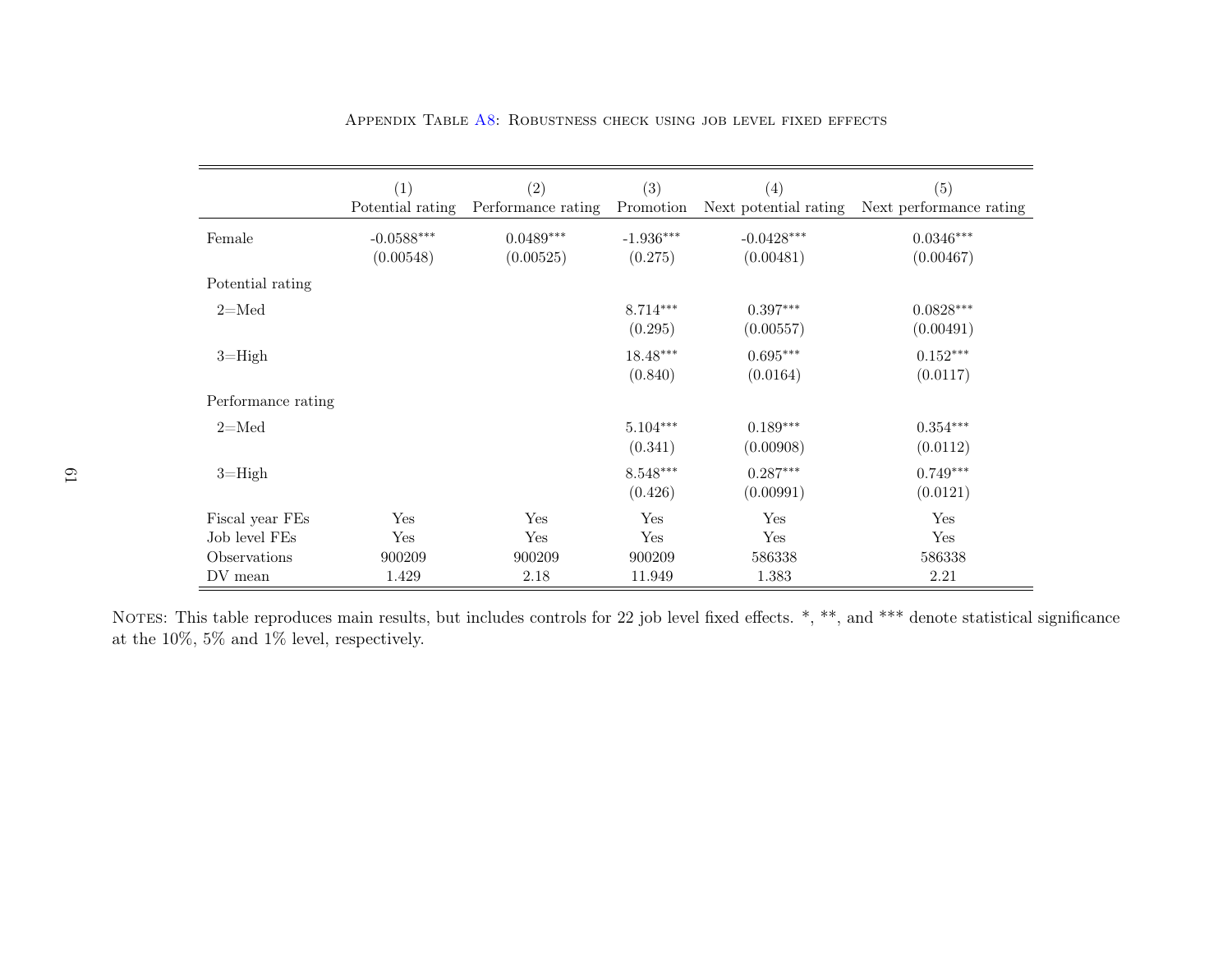<span id="page-62-1"></span>

|                                | (1)<br>Performance rating | (2)<br>Potential rating   | (3)<br>Promotion       | (4)<br>Next performance rating | (5)<br>Next potential rating |
|--------------------------------|---------------------------|---------------------------|------------------------|--------------------------------|------------------------------|
| Female                         | $0.0644***$<br>(0.00506)  | $-0.0556***$<br>(0.00550) | $-1.467***$<br>(0.263) | $0.0466***$<br>(0.00460)       | $-0.0374***$<br>(0.00477)    |
| Performance rating             |                           |                           |                        |                                |                              |
| $2 = Med$                      |                           |                           | $7.558***$<br>(0.345)  | $0.346***$<br>(0.0111)         | $0.201***$<br>(0.00914)      |
| $3 =$ High                     |                           |                           | $11.75***$<br>(0.443)  | $0.730***$<br>(0.0121)         | $0.288***$<br>(0.0100)       |
| Potential rating               |                           |                           |                        |                                |                              |
| $2 = Med$                      |                           |                           | $11.04***$<br>(0.298)  | $0.0760***$<br>(0.00487)       | $0.412***$<br>(0.00556)      |
| $3 =$ High                     |                           |                           | $20.42***$<br>(0.869)  | $0.142***$<br>(0.0115)         | $0.709***$<br>(0.0165)       |
| Fiscal year FEs                | Yes                       | Yes                       | Yes                    | Yes                            | Yes                          |
| Pay decile FEs<br>Observations | Yes<br>899023             | Yes<br>899023             | Yes<br>899023          | Yes<br>585960                  | Yes<br>585960                |
| DV mean                        | 2.18                      | 1.429                     | 11.885                 | 2.211                          | 1.383                        |

### Appendix Table [A9:](#page-62-1) Robustness check using pay decile fixed effects

<span id="page-62-0"></span>NOTES: This table reproduces main results, but includes controls for 10 pay decile fixed effects. \*, \*\*, and \*\*\* denote statistical significance at the 10%, 5% and 1% level, respectively.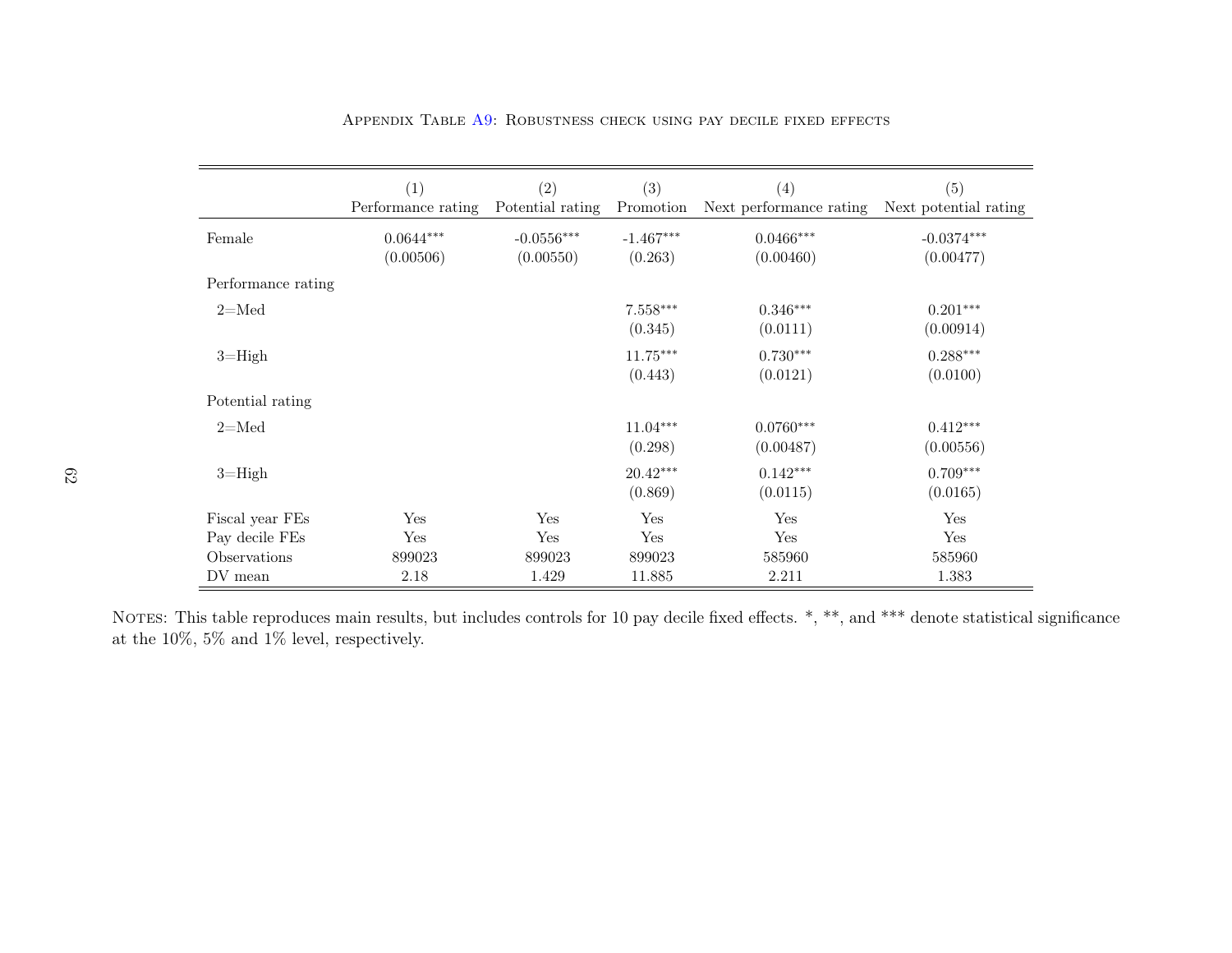|                                 | (1)<br>Potential rating   | (2)<br>Performance rating | (3)<br>Promotion       | (4)<br>Next potential rating | (5)<br>Next performance rating |
|---------------------------------|---------------------------|---------------------------|------------------------|------------------------------|--------------------------------|
| Female                          | $-0.0813***$<br>(0.00558) | $0.0355***$<br>(0.00520)  | $-0.923***$<br>(0.216) | $-0.0482***$<br>(0.00471)    | $0.0327***$<br>(0.00458)       |
| Potential rating                |                           |                           |                        |                              |                                |
| $2 = Med$                       |                           |                           | 9.098***<br>(0.247)    | $0.424***$<br>(0.00551)      | $0.0910***$<br>(0.00484)       |
| $3 =$ High                      |                           |                           | $16.89***$<br>(0.716)  | $0.730***$<br>(0.0167)       | $0.167***$<br>(0.0117)         |
| Performance rating              |                           |                           |                        |                              |                                |
| $2 = Med$                       |                           |                           | $6.036***$<br>(0.291)  | $0.213***$<br>(0.00916)      | $0.363***$<br>(0.0111)         |
| $3 =$ High                      |                           |                           | $8.488***$<br>(0.357)  | $0.314***$<br>(0.00997)      | $0.766***$<br>(0.0121)         |
| Fiscal year FEs<br>Observations | Yes<br>79829              | Yes<br>79829              | Yes<br>79829           | Yes<br>48920                 | Yes<br>48920                   |

<span id="page-63-1"></span><span id="page-63-0"></span>Appendix Table [A10:](#page-63-1) Robustness check using annual observations

NOTES: This table reproduces main results, but one observation represents one fiscal year rather than one month. Standard errors are<br>clustered by worker. \*, \*\*, and \*\*\* denote statistical significance at the 10%, 5% and 1%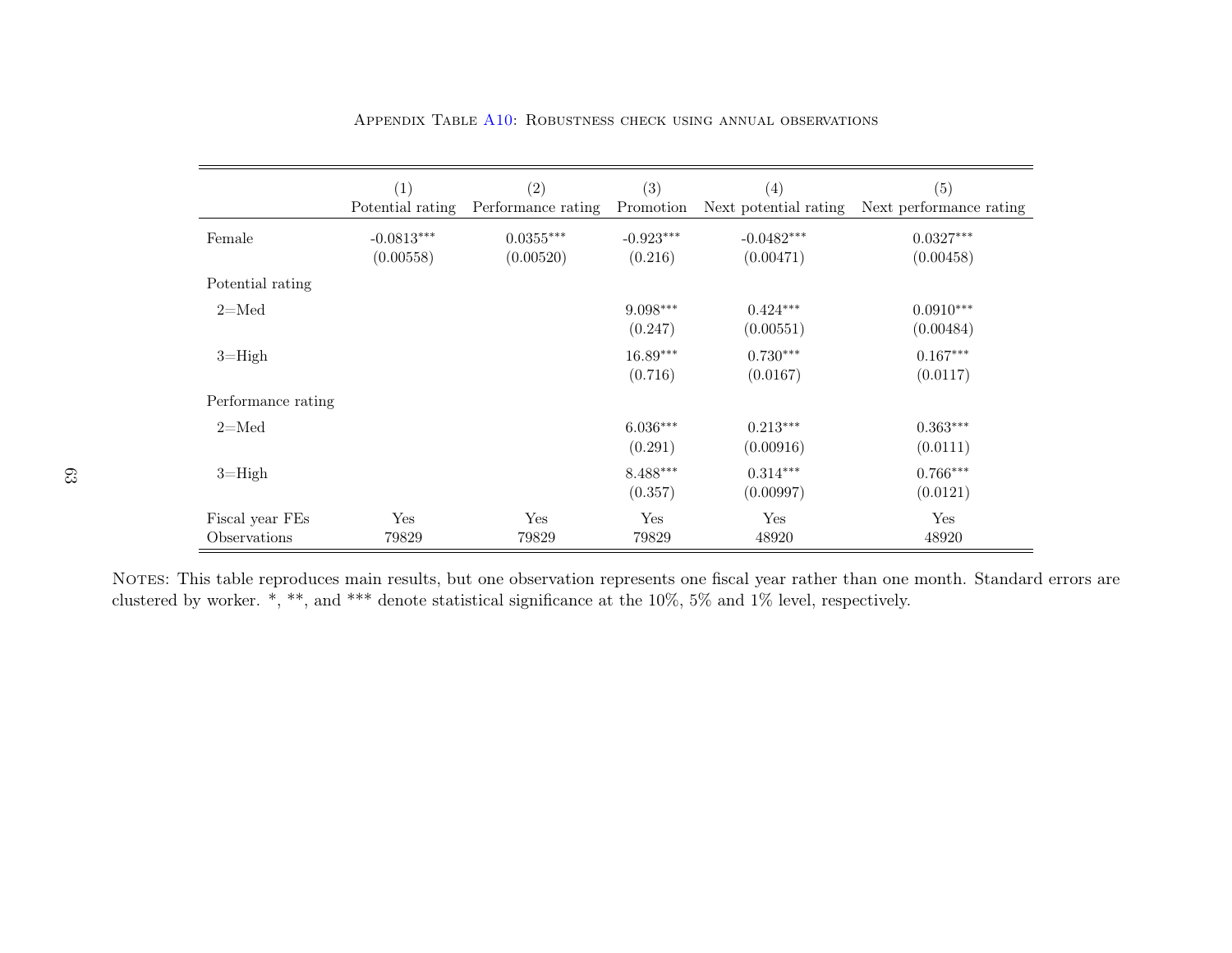<span id="page-64-1"></span>

|                    | (1)<br>Potential rating   | (2)<br>Performance rating | (3)<br>Promotion       | $\left( 4\right)$<br>Next potential rating | (5)<br>Next performance rating |
|--------------------|---------------------------|---------------------------|------------------------|--------------------------------------------|--------------------------------|
| Female             | $-0.0830***$<br>(0.00530) | $0.0342***$<br>(0.00492)  | $-0.954***$<br>(0.270) | $-0.0482***$<br>(0.00450)                  | $0.0327***$<br>(0.00441)       |
| Potential rating   |                           |                           |                        |                                            |                                |
| $2 = Med$          |                           |                           | $10.51***$<br>(0.326)  | $0.424***$<br>(0.00547)                    | $0.0913***$<br>(0.00460)       |
| $3 =$ High         |                           |                           | $19.43***$<br>(0.913)  | $0.730***$<br>(0.0162)                     | $0.168***$<br>(0.0107)         |
| Performance rating |                           |                           |                        |                                            |                                |
| $2 = Med$          |                           |                           | $6.887***$<br>(0.353)  | $0.213***$<br>(0.00850)                    | $0.364***$<br>(0.0102)         |
| $3 =$ High         |                           |                           | $10.14***$<br>(0.450)  | $0.315***$<br>(0.00941)                    | $0.767***$<br>(0.0115)         |
| Fiscal year FEs    | Yes                       | Yes                       | Yes                    | Yes                                        | Yes                            |
| Observations       | 899581                    | 899581                    | 899581                 | 586014                                     | 586014                         |
| $\rm DV$ mean      | 1.429                     | 2.18                      | 11.899                 | 1.383                                      | 2.211                          |

|  |  |  | APPENDIX TABLE A11: ROBUSTNESS CHECK USING MANAGER-CLUSTERED ERRORS |  |
|--|--|--|---------------------------------------------------------------------|--|
|  |  |  |                                                                     |  |

<span id="page-64-0"></span>NOTES: This table reproduces main results, but standard errors are clustered by manager who is rating the worker.  $*,$  \*\*, and \*\*\* denote statistical significance at the 10%, 5% and 1% level, respectively.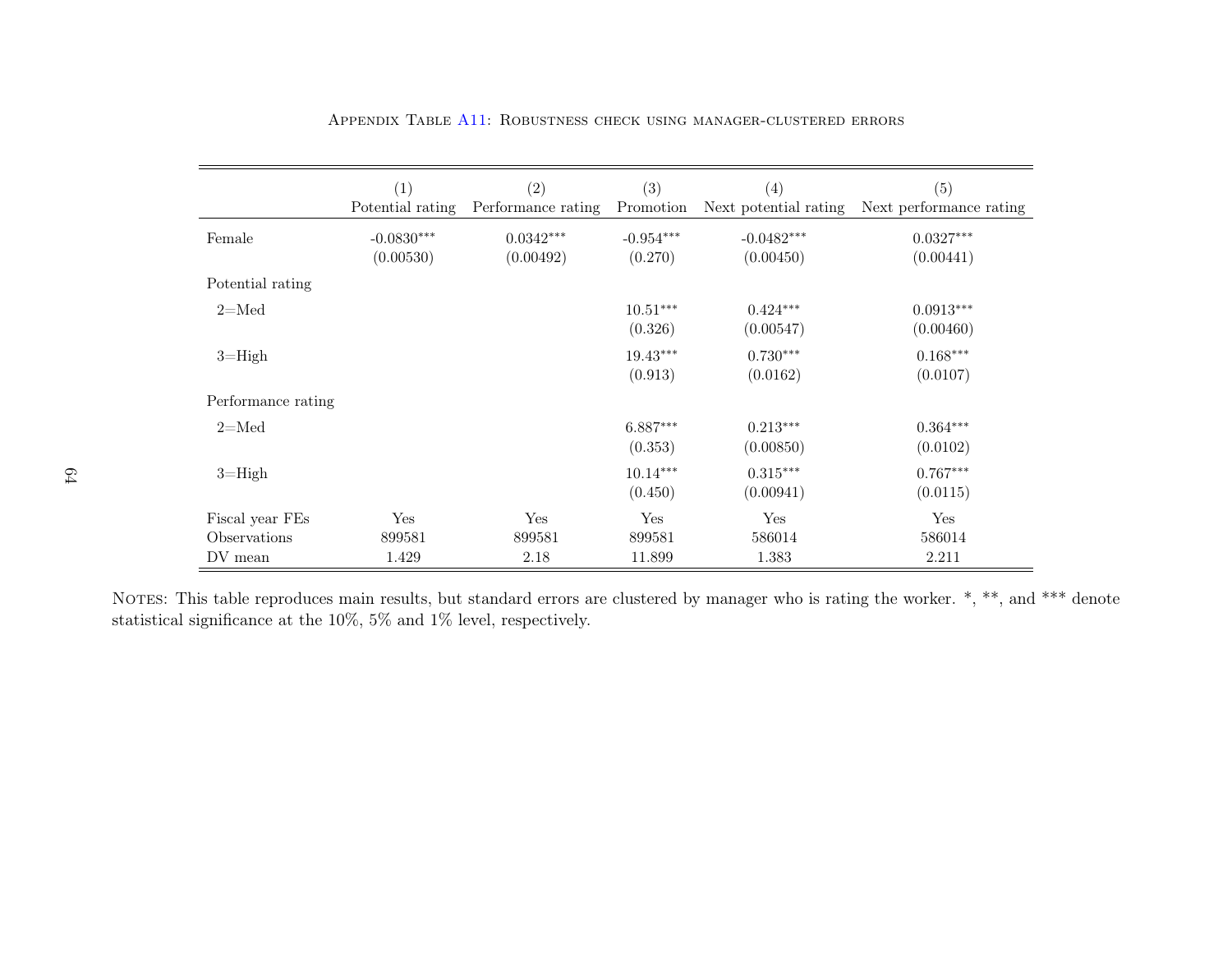|                               | (1)         | (2)                     | (3)                   |
|-------------------------------|-------------|-------------------------|-----------------------|
|                               | Promotion   | Next performance rating | Next potential rating |
| Female                        | $-0.849***$ | $0.0314***$             | $-0.0454***$          |
|                               | (0.255)     | (0.00454)               | (0.00463)             |
| Potential=1, Performance= $2$ | $4.805***$  | $0.342***$              | $0.0774***$           |
|                               | (0.351)     | (0.0154)                | (0.0107)              |
| Potential=1, Performance=3    | $3.702***$  | $0.802***$              | $0.100***$            |
|                               | (0.426)     | (0.0167)                | (0.0117)              |
| Potential=2, Performance= $1$ | $4.032***$  | $0.0775***$             | $0.132***$            |
|                               | (0.611)     | (0.0210)                | (0.0168)              |
| Potential=2, Performance= $2$ | $13.26***$  | $0.470***$              | $0.469***$            |
|                               | (0.441)     | (0.0158)                | (0.0118)              |
| Potential=2, Performance=3    | $21.66***$  | $0.808***$              | $0.665***$            |
|                               | (0.650)     | (0.0169)                | (0.0132)              |
| Potential=3, Performance= $2$ | $19.82***$  | $0.585***$              | $0.731***$            |
|                               | (1.081)     | (0.0210)                | (0.0232)              |
| Potential=3, Performance=3    | $31.52***$  | $0.851***$              | $0.974***$            |
|                               | (1.475)     | (0.0234)                | (0.0262)              |
| Fiscal year FEs               | Yes         | Yes                     | Yes                   |
| Observations                  | 900209      | 586338                  | 586338                |

<span id="page-65-0"></span>Appendix Table [A12:](#page-65-0) Robustness check using combinations of potential and performance

NOTES: This table reproduces main results, but interacts potential and performance. The reference is Performance=1, Potential=1. \*, \*\*, and \*\*\* denote statistical significance at the 10%, 5% and 1% level, respectively.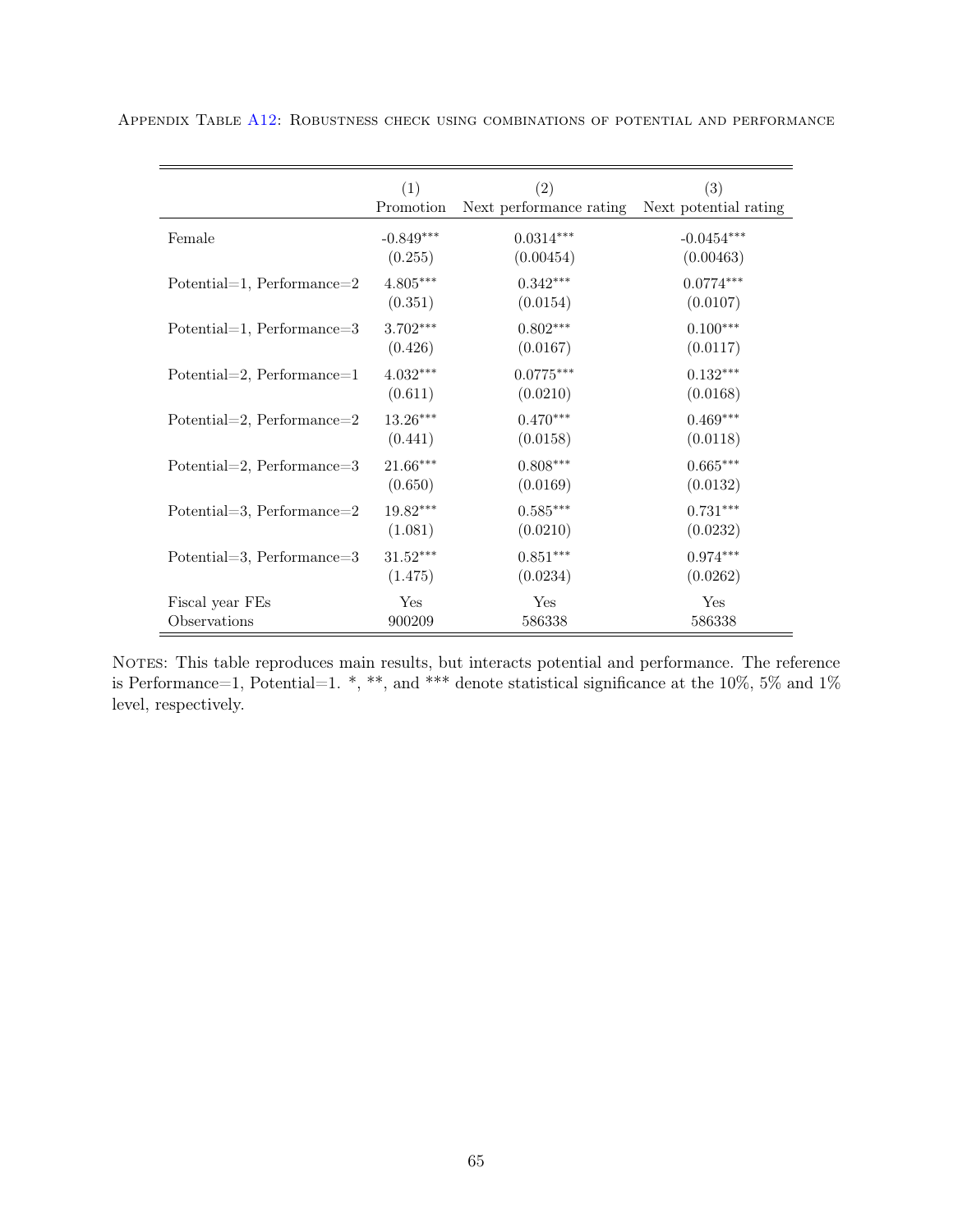|                                  | Next potential |         |            | Next performance |  |
|----------------------------------|----------------|---------|------------|------------------|--|
| Model                            | Beta.          | S.E.    | Beta       | S.E.             |  |
| a. Year and performance controls |                |         |            |                  |  |
| OLS female sample                | $.0312**$      | (.0123) | $.0472***$ | (.0114)          |  |
| OLS male sample                  | $.0991***$     | (.0107) | $.0384***$ | (.0089)          |  |
| IV Female sample                 | $-.0529**$     | (.0253) | .0337      | (.0271)          |  |
| IV Male sample                   | $-.0231$       | (.0229) | $-.0181$   | (.021)           |  |
| b. Full controls                 |                |         |            |                  |  |
| OLS Female sample                | $.0313**$      | (.0124) | $.0466***$ | (.0114)          |  |
| OLS Male sample                  | $.1003***$     | (.0107) | $.0393***$ | (.0089)          |  |
| IV Female sample                 | $-.0587**$     | (.0263) | .0294      | (.0275)          |  |
| IV Male sample                   | $-.0295$       | (.0237) | $-.017$    | .0212)           |  |

<span id="page-66-0"></span>Appendix Table [A13:](#page-66-0) OLS and IV estimates for future potential and performance

NOTES: This table presents the coefficients on promotion for sixteen separate regressions described by equations [\(2\)](#page-22-0) and [\(3\)](#page-22-0). The regressions represent combinations of two outcomes (next potential and next performance), two models (OLS and 2SLS), subsamples for two genders (female and male), and two sets of controls (fiscal year and past performance, then a full set of controls that adds demographics and location fixed effects). The eight models for women and men have 228,680 and 315,104 observations, respectively. Standard errors are clustered by worker. \*, \*\*, and \*\*\* denote statistical significance at the  $10\%,\,5\%$  and  $1\%$  level, respectively.